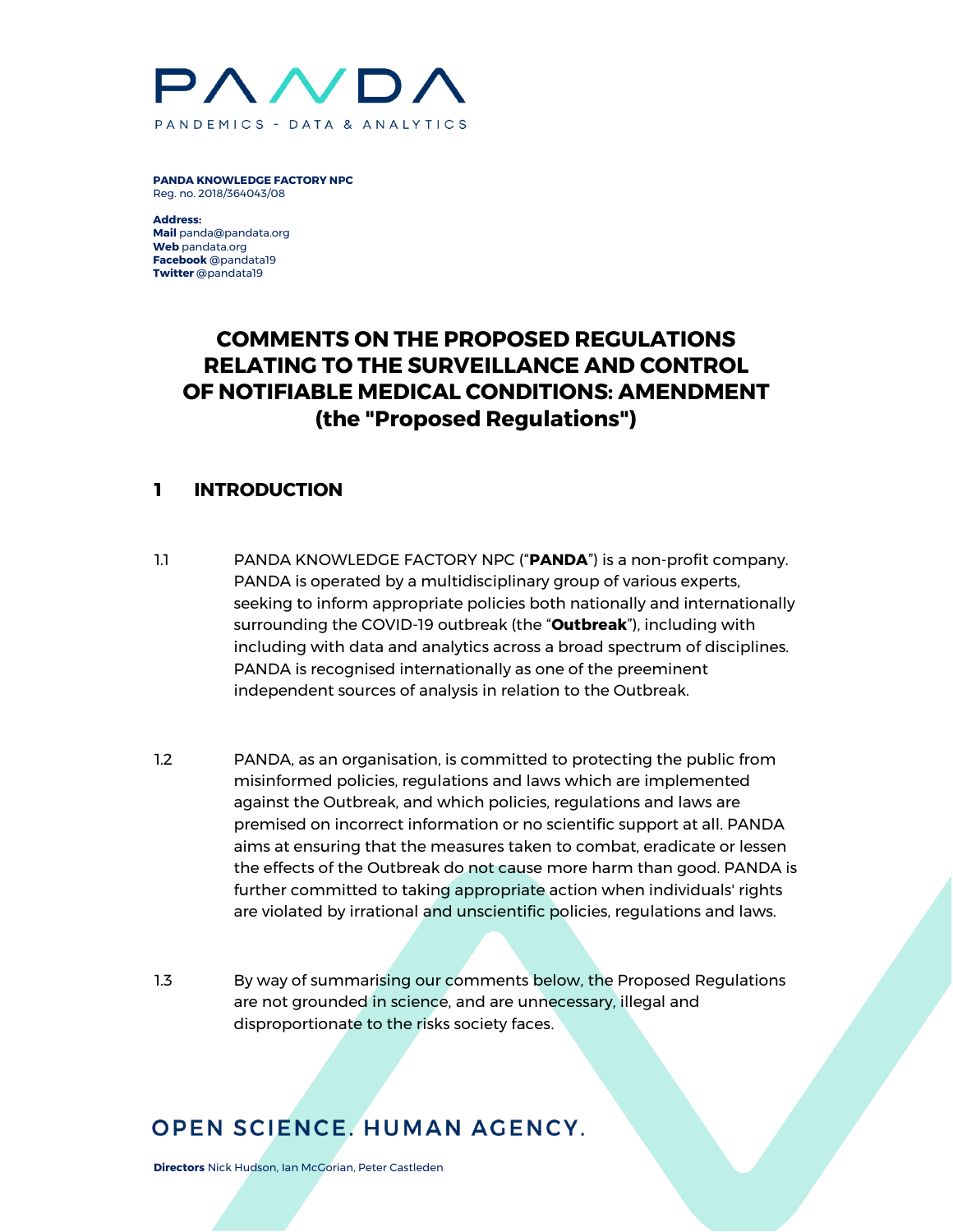## <span id="page-1-0"></span>**2 SCIENTIFIC MYTHS BEHIND THE REGULATIONS**

The regulations are based on a number of myths regarding SARS-CoV-2 (the "**Virus**") and COVID-19. This renders the Proposed Regulations irrational and the limitations they impose on Constitutional rights unreasonable and unjustifiable in an open and democratic society.

#### **Myth 1 - COVID-19 Presents an Unprecedented Risk to Public Health**

- 2.1 COVID-19 is endemic and recent experience with the latest variants show that the Virus has attenuated (as viruses do) such that it no longer presents more of a danger than any number of endemic viruses that society has lived with for centuries.
- 2.2 More than 99% of people who are infected with the Virus survive. In 2019, 58,000 people died of tuberculosis in South Africa.1 Tuberculosis is an airborne respiratory virus for which there is a vaccine. The Minister has never seen fit to implement masking, social distancing or facilitated mandatory vaccination to combat tuberculosis.
- 2.3 According to a study by Stanford University published by the World Health Organisation,<sup>2</sup> the mean infection fatality rate ("IFR") for COVID-19 is 0.15%. IFR is a calculation of the percentage of people who are infected with a virus and die. It is the standard measure of the risk that a disease poses. The recovery rate of people who tested positive for the Virus is over 99%<sup>3</sup> in most countries that have been materially affected by the Virus. The survival rate is set out in the table below, which is again

1 https://tbfacts.org/tb-statistics-south-

- africa/#:~:text=TB%20continues%20to%20be%20the,that%2036%2C000%20were%20HIV%20positive. 2 https://www.who.int/bulletin/online\_first/BLT.20.265892.pdf
- 3 https://www.collective-evolution.com/2020/11/28/covid-19-has-a-99-95-survival-rate-for-people-under-70-stanford-professor-of-medicine/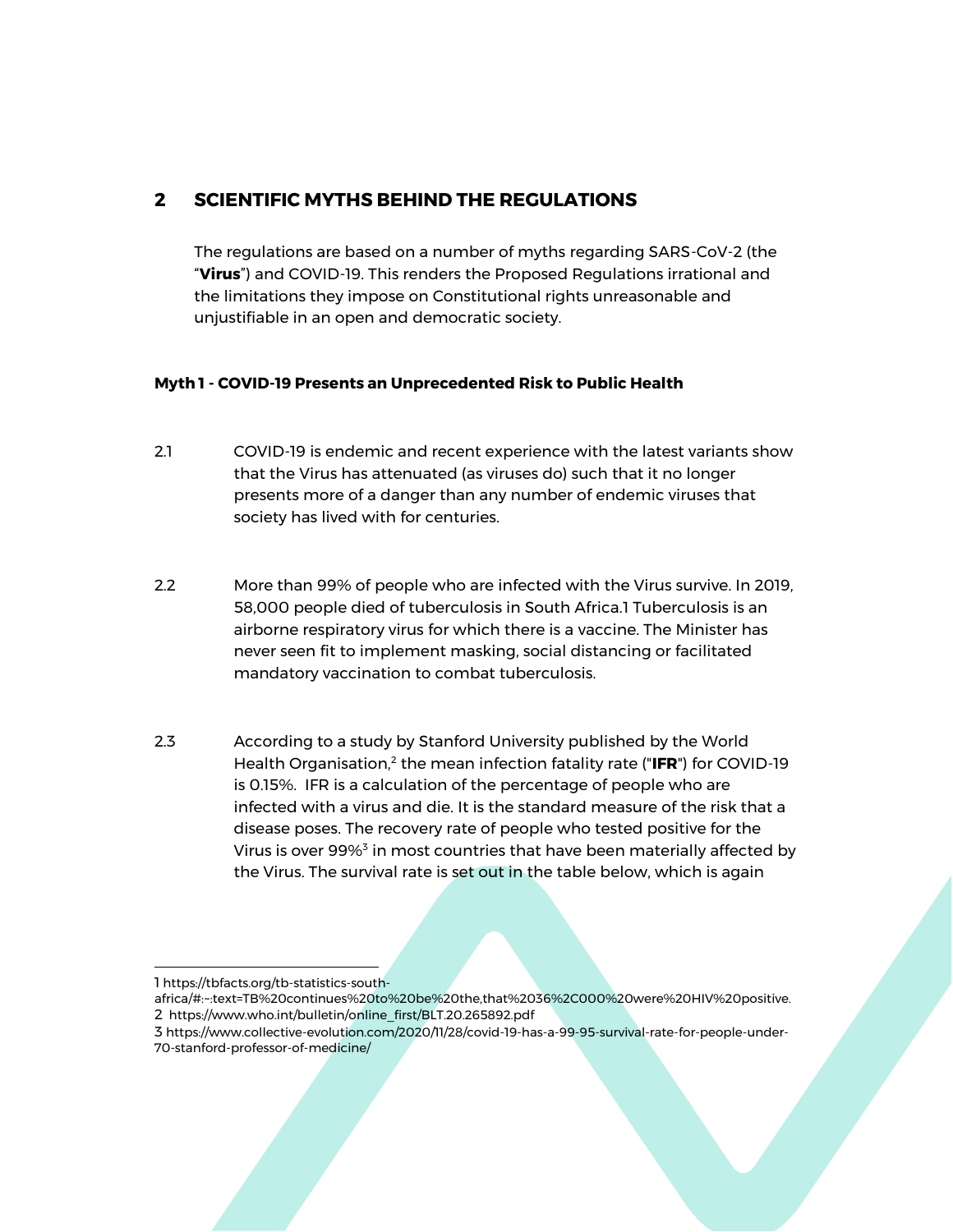derived from the work of Stanford University and published in Medrxiv, a respected scientific journal.<sup>4</sup>

| <b>AGE</b> | <b>INFECTION FATALITY RATE</b> | <b>INFECTION SURVIVAL RATE</b> |
|------------|--------------------------------|--------------------------------|
| $20 - 29$  | 0.01%                          | 99.99%                         |
| 30-39      | 0.03%                          | 99.97%                         |
| $40-49$    | 0.08%                          | 99.92%                         |
| $50 - 59$  | 0.30%                          | 99.70%                         |

- 2.4 The IFR for seasonal influenza (flu) is between 0.1% and 0.2%.<sup>5</sup> As has been stated from the onset of the Virus, the IFR for flu is therefore roughly the same as for COVID-19. The suggestion that the Proposed Regulations are required, consequently has no basis in logic or science. Moreover, the Minister has plainly failed to comply with Regulation 14(5).
- 2.5 A large-scale study by Public Health England of 300,000 confirmed cases of the Delta variant of the Virus showed that the under 50 unvaccinated age group had a hospitalisation rate of 0.48% (1443 / 300,000) and a 0.016% chance of dying (48/300,000).<sup>6</sup> 84% of the South African population is under 50.

<sup>4</sup> https://www.medrxiv.org/content/10.1101/2021.07.08.21260210v1

<sup>5</sup> To calculate the IFR, divide deaths by symptomatic illnesses in Table 1 of the following paper https://www.cdc.gov/flu/about/burden/past-seasons.html?web=1&wdLOR=c0E4693DF-08ED-4B39-B0B2- 0439964D0DEF.

<sup>6</sup>

https://assets.publishing.service.gov.uk/government/uploads/system/uploads/attachment\_data/file/1009 243/Technical\_Briefing\_20.pdf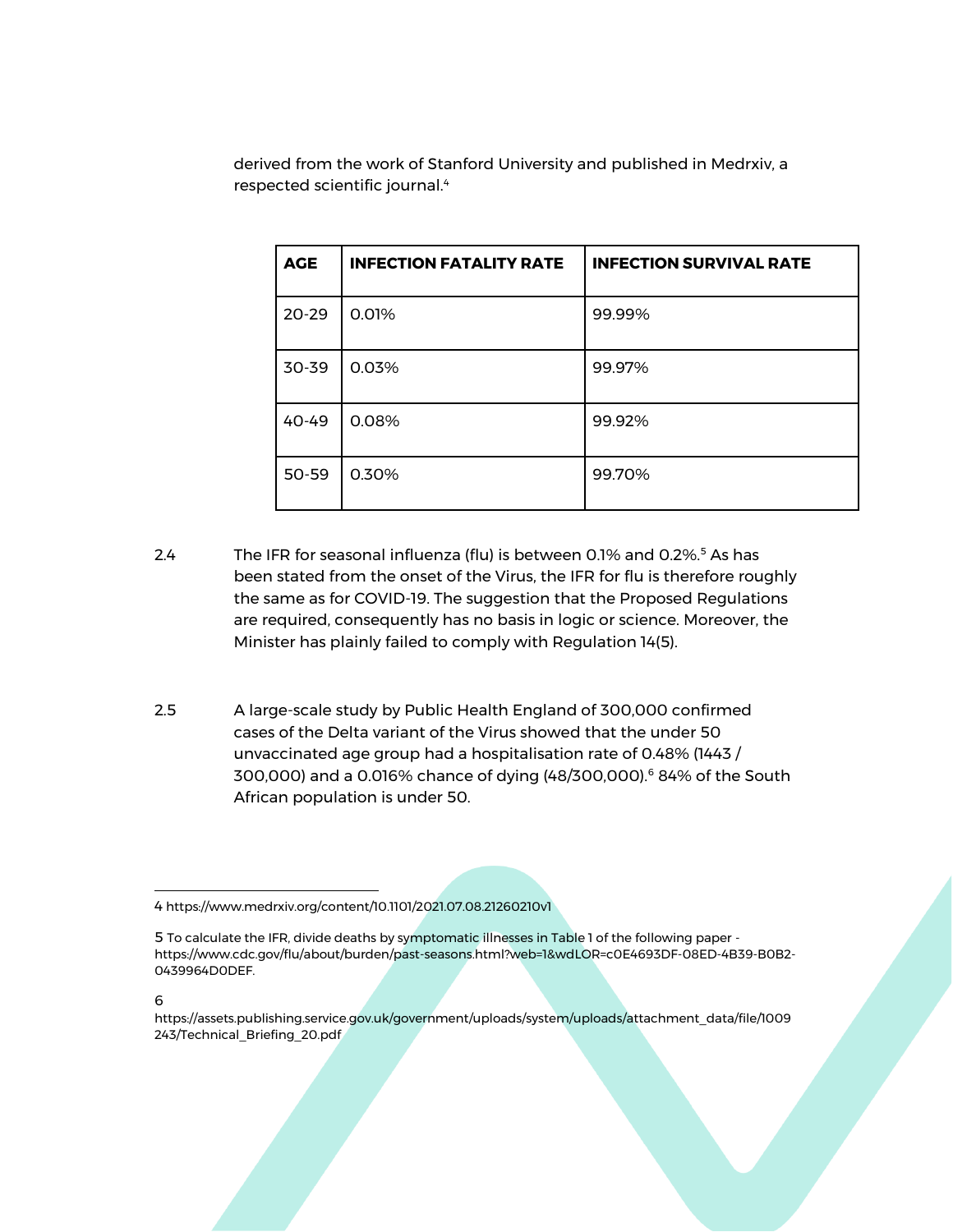2.6 The actual risk that COVID-19 poses to society has evidently not been taken into account in the drafting of the Regulations. The Minister appears to be under the influence of individuals who insist on overstating the risk the Virus poses to South Africans.

#### **Myth 2 – Masks Work**

- 2.7 There is no scientific data supporting the idea that a homemade mask can contain the spread of an airborne virus. Sars-CoV-2 mainly spreads via minute aerosols that can remain suspended for days in the air. The virus passes easily through cloth masks, as well as surgical masks, given that the diameter of Sars-CoV-2 is [~0.1 microns7](https://www.ncbi.nlm.nih.gov/pmc/articles/PMC7224694/#:~:text=SARS%2DCoV%2D2%20is%20an,they%20do%20more%20than%20that.) and the diameter of the mask pore is ~ [13-585 microns8](https://www.porometer.com/PDFS/AN-CharacterisationofFacemasks.pdf) for surgical masks and ~ [80-500 microns9](https://www.ncbi.nlm.nih.gov/labs/pmc/articles/PMC6599448/) for cloth masks. There is extremely limited scientific data supporting the idea that a face mask can contain the spread of an aerosolised virus and this data is restricted to the use of well-fitting surgical masks (N95 masks) in specific settings and while following extensive protocols. These conditions are certainly not met in the case of mask use in the general public.
- 2.8 Masks have been shown to be ineffective against the spread of SARS-CoV-2. A list of studies in this regard is updated by PANDA.<sup>10</sup> We have selected just some of the studies below (all emphasis ours):
- 2.8.1 In the most comprehensive study into the effects of mask-wearing on transmission of the Virus titled, "[Effectiveness of Adding a Mask](https://www.acpjournals.org/doi/10.7326/M20-6817)  [Recommendation to Other Public Health Measures to Prevent](https://www.acpjournals.org/doi/10.7326/M20-6817)  [SARS-CoV-2 Infection in Danish Mask Wearers](https://www.acpjournals.org/doi/10.7326/M20-6817)"<sup>11</sup>, Bundgaard et al found that, "Infection with SARS-CoV-2 occurred in 42 participants recommended masks (1.8%) and 53 control participants (2.1%). The

- https://www.ncbi.nlm.nih.gov/pmc/articles/PMC7224694/#:~:text=SARS%2DCoV%2D2%20is%20an,they %20do%20more%20than%20that.
- 8 https://www.porometer.com/PDFS/AN-CharacterisationofFacemasks.pdf
- 9 https://www.ncbi.nlm.nih.gov/labs/pmc/articles/PMC6599448/

<sup>7</sup>

<sup>10</sup> https://www.pandata.org/infobank-masks/

<sup>11</sup> https://www.acpjournals.org/doi/10.7326/M20-6817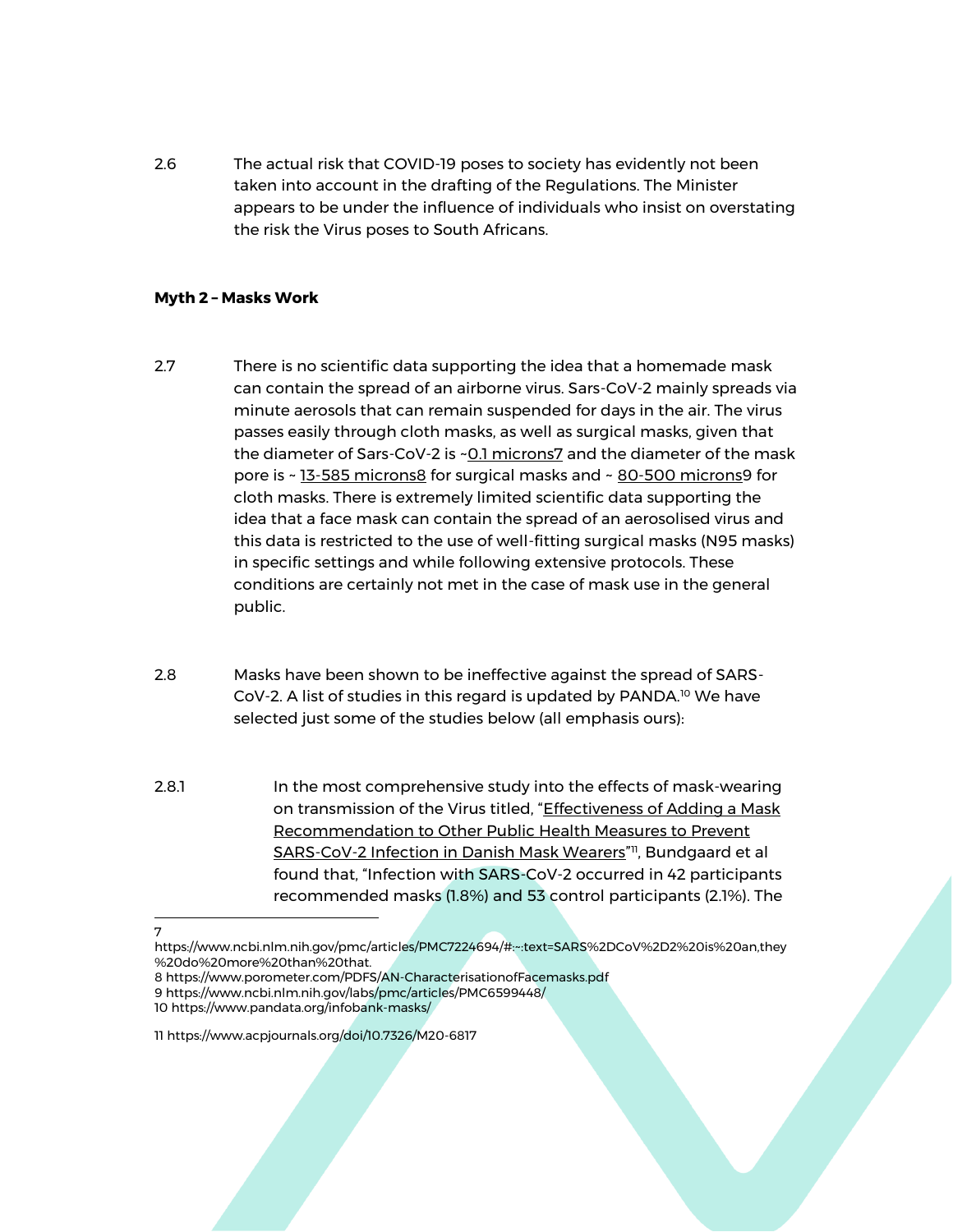between-group difference was −0.3 percentage point (95% CI, −1.2 to 0.4 percentage point;  $P = 0.38$ ) (odds ratio, 0.82 [Cl, 0.54 to 1.23];  $P =$ 0.33). Multiple imputation accounting for loss to follow-up yielded similar results … the recommendation to wear surgical masks to supplement other public health measures did not reduce the SARS-CoV-2 infection rate among wearers by more than 50% in a community with modest infection rates, some degree of social distancing, and uncommon general mask use." In other words, even surgical masks did not have a material impact on infection with the Virus.

2.8.2 In "Physical interventions to interrupt or reduce the spread of [respiratory viruses](https://www.cochranelibrary.com/cdsr/doi/10.1002/14651858.CD006207.pub5/full)",<sup>12</sup> Jefferson et al found in relation to influenza that, "There is low certainty evidence from nine trials (3507 participants) that **wearing a mask may make little or no difference to the outcome** of influenza‐like illness (ILI) compared to not wearing a mask (risk ratio (RR) 0.99, 95% confidence interval (CI) 0.82 to 1.18. There is moderate certainty evidence that wearing a mask probably **makes little or no difference** to the outcome of laboratory‐confirmed influenza compared to not wearing a mask (RR 0.91, 95% CI 0.66 to 1.26; 6 trials; 3005 participants)…the pooled results of randomised trials **did not show a clear reduction in respiratory viral infection with the use of medical/surgical masks** during seasonal influenza."

2.8.3 In a policy review commissioned by the US Centers for Disease Control and Prevention relating to influenza titled "[Nonpharmaceutical Measures for Pandemic Influenza in](https://wwwnc.cdc.gov/eid/article/26/5/19-0994_article)  Nonhealthcare Settings—[Personal Protective and Environmental](https://wwwnc.cdc.gov/eid/article/26/5/19-0994_article)  [Measures](https://wwwnc.cdc.gov/eid/article/26/5/19-0994_article)",<sup>13</sup> Xiao et al. found that, "Evidence from 14 randomized controlled trials of these measures **did not support a substantial effect on transmission of laboratory-confirmed influenza** … none of the household studies reported a significant reduction in secondary laboratory-confirmed influenza virus infections in the face mask group … the overall reduction in ILI or laboratory-

<sup>12</sup> https://www.cochranelibrary.com/cdsr/doi/10.1002/14651858.CD006207.pub5/full

<sup>13</sup> https://wwwnc.cdc.gov/eid/article/26/5/19-0994\_article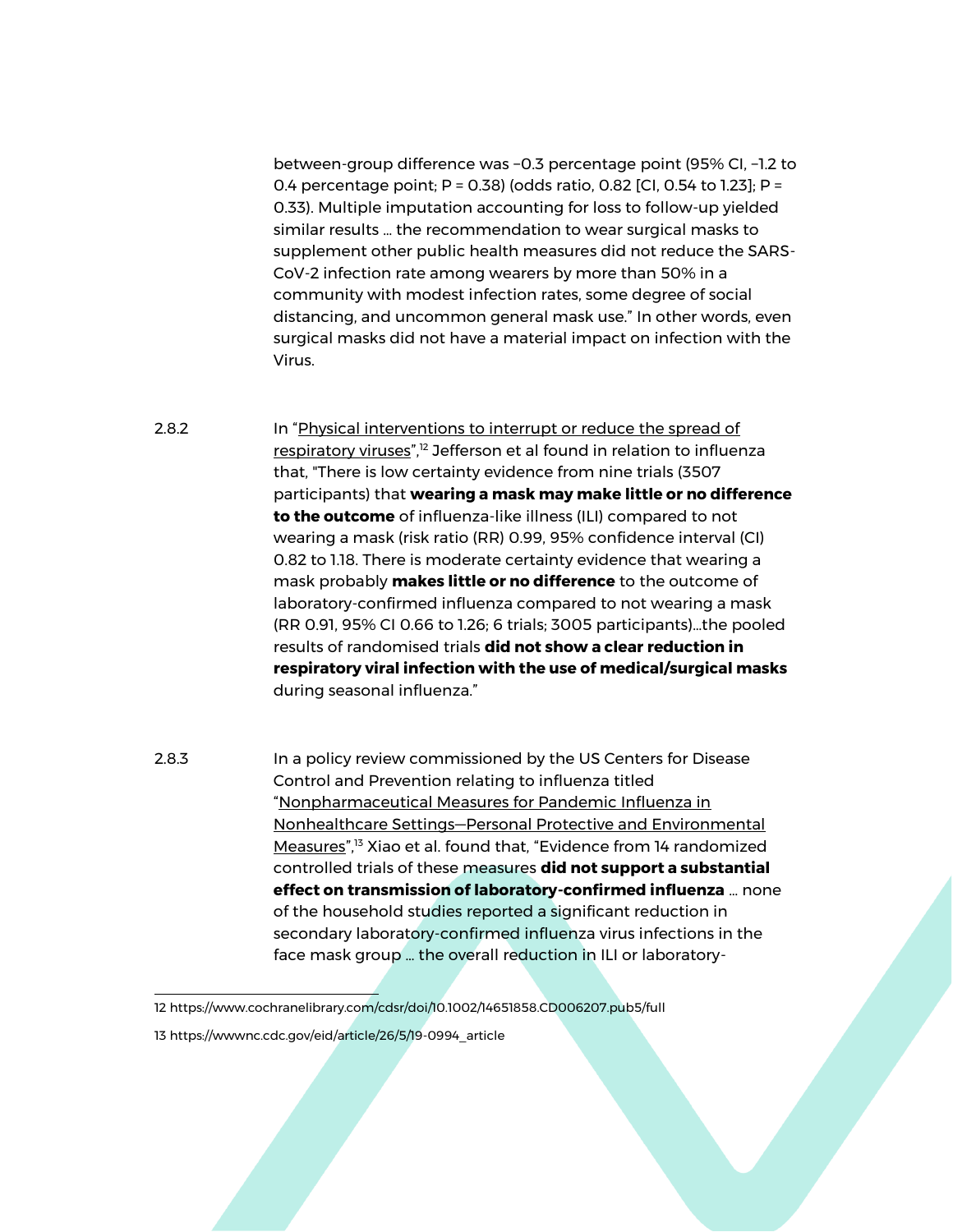confirmed influenza cases in the face mask group was not significant in either studies."

2.8.4 In a systematic review titled, "The use of masks and respirators to [prevent transmission of influenza: a systematic review of the](https://pubmed.ncbi.nlm.nih.gov/22188875/)  [scientific evidence](https://pubmed.ncbi.nlm.nih.gov/22188875/)" <sup>14</sup> Bin-Reza et al found that, "**None of the studies established a conclusive relationship between mask/respirator use and protection against influenza infection.** Some evidence suggests that mask use is best undertaken as part of a package of personal protection, especially hand hygiene."

2.8.5 In their paper titled, "[The Impact of Community Masking on](https://www.poverty-action.org/sites/default/files/publications/Mask_RCT____Symptomatic_Seropositivity_083121.pdf) COVID-[19: A Cluster-Randomized Trial in Bangladesh](https://www.poverty-action.org/sites/default/files/publications/Mask_RCT____Symptomatic_Seropositivity_083121.pdf)",<sup>15</sup> Abaluck et al noted that the efficacy of cloth masks led to somewhere between an 11 percent increase to a 21 percent decrease in infections meaning that cloth masks have either no or limited efficacy.

- 2.8.6 In their paper titled, "Evidence for Community Cloth Face Masking [to Limit the Spread of SARS-CoV-2: A Critical Review](https://www.cato.org/sites/cato.org/files/2021-11/working-paper-64.pdf)",<sup>16</sup> Liu et al found that, "The available clinical evidence of facemask efficacy is of low quality and the best available clinical evidence has mostly **failed to show efficacy**, with fourteen of sixteen identified randomized controlled trials comparing face masks to no mask controls failing to find statistically significant benefit in the intentto-treat populations."
- 2.8.7 In a paper titled, "Masks-for-all for COVID-19 not based on sound [data](https://www.cidrap.umn.edu/news-perspective/2020/04/commentary-masks-all-covid-19-not-based-sound-data)",<sup>17</sup> Brosseau et al, found that, "[W]e continue to conclude that cloth masks and face coverings are likely to **have limited impact** on lowering COVID-19 transmission, because they have **minimal ability**

15 https://www.povertyaction.org/sites/default/files/publications/Mask\_RCT\_\_\_\_Symptomatic\_Seropositivity\_083121.pdf

16 https://www.cato.org/sites/cato.org/files/2021-11/working-paper-64.pdf

17 https://www.cidrap.umn.edu/news-perspective/2020/04/commentary-masks-all-covid-19-not-basedsound-data

<sup>14</sup> https://pubmed.ncbi.nlm.nih.gov/22188875/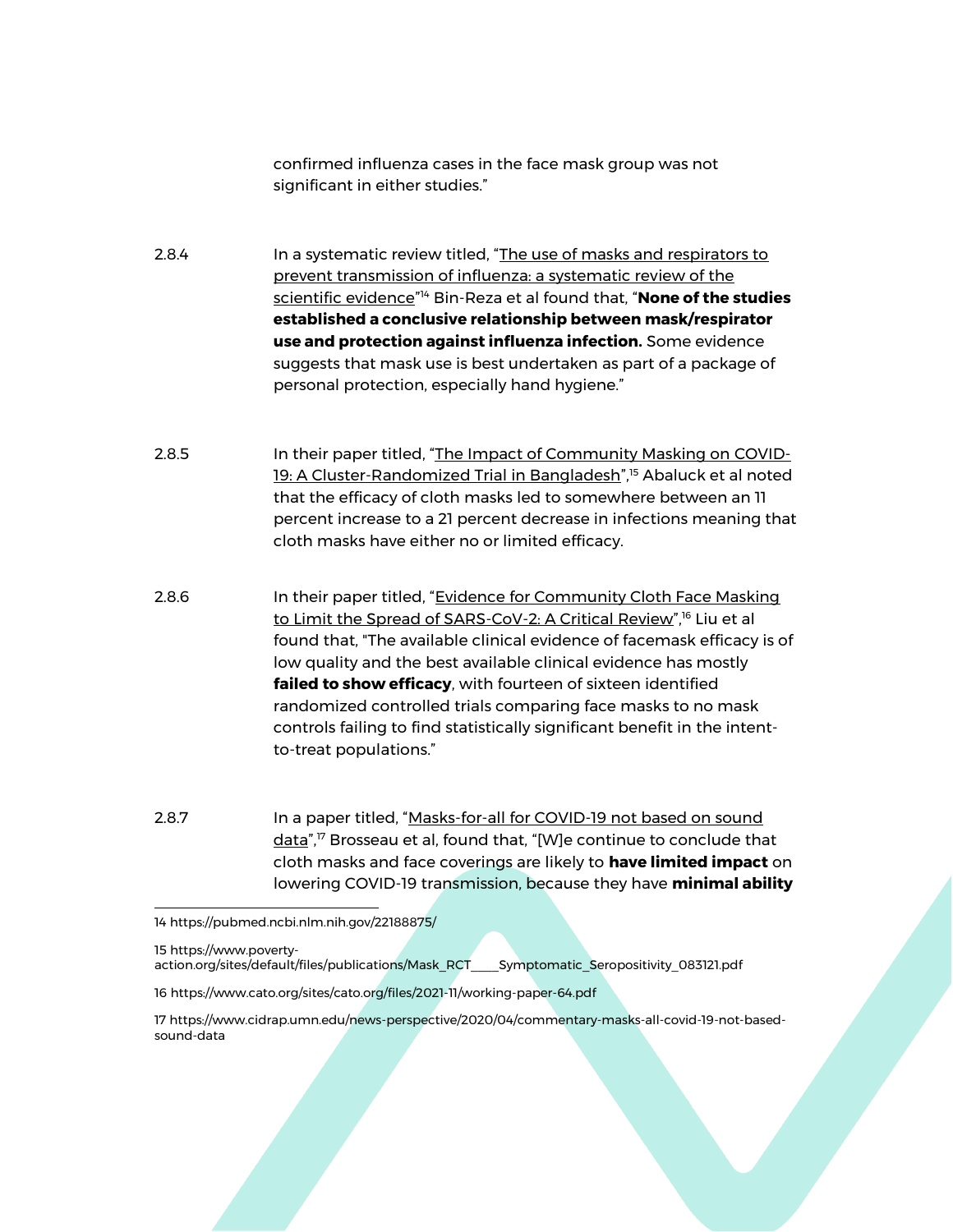**to prevent the emission of small particles**, offer limited personal protection with respect to small particle inhalation, and should not be recommended as a replacement for physical distancing or reducing time in enclosed spaces with many potentially infectious people."

2.8.8 Weber et al noted, in their paper titled, "Aerosol penetration and [leakage characteristics of masks used in the health care industry](https://pubmed.ncbi.nlm.nih.gov/8239046/)",<sup>18</sup> that, "We conclude that the protection provided by surgical masks may be **insufficient in environments containing potentially hazardous sub-micrometer-sized aerosols**."

- 2.8.9 In his survey of peer-reviewed scientific studies titled, "[Does](https://wattsupwiththat.com/2020/07/25/does-universal-mask-wearing-decrease-or-increase-the-spread-of-covid-19/)  [Universal Mask Wearing Decrease or Increase the Spread of COVID-](https://wattsupwiththat.com/2020/07/25/does-universal-mask-wearing-decrease-or-increase-the-spread-of-covid-19/)[19?](https://wattsupwiththat.com/2020/07/25/does-universal-mask-wearing-decrease-or-increase-the-spread-of-covid-19/)",<sup>19</sup> Leo Goldstein noted that, "A survey of peer-reviewed studies shows that universal mask wearing (as opposed to wearing masks in specific settings) **does not decrease the transmission** of respiratory viruses from people wearing masks to people who are not wearing masks."
- 2.8.10 In an article titled, "[Masking: A Careful Review of the Evidence](https://www.aier.org/article/masking-a-careful-review-of-the-evidence/)", <sup>20</sup> Alexander noted that, "In fact, it is not unreasonable at this time to conclude that surgical and cloth masks, used as they currently are**, have absolutely no impact on controlling the transmission of Covid-19 virus**, and current evidence implies that face masks can be actually harmful."
- 2.8.11 Reporting on the outcomes of a study, Hunter et al noted in "[Impact](https://www.medrxiv.org/content/10.1101/2020.05.01.20088260v1.full.pdf)  [of non-pharmaceutical interventions against COVID-19 in Europe: a](https://www.medrxiv.org/content/10.1101/2020.05.01.20088260v1.full.pdf)

<sup>18</sup> https://pubmed.ncbi.nlm.nih.gov/8239046/

<sup>19</sup> https://wattsupwiththat.com/2020/07/25/does-universal-mask-wearing-decrease-or-increase-thespread-of-covid-19/

<sup>20</sup> https://www.aier.org/article/masking-a-careful-review-of-the-evidence/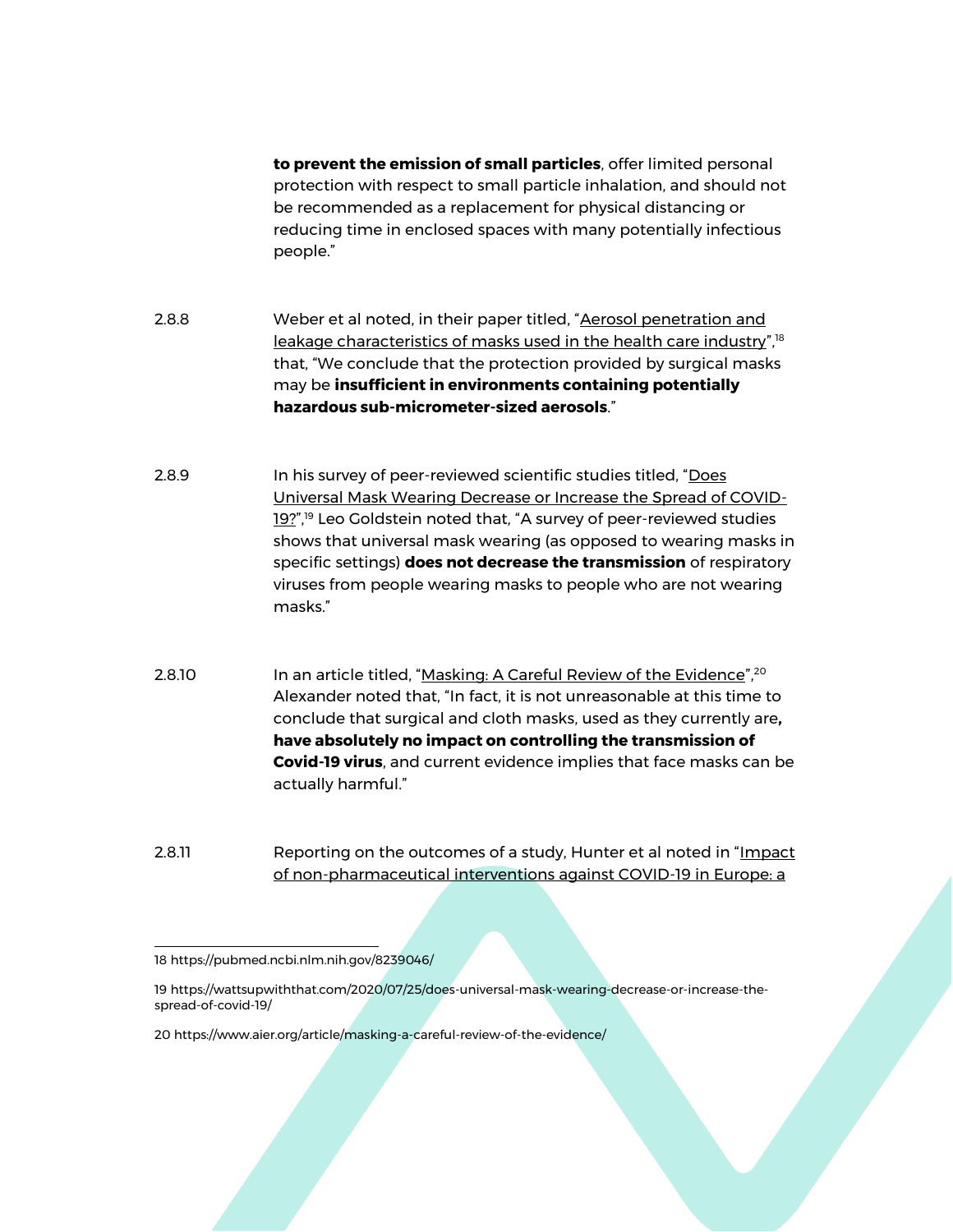[quasi-experimental study](https://www.medrxiv.org/content/10.1101/2020.05.01.20088260v1.full.pdf),"<sup>21</sup> that, "Face masks in public **was not associated with reduced incidence**."

2.8.12 In, "[The surgical mask is a bad fit for risk reduction](https://www.ncbi.nlm.nih.gov/pmc/articles/PMC4868614/),"<sup>22</sup> Neilson noted that, "As recently as 2010, the US National Academy of Sciences declared that, in the community setting, "**face masks are not designed or certified to protect the wearer from exposure to respiratory hazards**." "**A number of studies have shown the inefficacy of the surgical mask** in household settings to prevent transmission of the influenza virus."

2.8.13 Swiss Policy Research produced a paper in 2021 titled, "Are Face [Masks Effective? The Evidence](https://swprs.org/face-masks-evidence/),"<sup>23</sup> which found that, "Most studies **found little to no evidence for the effectiveness of face masks** in the general population, neither as personal protective equipment nor as a source control."

2.8.14 In their paper titled, "[Mask mandate and use efficacy in state-level](https://www.medrxiv.org/content/10.1101/2021.05.18.21257385v1)  [COVID-19 containment](https://www.medrxiv.org/content/10.1101/2021.05.18.21257385v1)",<sup>24</sup> Guerra and Guerra found that, "Mask mandates and **use are not associated with slower state-level COVID-19 spread** during COVID-19 growth surges."

2.8.15 In an article titled, "CDC Study finds overwhelming majority of [people getting coronavirus wore masks](https://thefederalist.com/2020/10/12/cdc-study-finds-overwhelming-majority-of-people-getting-coronavirus-wore-masks/)",<sup>25</sup> Boyd reports on a US Centers for Disease Control and Prevention study and notes that, "A Centers for Disease Control report released in September shows that masks and face coverings **are not effective in preventing the** 

21 https://www.medrxiv.org/content/10.1101/2020.05.01.20088260v1.full.pdf

22 https://www.ncbi.nlm.nih.gov/pmc/articles/PMC4868614/

- 23 https://swprs.org/face-masks-evidence/
- 24 https://www.medrxiv.org/content/10.1101/2021.05.18.21257385v1

<sup>25</sup> https://thefederalist.com/2020/10/12/cdc-study-finds-overwhelming-majority-of-people-gettingcoronavirus-wore-masks/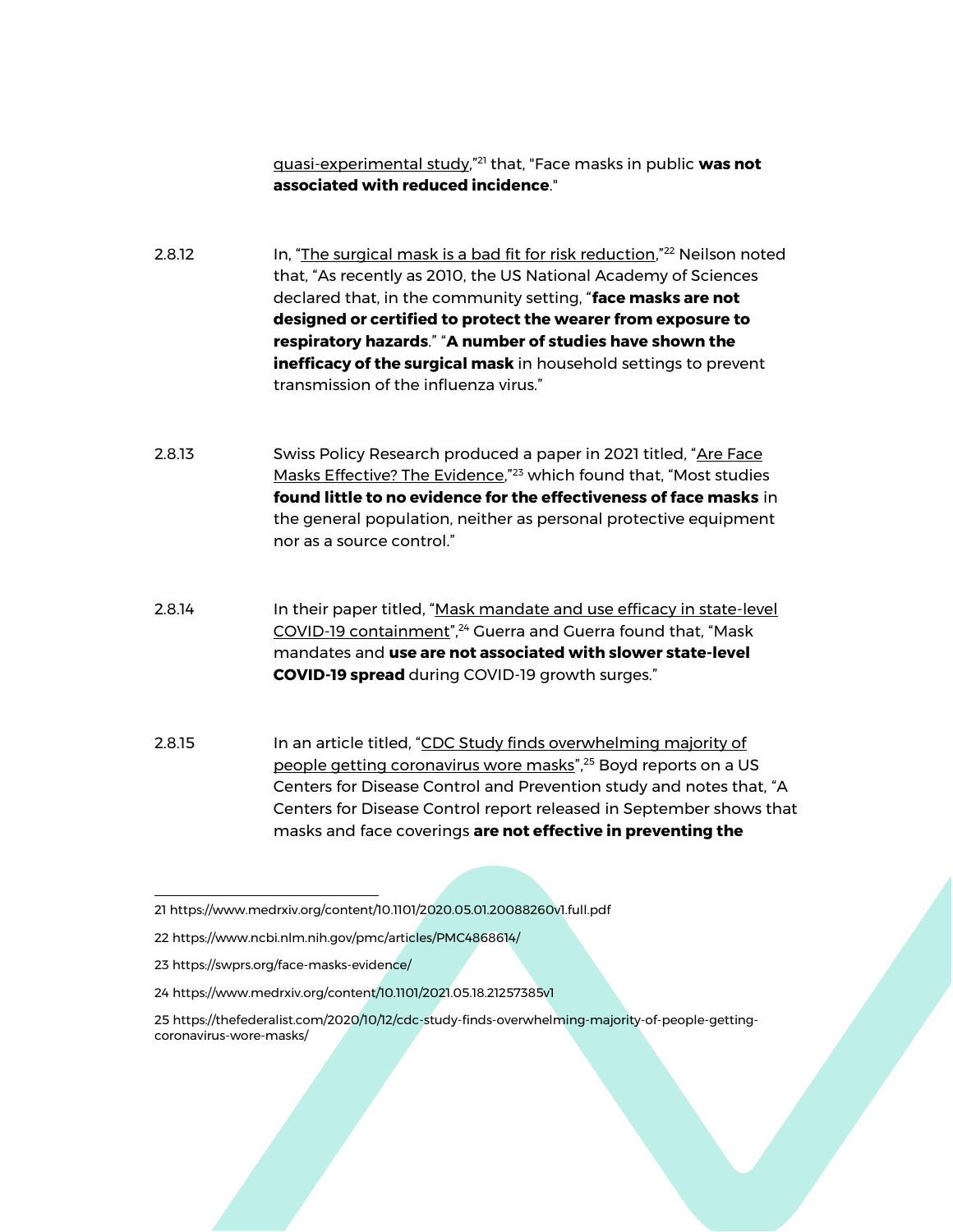**spread of COVID-19**, even for those people who consistently wear them."

2.8.16 In a German language paper translated as "Mouth-nose protection [in public: No evidence of effectiveness](https://www.thieme-connect.com/products/ejournals/html/10.1055/a-1174-6591),"<sup>26</sup> Kappstein notes that, the use of masks in public spaces is questionable simply because of the lack of scientific data. If one also considers the necessary precautions**, masks must even be considered a risk of infection in public spaces** according to the rules known from hospitals … If masks are worn by the population, the risk of infection is potentially increased, regardless of whether they are medical masks or whether they are so-called community masks designed in any way. If one considers the precautionary measures that the RKI as well as the international health authorities have pronounced, all authorities would even have to inform the population that masks should not be worn in public spaces at all. Because no matter whether it is a duty for all citizens or voluntarily borne by the citizens who want it for whatever reason, it remains a fact that **masks can do more harm than good in public**."

- 2.9 Masks mandates have not reduced the impact of Covid-19 in South Africa or in any other country anywhere in the world.
- 2.9.1 Guerra and Guerra noted in their paper titled, "[Mask mandate and](https://www.medrxiv.org/content/10.1101/2021.05.18.21257385v2)  [use efficacy for COVID-19 containment in US States](https://www.medrxiv.org/content/10.1101/2021.05.18.21257385v2)",<sup>27</sup> "Calculated total COVID-19 case growth and mask use for the continental United States with data from the Centers for Disease Control and Prevention and Institute for Health Metrics and Evaluation. We estimated post-mask mandate case growth in non-mandate states using median issuance dates of neighbouring states with mandates…did not observe association between mask mandates or use and reduced COVID-19 spread in US states." The following graph

26 https://www.thieme-connect.com/products/ejournals/html/10.1055/a-1174-6591

27 https://www.medrxiv.org/content/10.1101/2021.05.18.21257385v2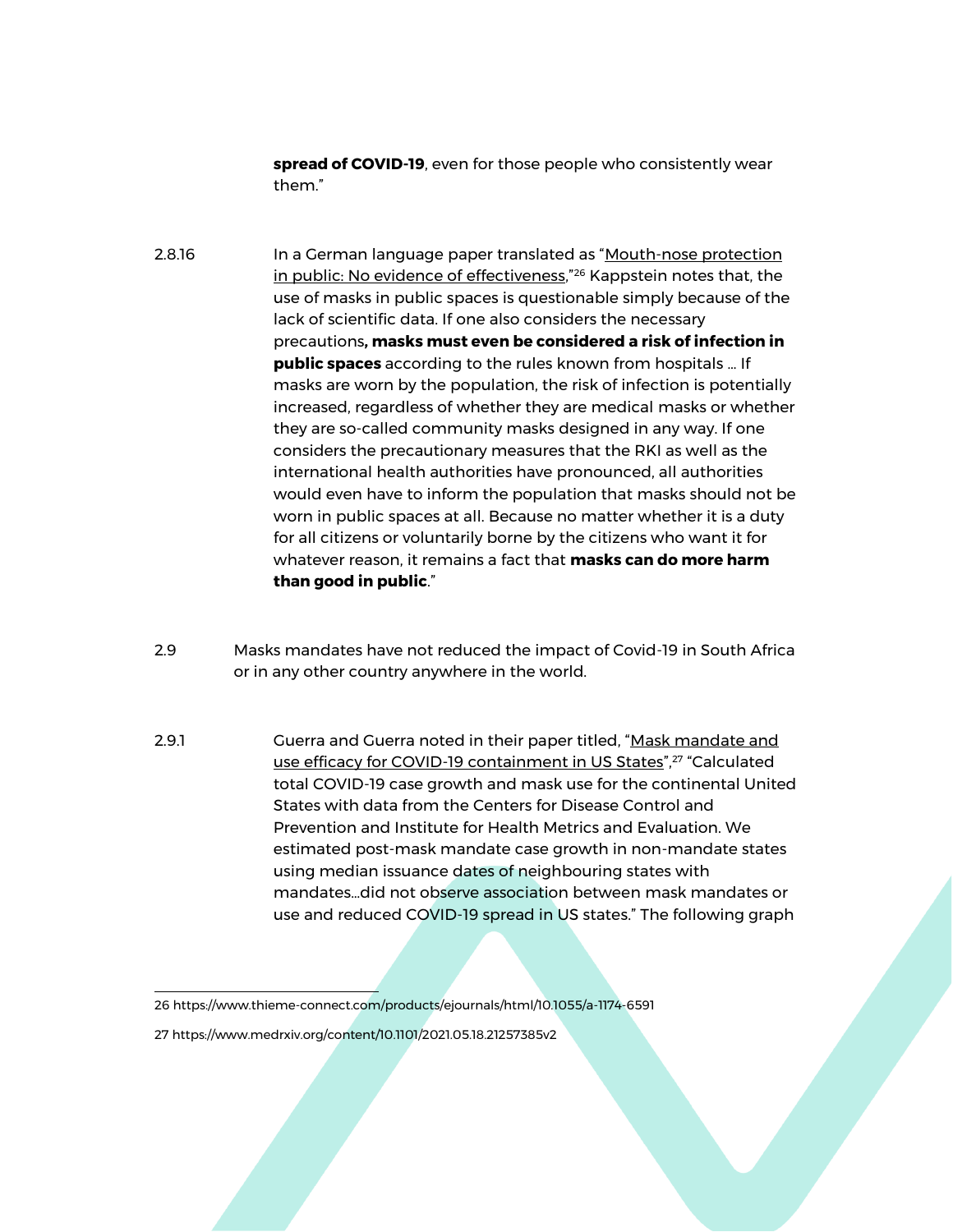is contained in this paper illustrating that masks made no difference to Virus spread in the United States.



*Figure 1 Mask States vs No Mask States*

Sources: CDC.gov, covidtracking.com, First Trust Advisors

2.9.2 In an article titled, "These 12 Graphs Show Mask Mandates Do [Nothing To Stop COVID](https://thefederalist.com/2020/10/29/these-12-graphs-show-mask-mandates-do-nothing-to-stop-covid/)",<sup>28</sup> Weiss writes that, "Masks can work well when they're fully sealed, properly fitted, changed often, and have a filter designed for virus-sized particles. This represents none of the common masks available on the consumer market, making universal masking much more of a confidence trick than a medical solution … **Our universal use of unscientific face coverings is therefore closer to medieval superstition than it is to science**, but many powerful institutions have too much political capital invested in the mask narrative at this point, so the dogma is perpetuated. The narrative says that if cases go down it's because masks succeeded. It says that if cases go up it's because masks succeeded in preventing more cases. The narrative simply assumes rather than proves that masks work, despite overwhelming scientific evidence to the contrary."

28 https://thefederalist.com/2020/10/29/these-12-graphs-show-mask-mandates-do-nothing-to-stopcovid/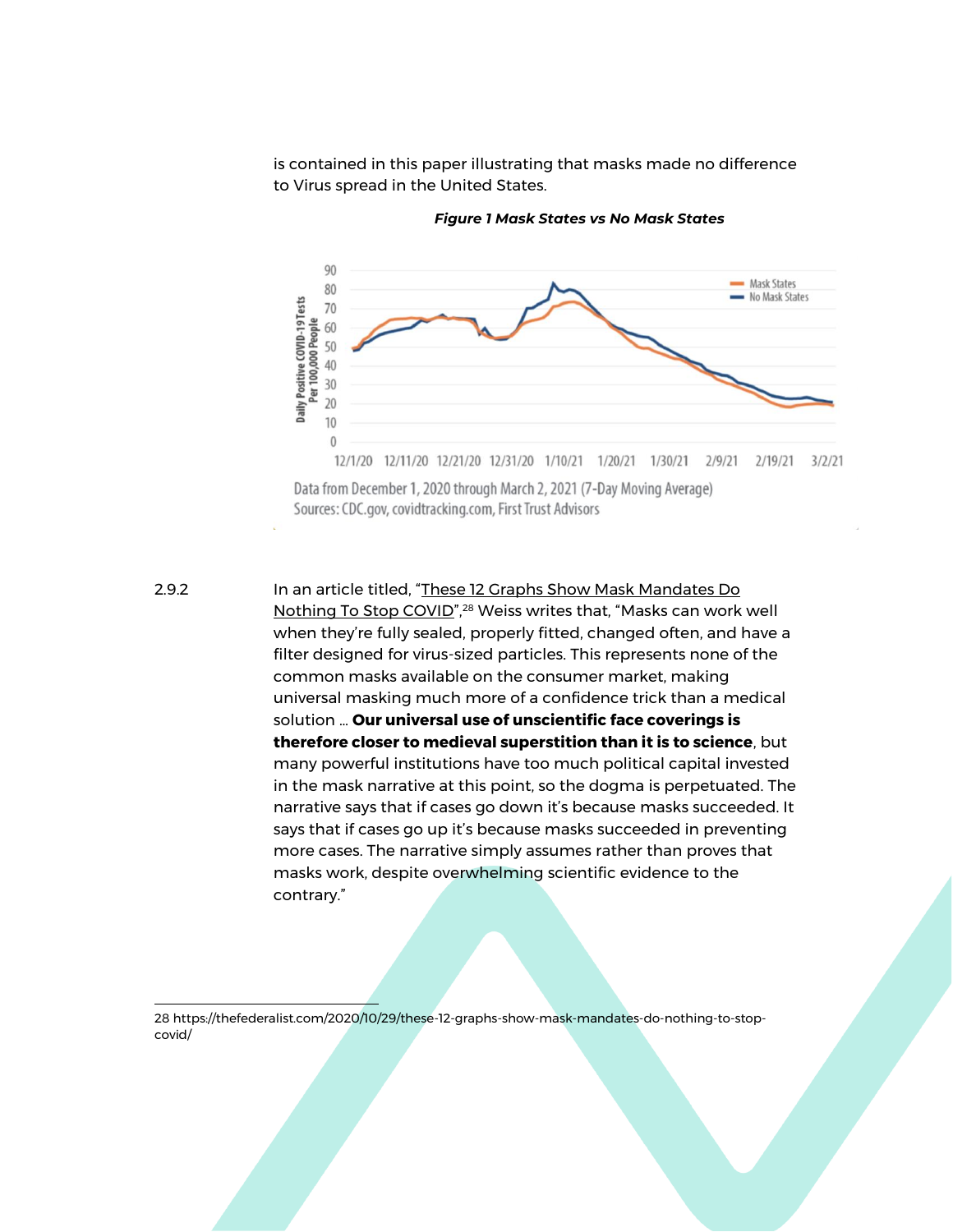- 2.9.3 In an article titled, "[Comprehensive analysis of 50 states shows](https://www.conservativereview.com/horowitz-comprehensive-analysis-of-50-states-shows-greater-spread-with-mask-mandates-2649589520.html)  [greater spread with mask mandates](https://www.conservativereview.com/horowitz-comprehensive-analysis-of-50-states-shows-greater-spread-with-mask-mandates-2649589520.html),"<sup>29</sup> Horowitz writes, "How long do our politicians get to ignore the results?" "The results: **When comparing states with mandates vs. those without, or periods of times within a state with a mandate vs. without, there is absolutely no evidence the mask mandate worked** to slow the spread one iota. In total, in the states that had a mandate in effect, there were 9,605,256 confirmed COVID cases over 5,907 total days, an average of 27 cases per 100,000 per day. When states did not have a state-wide order (which includes the states that never had them and the period of time masking states did not have the mandate in place) there were 5,781,716 cases over 5,772 total days, averaging 17 cases per 100,000 people per day."
- 2.10 Masks are not innocuous. There is a significant body of evidence, based on data going back many years, that masks can cause harm, especially in children.
- 2.10.1 In a paper titled, "Exercise with facemask; Are we handling a devil's sword?- [A physiological hypothesis](https://pubmed.ncbi.nlm.nih.gov/32590322/)",<sup>30</sup> Chandrasekaran found that, "Exercising with facemasks may reduce available Oxygen and increase air trapping preventing substantial carbon dioxide exchange. The hypercapnic hypoxia may potentially increase acidic environment, cardiac overload, anaerobic metabolism and renal overload, which may substantially aggravate the underlying pathology of established chronic diseases. Further contrary to the earlier thought, **no evidence exists to claim the facemasks during exercise offer additional protection from the droplet transfer of the virus**."
- 2.10.2 In a paper reviewing randomised control trials titled, "[A cluster](https://pubmed.ncbi.nlm.nih.gov/25903751/)  [randomised trial of cloth masks compared with medical masks in](https://pubmed.ncbi.nlm.nih.gov/25903751/)

29 https://www.conservativereview.com/horowitz-comprehensive-analysis-of-50-states-shows-greaterspread-with-mask-mandates-2649589520.html

30 https://pubmed.ncbi.nlm.nih.gov/32590322/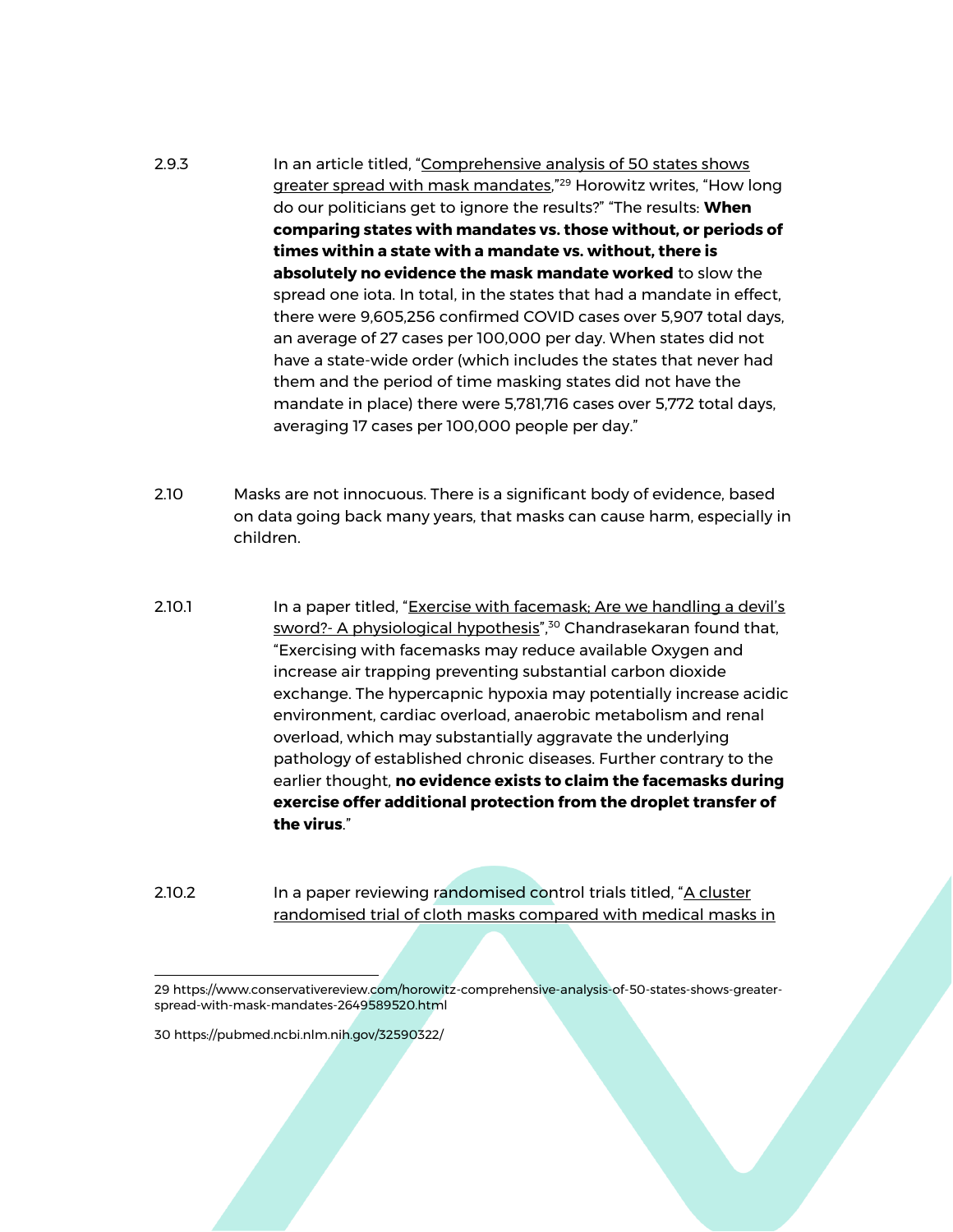[healthcare workers](https://pubmed.ncbi.nlm.nih.gov/25903751/)",<sup>31</sup> [MacIntyre](https://pubmed.ncbi.nlm.nih.gov/?term=MacIntyre+CR&cauthor_id=25903751) found that, "[T]he results caution against the use of cloth masks. This is an important finding to inform occupational health and safety. Moisture retention, reuse of cloth masks and poor filtration may **result in increased risk of infection** …." "**This study is the first RCT of cloth masks, and the results caution against the use of cloth masks**. This is an important finding to inform occupational health and safety. Moisture retention, reuse of cloth masks and poor filtration may result in increased risk of infection. Further research is needed to inform the widespread use of cloth masks globally.

- 2.10.3 In a New York Post article, titled, "US mask guidance for kids is the [strictest across the world](https://nypost.com/2021/10/02/us-mask-guidance-for-kids-is-the-strictest-across-the-world/)",<sup>32</sup> Stanford Professor Jay Bhattacharya is quoted as saying, "Kids need to see faces." "We have this idea that this disease is so bad that we must adopt any means necessary to stop it from spreading. It's not that masks in schools have no costs. They actually do have substantial costs."
- 2.10.4 In a Wall Street Journal Article titled, "The Case Against Masks for [Children](https://www.wsj.com/articles/masks-children-parenting-schools-mandates-covid-19-coronavirus-pandemic-biden-administration-cdc-11628432716)",<sup>33</sup> paediatric pulmonologists Makary and Meissner report that, "Do masks reduce Covid transmission in children? Believe it or not, we could find only a single retrospective study on the question, and its results were inconclusive. Yet two weeks ago the Centers for Disease Control and Prevention sternly decreed that 56 million U.S. children and adolescents, vaccinated or not, should cover their faces regardless of the prevalence of infection in their community. Authorities in many places took the cue to impose mandates in schools and elsewhere, on the theory that masks can't do any harm. That isn't true. Some children are fine wearing a mask, but others struggle. Those who have myopia can have difficulty seeing because the mask fogs their glasses. (This has long been a problem for medical students in the operating room.) **Masks can cause severe acne and other skin problems**. The discomfort of a mask **distracts**

<sup>31</sup> https://pubmed.ncbi.nlm.nih.gov/25903751/

<sup>32</sup> https://nypost.com/2021/10/02/us-mask-guidance-for-kids-is-the-strictest-across-the-world/

<sup>33</sup> https://www.wsj.com/articles/masks-children-parenting-schools-mandates-covid-19-coronaviruspandemic-biden-administration-cdc-11628432716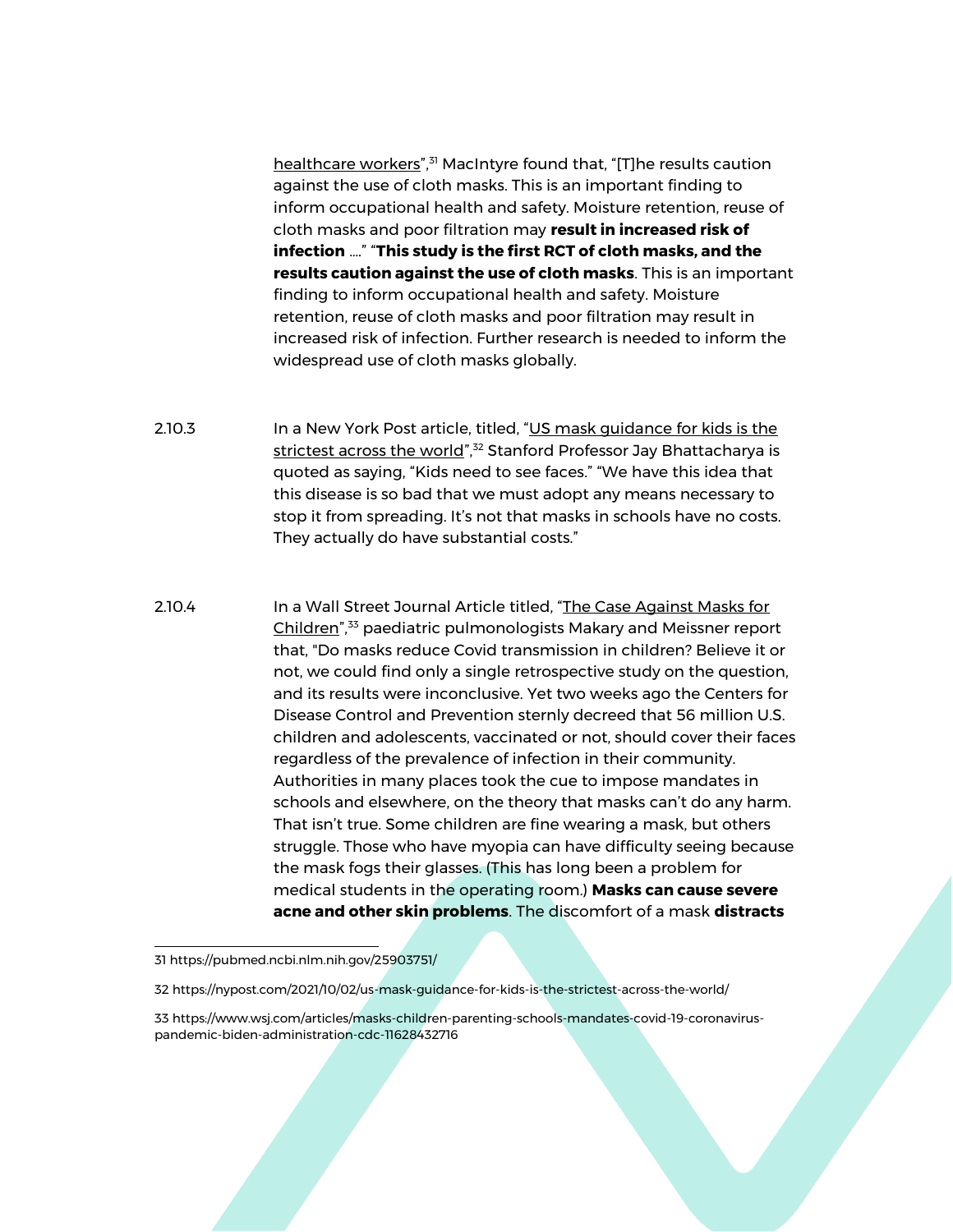**some children from learning**. By increasing airway resistance during exhalation, masks **can lead to increased levels of carbon dioxide in the blood**. And masks can be **vectors for pathogens** if they become moist or are used for too long."

2.10.5 In their paper titled, "Corona children studies: Co-Ki: First results of a [German-wide registry on mouth and nose covering \(mask\) in](https://www.researchsquare.com/article/rs-124394/v3)  [children](https://www.researchsquare.com/article/rs-124394/v3)",<sup>34</sup> Schwarz et al note, "The average wearing time of the mask was 270 minutes per day. Impairments caused by wearing the mask were reported by 68% of the parents. These included irritability (60%), headache (53%), difficulty concentrating (50%), less happiness (49%), reluctance to go to school/kindergarten (44%), malaise (42%) impaired learning (38%) and drowsiness or fatigue (37%)."

2.10.6 In a paper titled, "[Masks, false safety and real dangers, Part 2:](https://childrenshealthdefense.org/wp-content/uploads/Masks-false-safety-and-real-dangers-Part-2-Microbial-challenges-from-masks.pdf)  [Microbial challenges from masks](https://childrenshealthdefense.org/wp-content/uploads/Masks-false-safety-and-real-dangers-Part-2-Microbial-challenges-from-masks.pdf)",<sup>35</sup> Borovoy et al noted that, "Laboratory testing of used masks from 20 train commuters revealed that 11 of the 20 masks tested contained over 100,000 bacterial colonies. Molds and yeasts were also found. Three of the masks contained more than one million bacterial colonies … The outside surfaces of surgical masks were found to have high levels of the following microbes, even in hospitals, more concentrated on the outside of masks than in the environment. Staphylococcus species (57%) and Pseudomonas spp (38%) were predominant among bacteria, and Penicillium spp (39%) and Aspergillus spp. (31%) were the predominant fungi."

2.10.7 In an <u>Open Letter to All Belgian Authorities and All Belgian Media,<sup>36</sup></u> Belgian doctors and health professionals reported that, "Wearing a mask is not without side effects. Oxygen deficiency (headache,

<sup>34</sup> https://www.researchsquare.com/article/rs-124394/v3

<sup>35</sup> https://childrenshealthdefense.org/wp-content/uploads/Masks-false-safety-and-real-dangers-Part-2- Microbial-challenges-from-masks.pdf

<sup>36</sup> https://www.aier.org/article/open-letter-from-medical-doctors-and-health-professionals-to-allbelgian-authorities-and-all-belgian-media/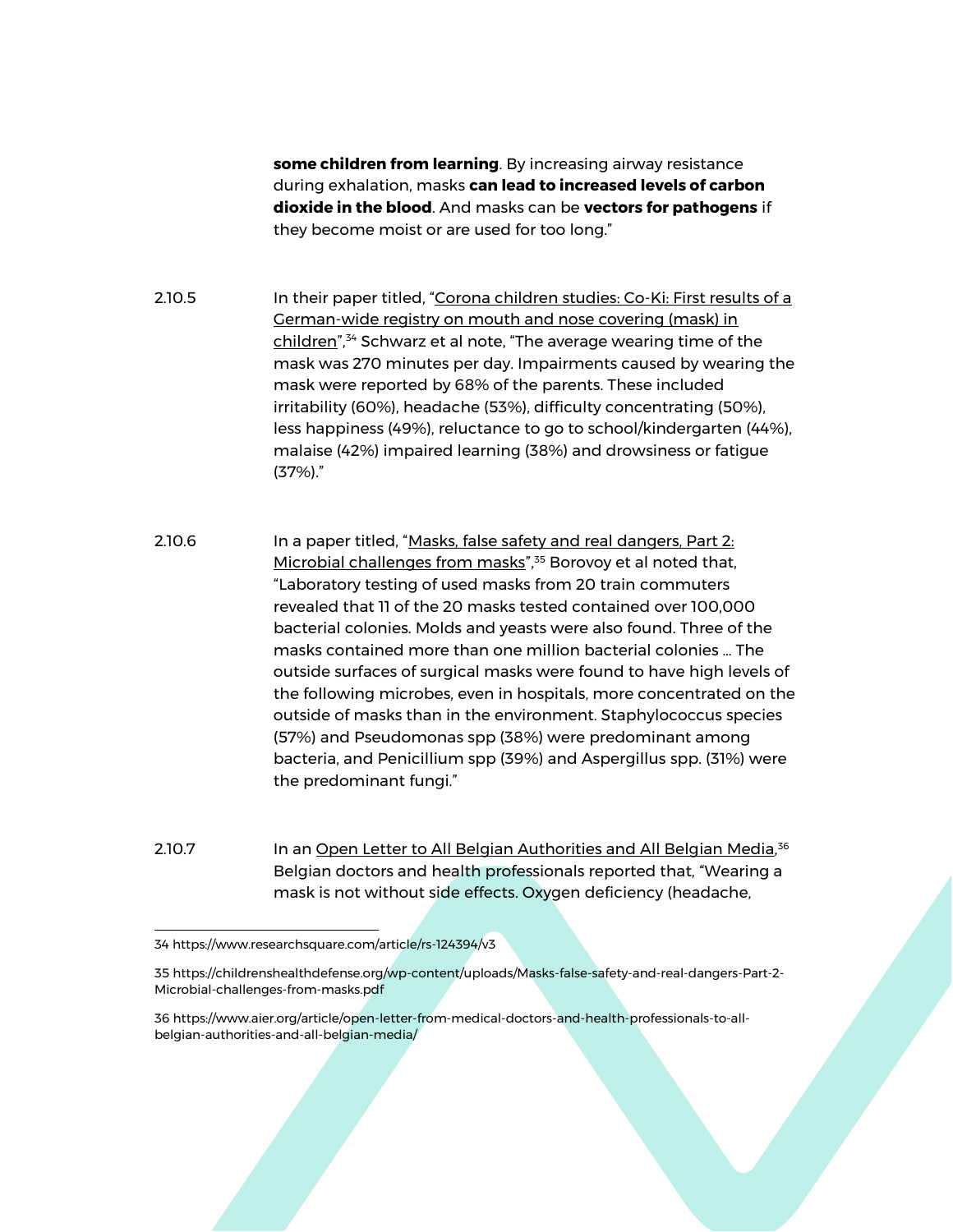nausea, fatigue, loss of concentration) occurs fairly quickly, an effect similar to altitude sickness. Every day we now see patients complaining of headaches, sinus problems, respiratory problems and hyperventilation due to wearing masks. In addition, the accumulated CO2 leads to a toxic acidification of the organism which affects our immunity. Some experts even warn of an **increased transmission of the virus in case of inappropriate use of the mask**."

2.10.8 In a paper titled, "Is a Mask That Covers the Mouth and Nose Free [from Undesirable Side Effects in Everyday Use and Free of Potential](https://www.mdpi.com/1660-4601/18/8/4344)  [Hazards?](https://www.mdpi.com/1660-4601/18/8/4344)",<sup>37</sup> Kisielinski et al noted that, "The literature revealed relevant adverse effects of masks in numerous disciplines. In this paper, we refer to the psychological and physical deterioration as well as multiple symptoms described because of their consistent, recurrent and uniform presentation from different disciplines as a Mask-Induced Exhaustion Syndrome (MIES). **Extended maskwearing by the general population could lead to relevant effects and consequences in many medical fields."**

#### **Myth 3 – Social Distancing Works**

2.11 There is no basis in science for social distancing and therefore no rational basis for the enforcement of minimum distances in the Regulations. In an analysis titled, "Two metres or one: what is the evidence for physical [distancing in covid-19?](https://www.bmj.com/content/370/bmj.m3223)",<sup>38</sup> Jones et al conclude that, "Rules that stipulate a single specific physical distance (1 or 2 metres) between individuals to reduce transmission of SARS-CoV-2, the virus causing covid-19, are based on an outdated, dichotomous notion of respiratory droplet size."

37 https://www.mdpi.com/1660-4601/18/8/4344

38 https://www.bmj.com/content/370/bmj.m3223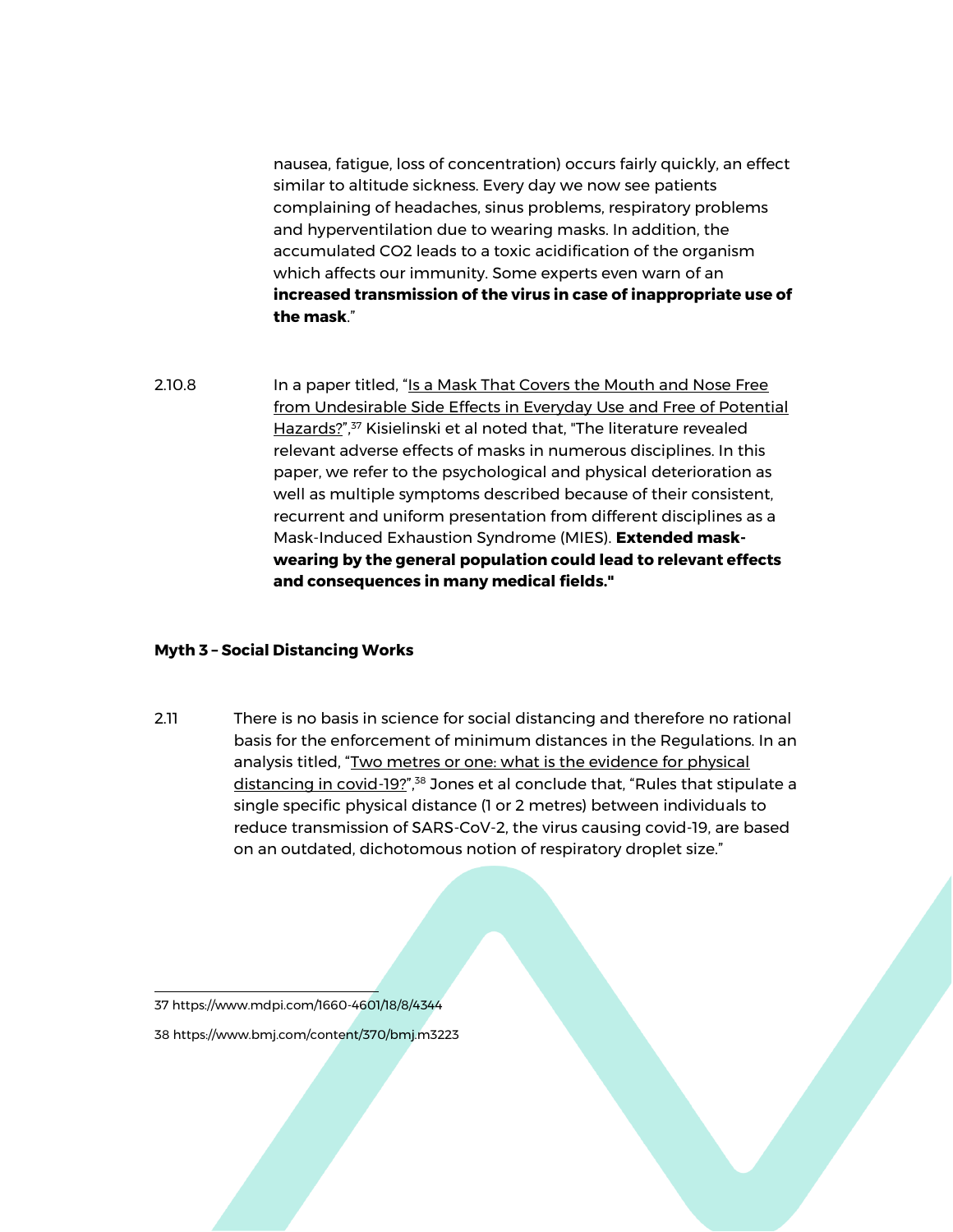#### **Myth 4 - PCR Tests are Accurate**

- 2.12 The 'real-time reverse transcription polymerase chain reaction test' ("**PCR test**") does not detect the Virus itself, but detects the presence of genetic material of the Virus called RNA. It does this by amplifying any RNA which is present in the sample. The cycle threshold (ct) is the number of times the specimen needs to be amplified in order to be able to detect whether or not virus RNA is present. At high cycle thresholds, the test can detect fragments of the RNA. These fragments of the Virus, as opposed to complete strands, are not infectious. The test can even detect pieces of the Virus that are left over from a previous infection weeks before. The PCR test confirms the presence of the Virus in the sample. It is not capable of diagnosing the COVID-19 disease. The presence of Virus in the sample does not mean that the person is currently infected with competent Virus rather than effectively dead strands of Virus. It does not confirm that the person tested is in fact sick. Consequently, a person who tests positive may not have COVID-19.
- 2.13 No medical test is 100% accurate. A 'false positive' means that the results say you have a particular condition, but you actually do not, whereas a 'false negative' tells you that you do not have a condition but you actually do. The errors in the rt-PCR tests used for SARS-CoV-2 testing are largely a result of human involvement in the testing process and vary from place to place. [Research in the UK](https://www.thelancet.com/journals/lanres/article/PIIS2213-2600(20)30453-7/fulltext) showed that the rate of false positives is between 0.8% and 4%.<sup>39</sup> This means that in the UK, the PCR test is at least 96% accurate. Although it sounds like a high number, given the policy decisions being made on the basis of the test results, this can still lead to alarming consequences for a very large number of people. [Researchers in the United States](https://www.medrxiv.org/content/10.1101/2020.04.26.20080911v4)<sup>40</sup> say that "evidence from external quality assessments and real-world data indicate a high enough false positive rate to make positive results highly unreliable over a broad range of scenarios." Rates of false-positive results also vary depending on the cycle threshold used.

39 https://www.thelancet.com/journals/lanres/article/PIIS2213-2600(20)30453-7/fulltext

40 https://www.medrxiv.org/content/10.1101/2020.04.26.20080911v4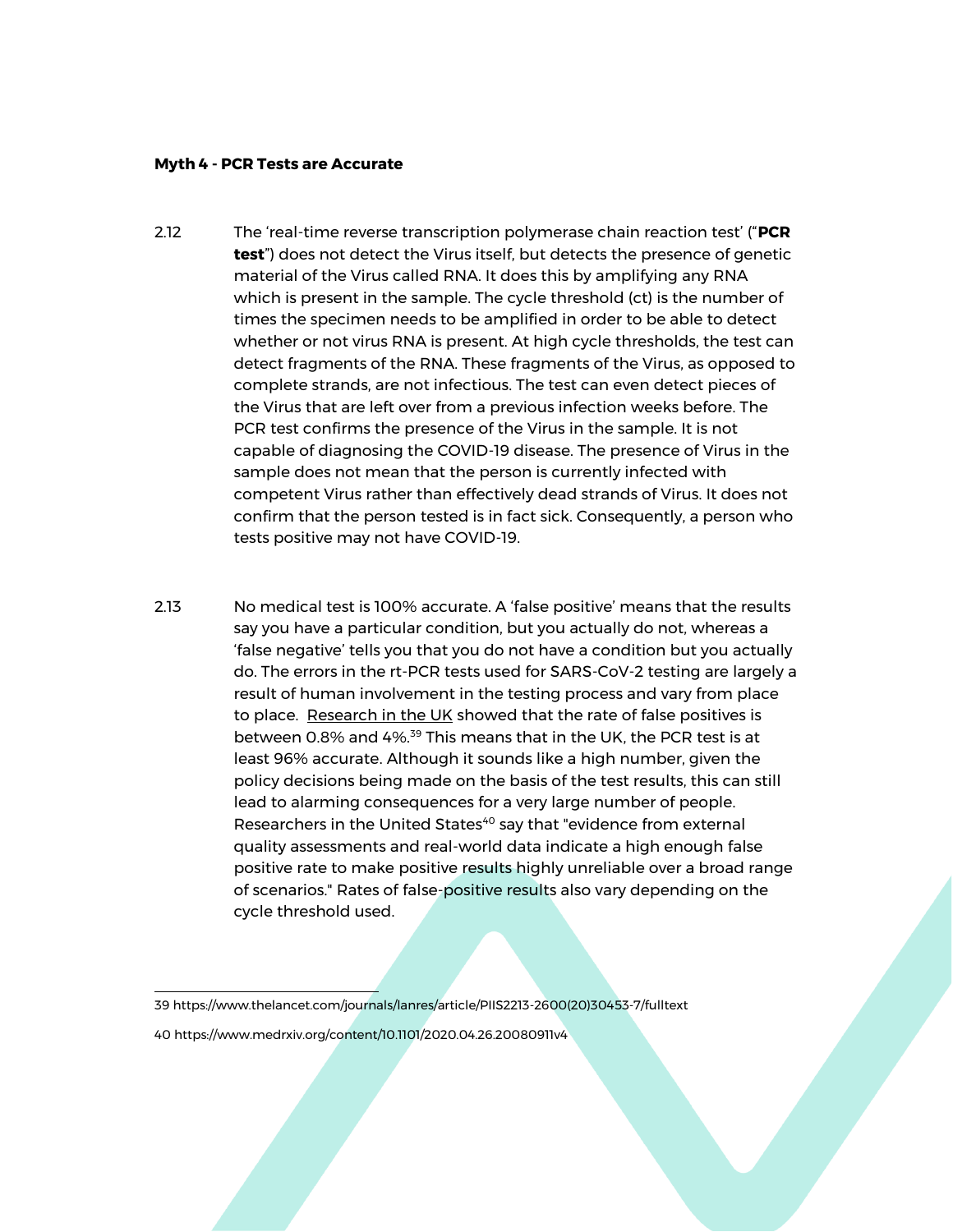- 2.14 PCR tests often remain positive for up to [3 months](https://www.ncbi.nlm.nih.gov/pmc/articles/PMC7532802/) $41$  after testing and could therefore result in travellers being trapped in the country, incurring extra costs and hurting our own economy and tourism. Additionally, the status of PCR tests and RT\_PCR testing kits has been withdrawn by both the FDA and the [CDC Research](https://www.cdc.gov/csels/dls/locs/2021/07-21-2021-lab-alert-Changes_CDC_RT-PCR_SARS-CoV-2_Testing_1.html)<sup>42</sup> has shown them to be [very unreliable](https://academic.oup.com/cid/article/72/11/e921/5912603)<sup>43</sup> indicators of infection especially at high cycle thresholds (e.g., 97% of positive tests are false at Ct of 35). [A German study](https://www.journalofinfection.com/article/S0163-4453(21)00265-6/fulltext)<sup>44</sup> titled, "The performance of the SARS-CoV-2 RT-PCR test as a tool for detecting SARS-CoV-2 infection in the population" by Stang et al re-analysed PCR tests of 162,457 people and concluded that, "In light of our findings that more than half of individuals with positive PCR test results are unlikely to have been infectious, RT-PCR test positivity should not be taken as an accurate measure of infectious SARS-CoV-2 incidence. Our results confirm the findings of others that the routine use of 'positive' RT-PCR test results as the gold standard for assessing and controlling infectiousness fails to reflect the fact 'that **50-75% of the time an individual is PCR positive, they are likely to be post-infectious**.'"
- 2.15 A court in Portugal recently determined<sup>45</sup> that the PCR test "is unable to determine, beyond reasonable doubt, that a positive result corresponds, in fact, to the infection of a person by the SARS-CoV-2 virus." The Court quoted from a paper<sup>46</sup> published in **The Lancet by Surkova et al which** states that, "Any diagnostic test result should be interpreted in the context of the pretest probability of disease. For COVID 19, the pretest probability assessment includes symptoms, previous medical history of COVID-19 or presence of antibodies, any potential exposure to COVID-19, and likelihood of an alternative diagnosis. When low pretest probability exists, positive results should be interpreted with caution and a second specimen tested for confirmation." "Prolonged viral RNA shedding, which is known to last for weeks after recovery, can be a potential reason

46 https://www.thelancet.com/journals/lanres/article/PIIS2213-2600(20)30453-7/fulltext

<sup>41</sup> https://www.ncbi.nlm.nih.gov/pmc/articles/PMC7532802/

<sup>42</sup> https://www.cdc.gov/csels/dls/locs/2021/07-21-2021-lab-alert-Changes\_CDC\_RT-PCR\_SARS-CoV-2\_Testing\_1.html

<sup>43</sup> https://academic.oup.com/cid/article/72/11/e921/5912603

<sup>44</sup> https://www.journalofinfection.com/article/S0163-4453(21)00265-6/fulltext

<sup>45</sup> https://www.theportugalnews.com/news/2020-11-27/covid-pcr-test-reliability-doubtful-portugaljudges/56962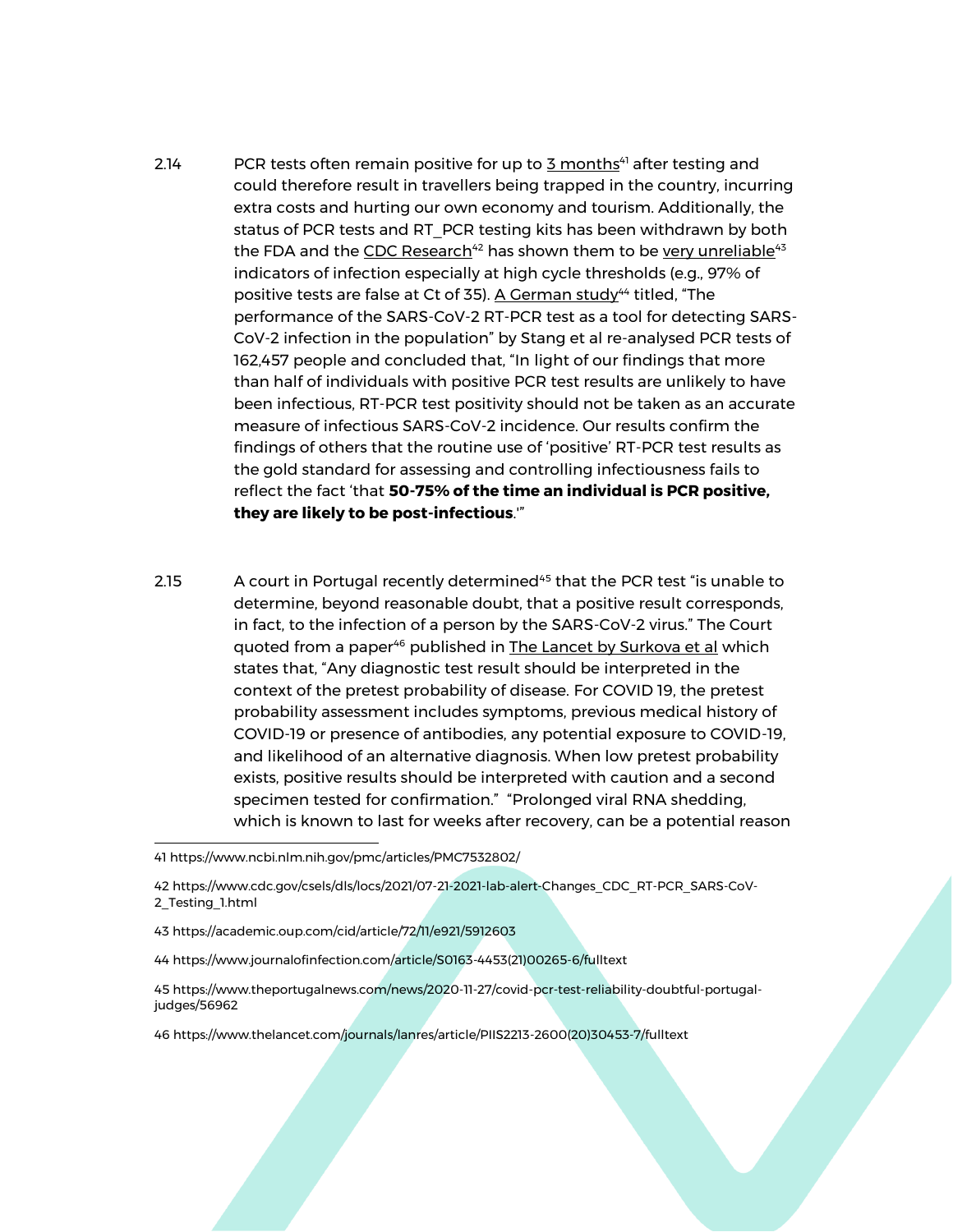for positive swab tests in those previously exposed to SARS-CoV-2. However, importantly, no data suggests that detection of low levels of viral RNA by RT-PCR equates with infectivity unless infectious virus particles have been confirmed with laboratory culture based methods." "To summarise, false-positive COVID-19 swab test results might be increasingly likely in the current epidemiological climate in the UK, with substantial consequences at the personal, health system, and societal levels (panel)." The Court went on to say that, "Thus, with so many scientific doubts, expressed by experts in the field, which are the ones that matter here, as to the reliability of such tests, ignoring the parameters of their performance and there being no diagnosis made by a doctor, in the sense of existence of infection and risk, it would never be possible for this court to determine that C ... had the SARS-CoV-2 virus, nor that A., B ... and D ... had high risk exposure."

#### **Myth 5 - Unvaccinated People are a Risk to Others**

There is no valid scientific basis for the discrimination against unvaccinated people found in the Proposed Regulations.

#### 2.16 **Effect of the Vaccines On Transmission**

Vaccination with a "COVID-19 Vaccine" (the "**Vaccines**") does not prevent transmission of the Virus and there is therefore no reason why different measures should be applied to vaccinated and unvaccinated people in public places.

The prevention of infection and transmission were not endpoints in the scientific trials and the observational studies conducted since the vaccines were released show that the viral loads of vaccinated and unvaccinated people are the same, that vaccinated people transmit the virus and that there has been no reduction in transmission in countries that have [high vaccination rates.](https://link.springer.com/article/10.1007/s10654-021-00808-7)<sup>47</sup>

<sup>47</sup> https://link.springer.com/article/10.1007/s10654-021-00808-7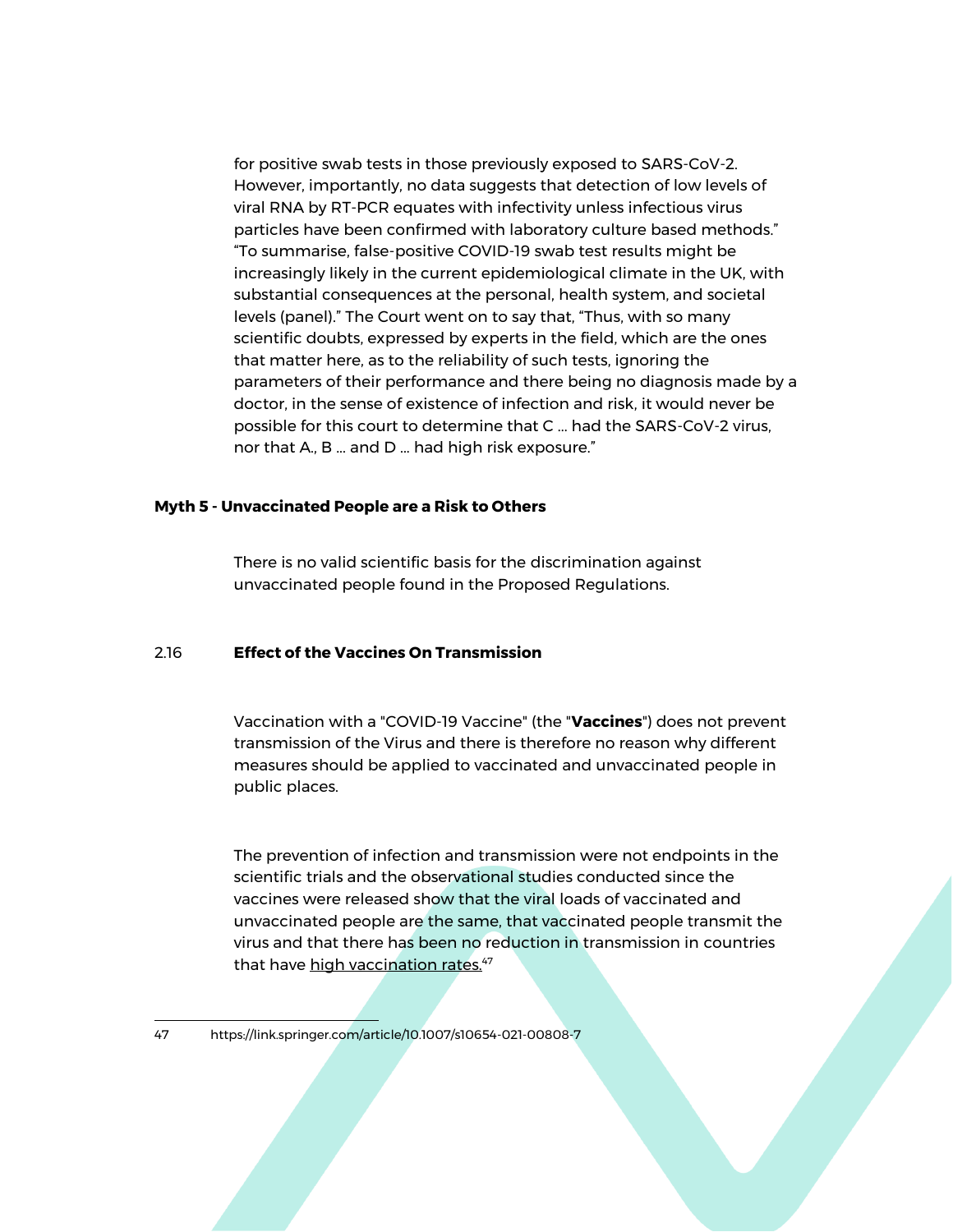Several studies document large numbers of breakthrough cases48 (infections in vaccinated individuals), reflecting the waning efficacy of the Covid-19 vaccines over a few months49. In fact, the Delta SARS-CoV-2 variant produces similar viral loads in the vaccinated and unvaccinated population50. Early data on the Omicron variant suggests that it is even more adept at escaping vaccine protection against infection51. It is also becoming apparent that the break-through infections post vaccination have triggered immune escape variants. Specific references to the scientific literature are set out below.

- 2.16.1 **[Acharya et al. found](https://www.medrxiv.org/content/10.1101/2021.09.28.21264262v2)** "no significant difference in cycle threshold values between vaccinated and unvaccinated, asymptomatic and symptomatic groups infected with SARS-CoV-2 Delta." <sup>52</sup>
- 2.16.2 [Dr Herman Edeling's study found that,](https://emlct.com/index.php/covid-19-documents/) "One has read, and previously made publicly available, copies of numerous scientific articles that have found that the Covid-19 "vaccines" are not effective at prevention of infection or transmission of the SARS- CoV-2 virus. Examples of such scientific articles can be found at the Edeling [Medico-Legal Consultancy Trust ,](https://emlct.com/index.php/covid-19-documents/) where each document bearing the prefix "NE" provides scientific evidence that the Covid-19 "vaccines" are not effective." "An abundance of scientific evidence finds that

<sup>48</sup> https://www.medrxiv.org/content/10.1101/2021.12.22.21268021v1,

https://www.cdc.gov/mmwr/volumes/70/wr/pdfs/mm7031e2-H.pdf,

https://papers.ssrn.com/sol3/papers.cfm?abstract\_id=3897733,

https://www.eurosurveillance.org/content/10.2807/1560-7917.ES.2021.26.39.2100822#html\_fulltext,

https://www.eurosurveillance.org/content/10.2807/1560-7917.ES.2021.26.30.2100636

<sup>49</sup> https://www.medrxiv.org/content/10.1101/2021.08.18.21262237v1,

https://www.science.org/doi/10.1126/science.abm0620, https://pubmed.ncbi.nlm.nih.gov/34737312/,

https://papers.ssrn.com/sol3/papers.cfm?abstract\_id=3949410,

https://www.medrxiv.org/content/10.1101/2021.12.10.21267590v1.full.pdf

<sup>50</sup> https://www.thelancet.com/journals/laninf/article/PIIS1473-3099(21)00648-4/fulltext, https://www.cdc.gov/mmwr/volumes/70/wr/mm7031e2.htm,

https://www.ndm.ox.ac.uk/files/coronavirus/covid-19-infection-survey/finalfinalcombinedve20210816.pdf,

https://www.medrxiv.org/content/10.1101/2021.07.31.21261387v6

<sup>51</sup> https://www.imperial.ac.uk/news/232698/omicron-largely-evades-immunity-from-past/,

https://www.medrxiv.org/content/10.1101/2021.12.20.21267966v3.full.pdf,

https://www.medrxiv.org/content/10.1101/2021.12.30.21268565v1

<sup>52</sup> https://www.medrxiv.org/content/10.1101/2021.09.28.21264262v2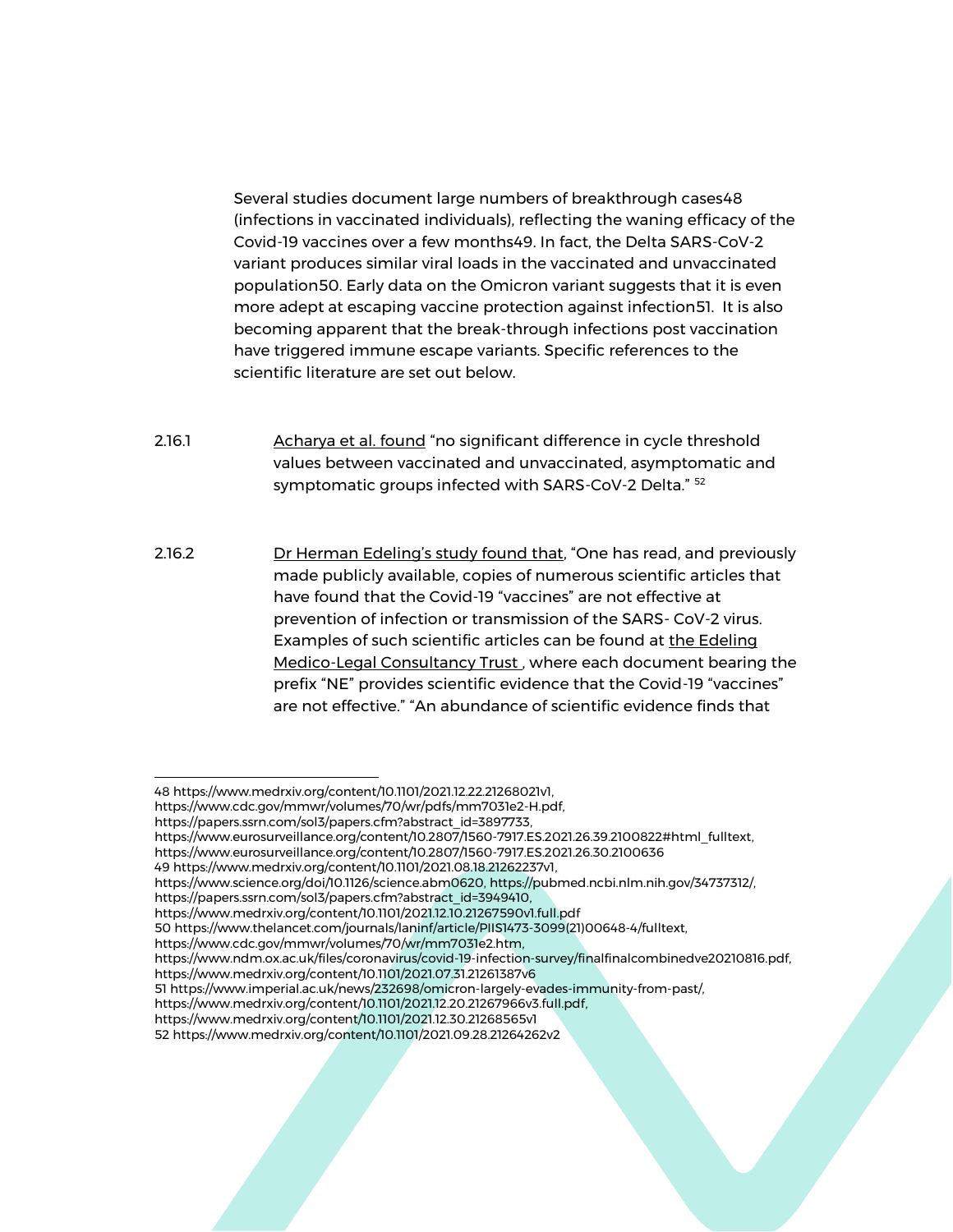the Covid-19 "vaccines" are not effective at preventing infection by or transmission of the SARS-CoV-2 virus."<sup>53</sup>

2.16.3 [Riemersma et al. found](https://www.medrxiv.org/content/10.1101/2021.07.31.21261387v1), "no difference in viral loads when comparing unvaccinated individuals to those who have vaccine "breakthrough" infections. Furthermore, individuals with vaccine breakthrough infections frequently test positive with viral loads consistent with the ability to shed infectious viruses." Results indicate that "if vaccinated individuals become infected with the delta variant, they may be sources of SARS-CoV-2 transmission to others." They reported "low Ct values (<25) in 212 of 310 fully vaccinated (68%) and 246 of 389 (63%) unvaccinated individuals. Testing a subset of these low-Ct samples revealed infectious SARS-CoV-2 in 15 of 17 specimens (88%) from unvaccinated individuals and 37 of 39 (95%) from vaccinated people."<sup>54</sup>

2.16.4 [Riemersma et al. reported t](https://www.medrxiv.org/content/10.1101/2021.07.31.21261387v2)hat vaccinated individuals who get infected with the Delta variant can transmit SARS-CoV-2 to others. They found an elevated viral load in the unvaccinated and vaccinated symptomatic persons (68% and 69% respectively, 158/232 and 156/225). Moreover, in the asymptomatic persons, they uncovered elevated viral loads (29% and 82% respectively) in the unvaccinated and the vaccinated respectively. This suggests that the vaccinated can be infected, harbor, cultivate, and transmit the virus readily and unknowingly.<sup>55</sup>

2.16.5 [Chau et al. looked at](https://papers.ssrn.com/sol3/papers.cfm?abstract_id=3897733) transmission of SARS-CoV-2 Delta variant among vaccinated healthcare workers in Vietnams. Of 69 healthcare workers that tested positive for SARS-CoV-2, 62 participated in the clinical study, all of whom recovered. For 23 of them, complete-genome sequences were obtained, and all belonged to the Delta variant. "Viral loads of breakthrough Delta variant infection cases were 251 times higher than those of cases

- 54 https://www.medrxiv.org/content/10.1101/2021.07.31.21261387v1
- 55 https://www.medrxiv.org/content/10.1101/2021.07.31.21261387v2

<sup>53</sup> https://emlct.com/index.php/covid-19-documents/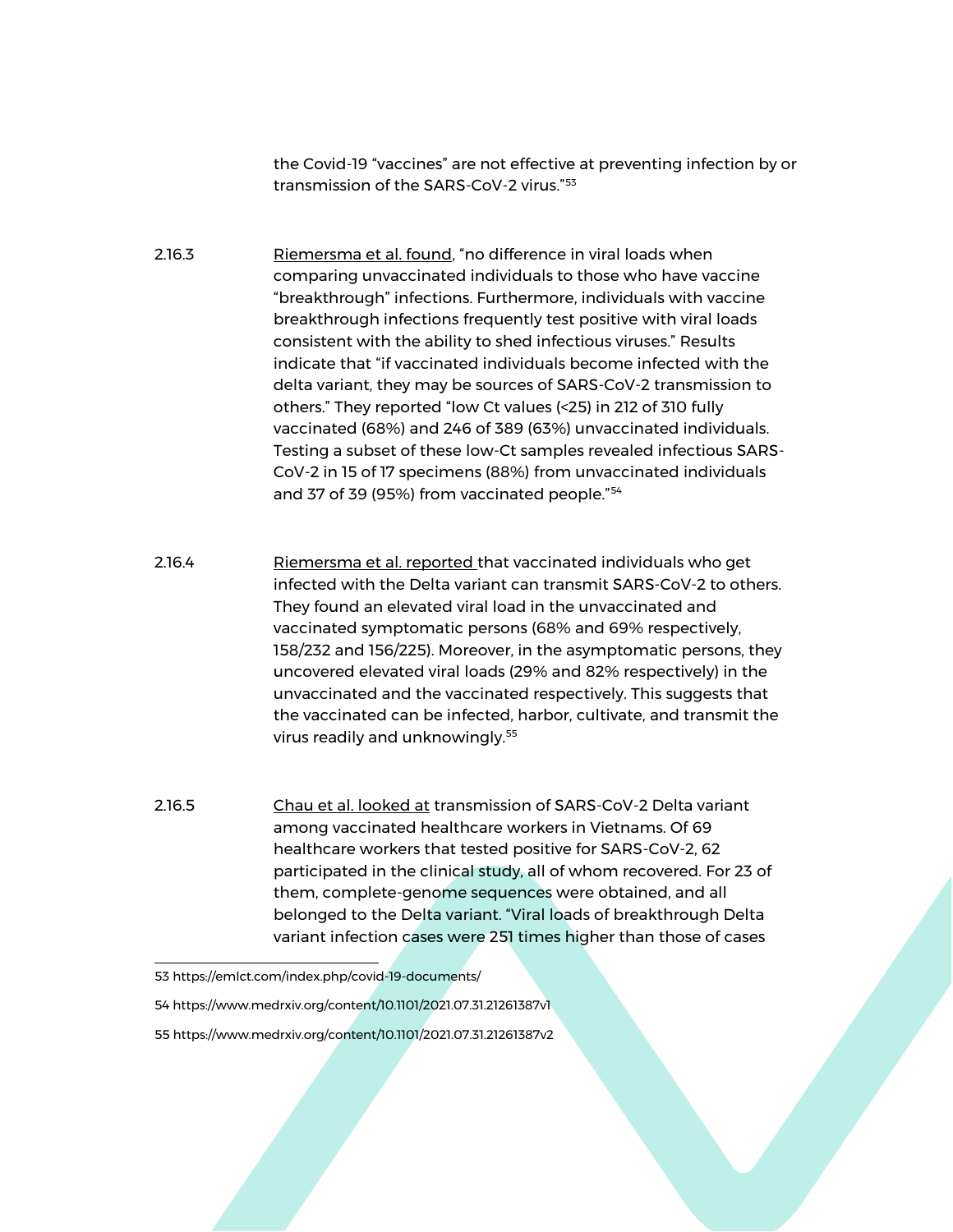infected with old strains detected between March-April 2020". In other words, the viral load in vaccinated individuals was found to be significantly higher than in unvaccinated individuals.<sup>56</sup>

2.16.6 In Barnstable, Massachusetts, [Brown et al found t](https://pubmed.ncbi.nlm.nih.gov/34351882/)hat among 469 cases of COVID-19, 74% were fully vaccinated, and that "the vaccinated had on average more virus in their nose than the unvaccinated who were infected."<sup>57</sup>

- 2.16.7 [Subramanian reported that,](https://link.springer.com/article/10.1007/s10654-021-00808-7) "at the country-level, there appears to be no discernible relationship between percentage of population fully vaccinated and new COVID-19 cases." When comparing 2,947 counties in the United States, there was no clear discernible relationship between vaccination and a reduction in cases.<sup>58</sup>
- 2.16.8 Reporting on a [nosocomial hospital outbreak](https://www.eurosurveillance.org/content/10.2807/1560-7917.ES.2021.26.30.2100636) in Finland, Hetemäli et al. observed that "both symptomatic and asymptomatic infections were found among vaccinated health care workers, and secondary transmission occurred from those with symptomatic infections despite use of personal protective equipment."<sup>59</sup>
- 2.16.9 In a hospital outbreak investigation in Israel, [Shitrit et al. observed](https://www.eurosurveillance.org/content/10.2807/1560-7917.ES.2021.26.39.2100822#html_fulltext) "high transmissibility of the SARS-CoV-2 Delta variant among twice vaccinated and masked individuals."<sup>60</sup>
- 2.16.10 [Singanayagam et. al found](https://www.thelancet.com/journals/laninf/article/PIIS1473-3099(21)00648-4/fulltext) that, "[F]ully vaccinated individuals with breakthrough infections have peak viral load similar to unvaccinated cases and can efficiently transmit infection in

- 59 https://www.eurosurveillance.org/content/10.2807/1560-7917.ES.2021.26.30.2100636
- 60 https://www.eurosurveillance.org/content/10.2807/1560-7917.ES.2021.26.39.2100822#html\_fulltext

<sup>56</sup> https://papers.ssrn.com/sol3/papers.cfm?abstract\_id=3897733

<sup>57</sup> https://pubmed.ncbi.nlm.nih.gov/34351882/

<sup>58</sup> https://link.springer.com/article/10.1007/s10654-021-00808-7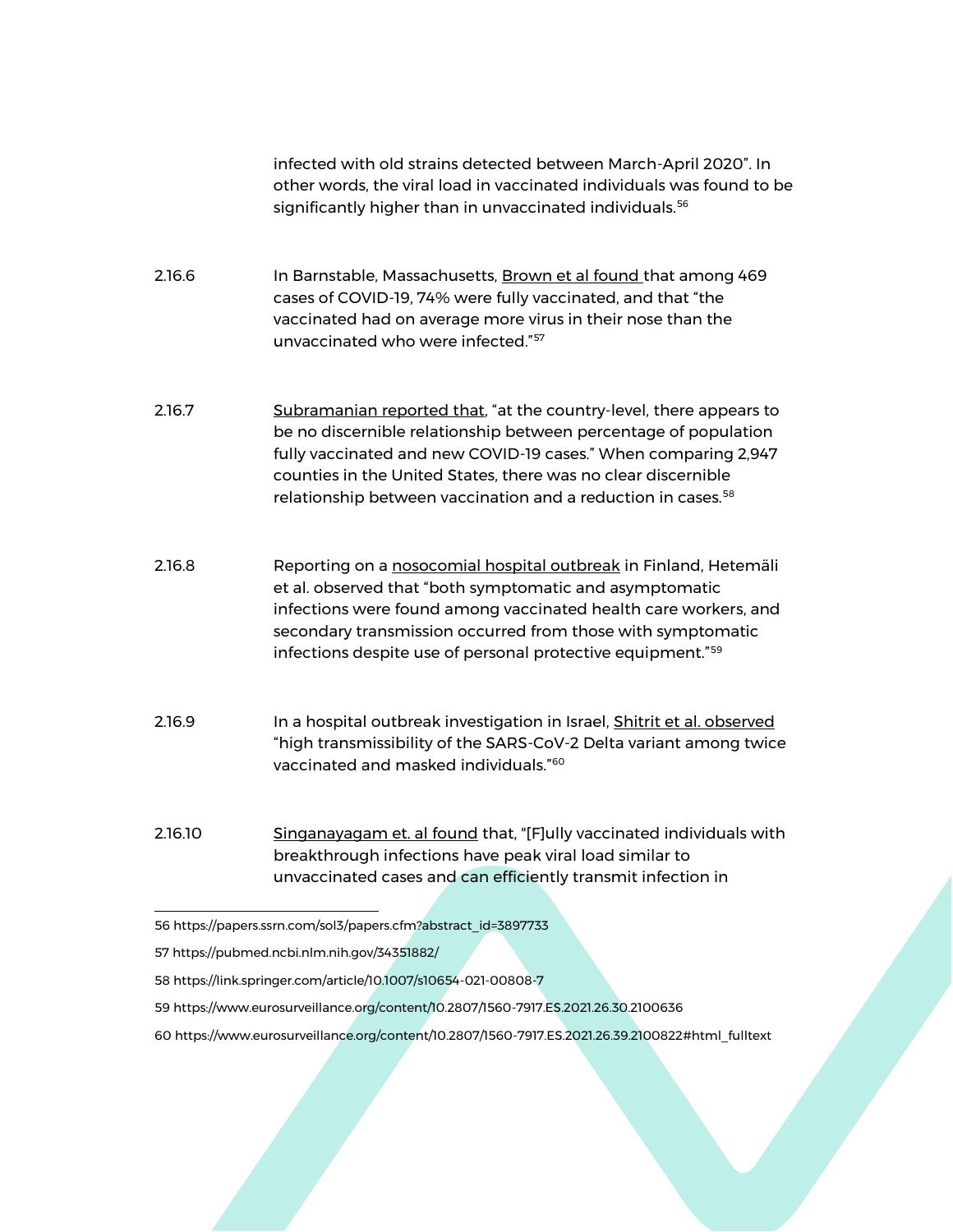household settings, including to fully vaccinated contacts. Host– virus interactions early in infection may shape the entire viral trajectory." They found that (in 602 community contacts (identified via the UK contract-tracing system) of 471 UK COVID-19 index cases were recruited to the Assessment of Transmission and Contagiousness of COVID-19 in Contacts cohort study and contributed 8145 upper respiratory tract samples from daily sampling for up to 20 days) "vaccination reduces the risk of delta variant infection and accelerates viral clearance. Nonetheless, fully vaccinated individuals with breakthrough infections have peak viral load similar to unvaccinated cases and can efficiently transmit infection in household settings, including to fully vaccinated contacts."<sup>61</sup>

- 2.16.11 [A very recent study published by the CDC](https://www.cdc.gov/mmwr/volumes/70/wr/mm7044e3.htm#T1_down) reported that a majority (53%) of patients who were hospitalized with Covid-19-like illnesses were already fully vaccinated with two-dose RNA shots. Table 1 reveals that among the 20,101 immunocompromised adults hospitalized with Covid-19, 10,564 (53%) were fully-vaccinated with the Pfizer or Moderna vaccine (Vaccination was defined as having received exactly 2 doses of an mRNA-based COVID-19 vaccine ≥14 days before the hospitalization index date, which was the date of respiratory specimen collection associated with the most recent positive or negative SARS-CoV-2 test result before the hospitalization or the hospitalization date if testing only occurred after the admission). This highlights the ongoing challenges faced with Delta breakthrough when vaccinated.<sup>62</sup>
- 2.16.12 [Salvatore et al. examined](https://www.medrxiv.org/content/10.1101/2021.11.12.21265796v1) the transmission potential of vaccinated and unvaccinated persons infected with the SARS-CoV-2 Delta variant in a federal prison, July-August 2021. They found a total of 978 specimens were provided by 95 participants, "of whom 78 (82%) were fully vaccinated and 17 (18%) were not fully vaccinated … **clinicians and public health practitioners should consider**

62 https://www.cdc.gov/mmwr/volumes/70/wr/mm7044e3.htm#T1\_down

<sup>61</sup> https://www.thelancet.com/journals/laninf/article/PIIS1473-3099(21)00648-4/fulltext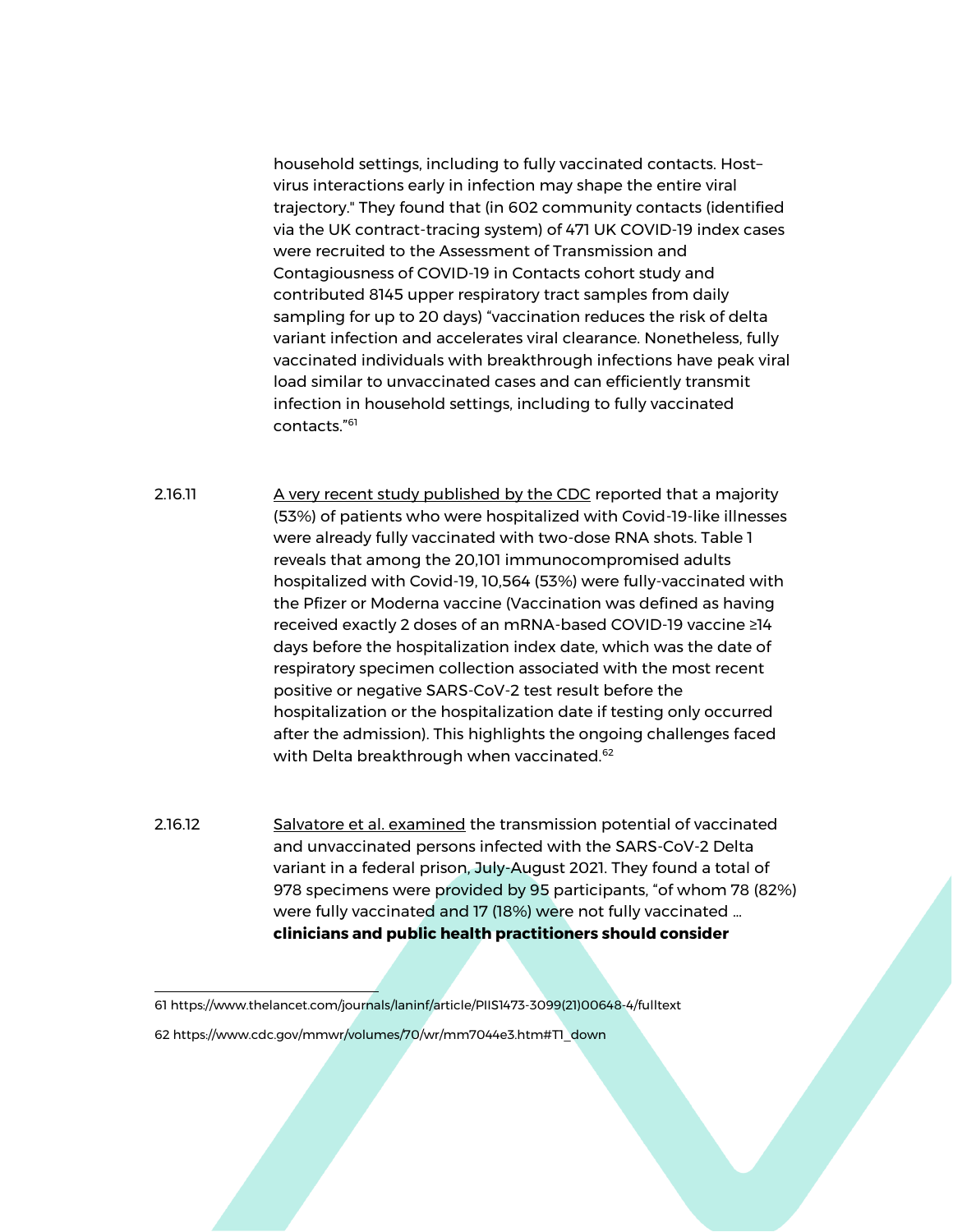**vaccinated persons who become infected with SARS-CoV-2 to be no less infectious than unvaccinated persons**."<sup>63</sup>

2.16.13 **[Di Fusco et al.](https://www.tandfonline.com/doi/full/10.1080/13696998.2021.2002063) conducted an evaluation of COVID-19 vaccine** breakthrough infections among immunocompromised patients fully vaccinated with BNT162b2. "COVID-19 vaccine breakthrough infections were examined in fully vaccinated (≥14 days after 2nd dose) IC individuals (IC cohort), 12 mutually exclusive IC condition groups, and a non-IC cohort." They found that" of 1,277,747 individuals ≥16 years of age who received 2 BNT162b2 doses, 225,796 (17.7%) were identified as IC (median age: 58 years; 56.3% female). The most prevalent IC conditions were solid malignancy (32.0%), kidney disease (19.5%), and rheumatologic/inflammatory conditions (16.7%). Among the fully vaccinated IC and non-IC cohorts, a total of 978 breakthrough infections were observed during the study period; 124 (12.7%) resulted in hospitalization and 2 (0.2%) were inpatient deaths. IC individuals accounted for 38.2% (N = 374) of all breakthrough infections, 59.7% (N = 74) of all hospitalizations, and 100% (N = 2) of inpatient deaths. The proportion with breakthrough infections was 3 times higher in the IC cohort compared to the non-IC cohort (N = 374 [0.18%] vs. N = 604 [0.06%]; unadjusted incidence rates were 0.89 and 0.34 per 100 person-years, respectively."<sup>64</sup>

2.16.14 [Mallapaty \(NATURE\) reported](https://www.nature.com/articles/d41586-021-02689-y) that the protective effect of being vaccinated if you already had infection is "relatively small, and dwindles alarmingly at three months after the receipt of the second shot." Mallapaty further adds what we have been warning the public health community which is that persons infected with Delta have about the same levels of viral genetic materials in their noses "regardless of whether they'd previously been vaccinated, suggesting that vaccinated and unvaccinated people might be equally infectious." Mallapaty reported on testing data from 139,164 close contacts of 95,716 people infected with SARS-CoV-2 between January and August 2021 in the United Kingdom, and at a time when the Alpha and Delta variants were competing for dominance.

63 https://www.medrxiv.org/content/10.1101/2021.11.12.21265796v1

64 https://www.tandfonline.com/doi/full/10.1080/13696998.2021.2002063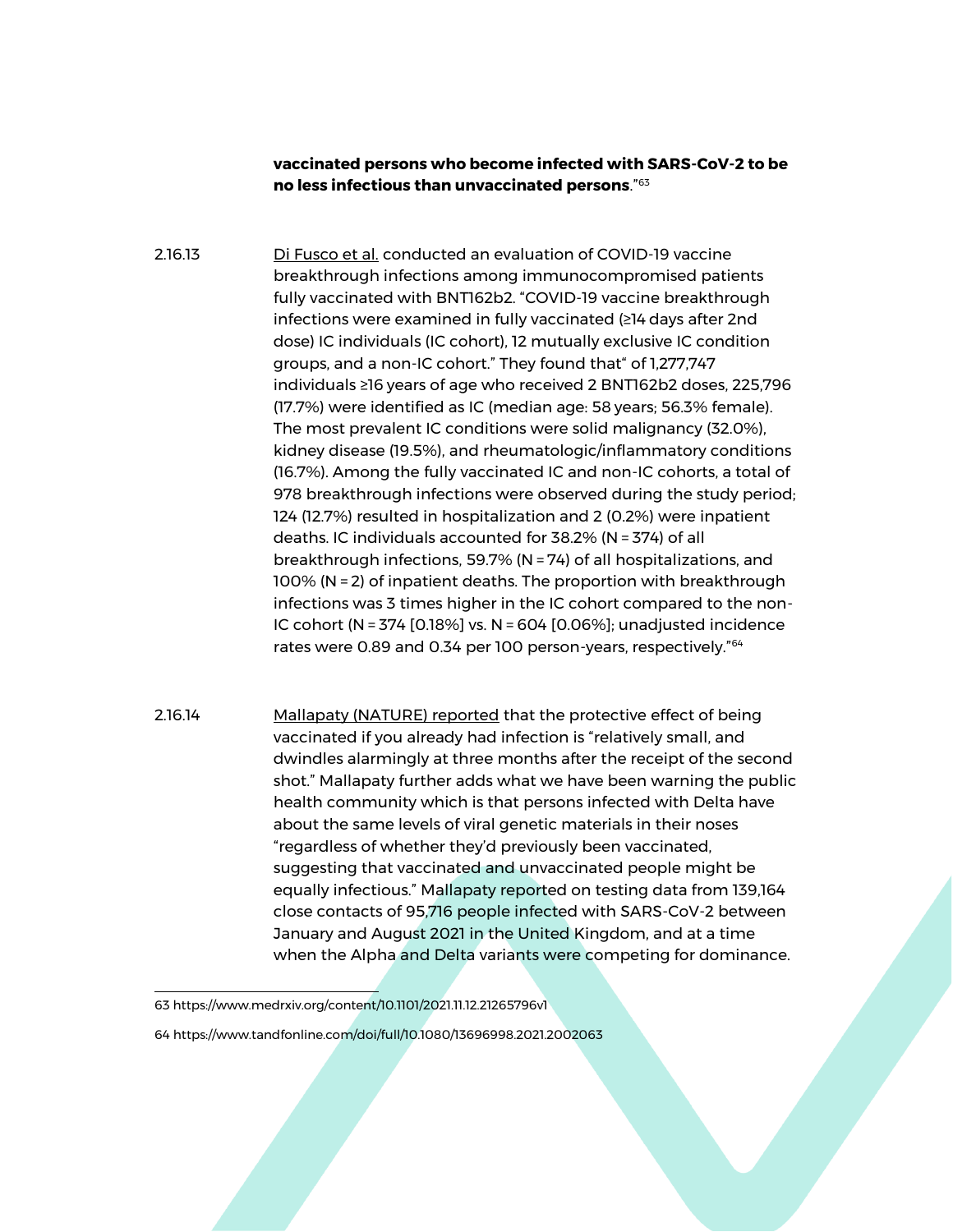The finding was that "although the vaccines did offer some protection against infection and onward transmission, Delta dampened that effect. A person who was fully vaccinated and then had a 'breakthrough' Delta infection was almost twice as likely to pass on the virus as someone who was infected with Alpha. And that was on top of the higher risk of having a breakthrough infection caused by Delta than one caused by Alpha."<sup>65</sup>

- 2.16.15 [Wilhelm et al. reported](https://www.medrxiv.org/content/10.1101/2021.12.07.21267432v1) on reduced neutralization of SARS-CoV-2 omicron variant by vaccine sera and monoclonal antibodies. "in vitro findings using authentic SARS-CoV-2 variants indicate that in contrast to the currently circulating Delta variant, the neutralization efficacy of vaccine-elicited sera against Omicron was severely reduced highlighting T-cell mediated immunity as essential barrier to prevent severe COVID-19."<sup>66</sup>
- 2.16.16 [CDC reported o](https://www.cdc.gov/mmwr/volumes/70/wr/mm7050e1.htm?s_cid=mm7050e1_w#contribAff)n the details for 43 cases of COVID-19 attributed to the Omicron variant. They found that "34 (79%) occurred in persons who completed the primary series of an FDA-authorized or approved COVID-19 vaccine ≥14 days before symptom onset or receipt of a positive SARS-CoV-2 test result."<sup>67</sup>
- 2.16.17 [Dejnirattisai et al. presented](https://www.medrxiv.org/content/10.1101/2021.12.10.21267534v1) live neutralisation titres against SARS-CoV-2 Omicron variant, and examined it relative to neutralisation against the Victoria, Beta and Delta variants. They reported a significant drop in "neutralisation titres in recipients of both AZD1222 and BNT16b2 primary courses, with evidence of some recipients failing to neutralise at all."<sup>68</sup>

- 67 https://www.cdc.gov/mmwr/volumes/70/wr/mm7050e1.htm?s\_cid=mm7050e1\_w#contribAff
- 68 https://www.medrxiv.org/content/10.1101/2021.12.10.21267534v1

<sup>65</sup> https://www.nature.com/articles/d41586-021-02689-y

<sup>66</sup> https://www.medrxiv.org/content/10.1101/2021.12.07.21267432v1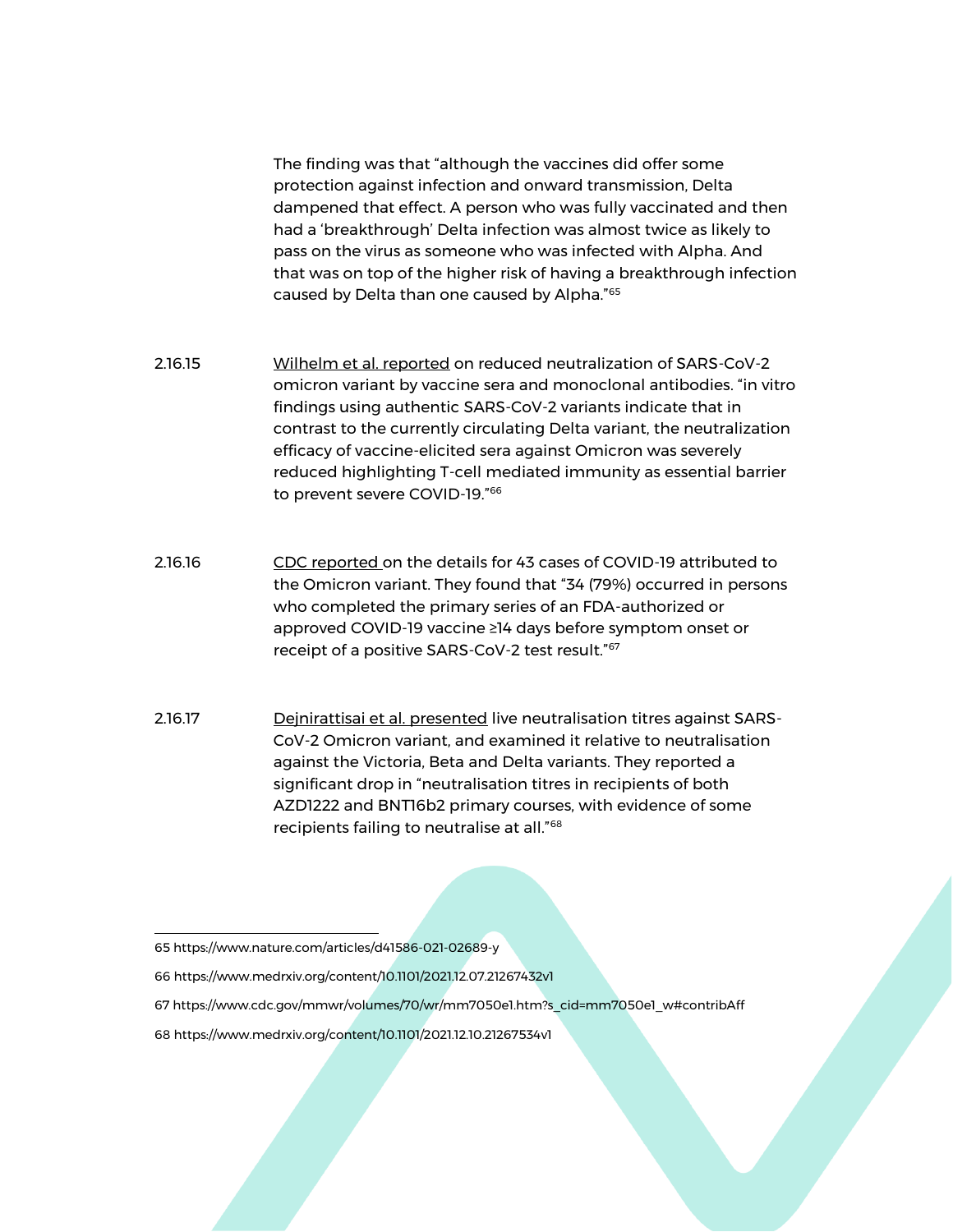- 2.16.18 [Cele et al. assessed](https://www.medrxiv.org/content/10.1101/2021.12.08.21267417v2) whether Omicron variant escapes antibody neutralization "elicited by the Pfizer BNT162b2 mRNA vaccine in people who were vaccinated only or vaccinated and previously infected." They reported that Omicron variant "still required the ACE2 receptor to infect but had extensive escape of Pfizer elicited neutralization."<sup>69</sup>
- 2.16.19 UK reporting showed that boosters protect against symptomatic COVID-19 caused by Omicron for about 10 weeks; [the UK Health](https://assets.publishing.service.gov.uk/government/uploads/system/uploads/attachment_data/file/1043680/technical-briefing-33.pdf)  [Security Agency](https://assets.publishing.service.gov.uk/government/uploads/system/uploads/attachment_data/file/1043680/technical-briefing-33.pdf) reported protection against symptomatic COVID-19 caused by the variant dropped from 70% to 45% following a Pfizer booster for those initially vaccinated with the shot developed by Pfizer with BioNTech. Specifically reporting by the [UK Health](https://assets.publishing.service.gov.uk/government/uploads/system/uploads/attachment_data/file/1043807/technical-briefing-33.pdf)  [Security Agency showed](https://assets.publishing.service.gov.uk/government/uploads/system/uploads/attachment_data/file/1043807/technical-briefing-33.pdf) "Among those who received an AstraZeneca primary course, vaccine effectiveness was around 60% 2 to 4 weeks after either a Pfizer or Moderna booster, then dropped to 35% with a Pfizer booster and 45% with a Moderna booster by 10 weeks after the booster. Among those who received a Pfizer primary course, vaccine effectiveness was around 70% after a Pfizer booster, dropping to 45% after 10-plus weeks and stayed around 70 to 75% after a Moderna booster up to 9 weeks after booster."<sup>70</sup>
- 2.16.20 [Buchan et al.](https://www.medrxiv.org/content/10.1101/2021.12.30.21268565v1) used a test-negative design to assess vaccine effectiveness against OMICRON or DELTA variants (regardless of symptoms or severity) during November 22 and December 19, 2021. They found that receipt of 2 doses of COVID-19 vaccines was not protective against Omicron. Vaccine effectiveness against Omicron was 37% (95%CI, 19-50%) ≥7 days after receiving an mRNA vaccine for the third dose."<sup>71</sup>

69 https://www.medrxiv.org/content/10.1101/2021.12.08.21267417v2

70

71 https://www.medrxiv.org/content/10.1101/2021.12.30.21268565v1

https://assets.publishing.service.gov.uk/government/uploads/system/uploads/attachment\_data/file/10436 80/technical-briefing-33.pdf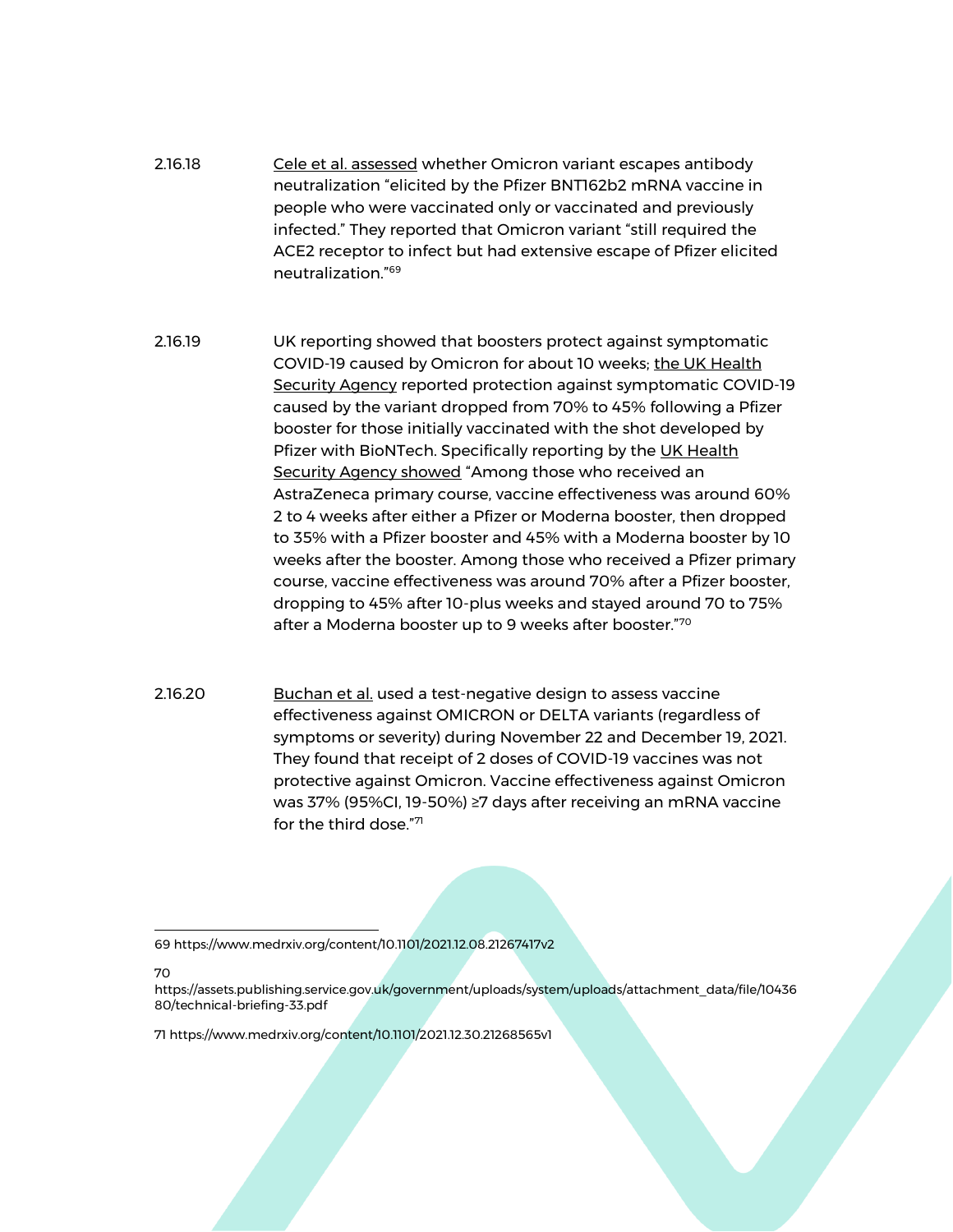- 2.16.21 [Public Health Scotland COVID-19 & Winter Statistical Report](https://publichealthscotland.scot/media/11223/22-01-19-covid19-winter_publication_report.pdf) ( Publication date: 19 January 2022) provided startling data on page 38 (case rates), page 44 (hospitalization), and page 50 (deaths), showing that the vaccination has failed Delta but critically, is failing omicron. It shows across the multiple weeks of study that across each dose (1 vs 2 vs 3 booster inoculations) that **the overwhelming majority of infections occur in vaccinated as opposed to unvaccinated individuals**, with the proportion of those who have received a 2nd dose being alarmingly elevated. Age-standardized rates of acute hospital admissions are stunningly elevated after 2nd inoculation (over the unvaccinated) during January 2022.<sup>72</sup>
- 2.16.22 [Regev-Yochay et al. in Israel looked](https://www.nejm.org/doi/full/10.1056/NEJMc2202542) at (publication date March 16th 2022) the immunogenicity and safety of a fourth dose (4th) of either BNT162b2 (Pfizer–BioNTech) or mRNA-1273 (Moderna) administered 4 months after the third dose in a series of three BNT162b2 doses. This was an open-label, nonrandomized clinical study. Researchers reported that most of the infected participants were potentially infectious, with relatively high viral loads (nucleocapsid gene cycle threshold, ≤25)'. Researchers 'observed low vaccine efficacy against infections in health care workers, as well as relatively high viral loads suggesting that those who were infected were infectious. Thus, a fourth vaccination of healthy young health care workers may have only marginal benefits'.<sup>73</sup>

#### 2.17 **Effect of the Vaccines On Susceptibility to Infection**

There are studies that suggest that the vaccinated are in fact more susceptible to infection and therefore present more of a risk in public spaces than unvaccinated people.

2.17.1 In a study from Qatar, [Chemaitelly et al. reported v](https://www.medrxiv.org/content/10.1101/2021.08.25.21262584v1.full.pdf)accine efficacy (Pfizer) against severe and fatal disease, with efficacy in the 85-95%

73 https://www.nejm.org/doi/full/10.1056/NEJMc2202542

<sup>72</sup> https://publichealthscotland.scot/media/11223/22-01-19-covid19-winter\_publication\_report.pdf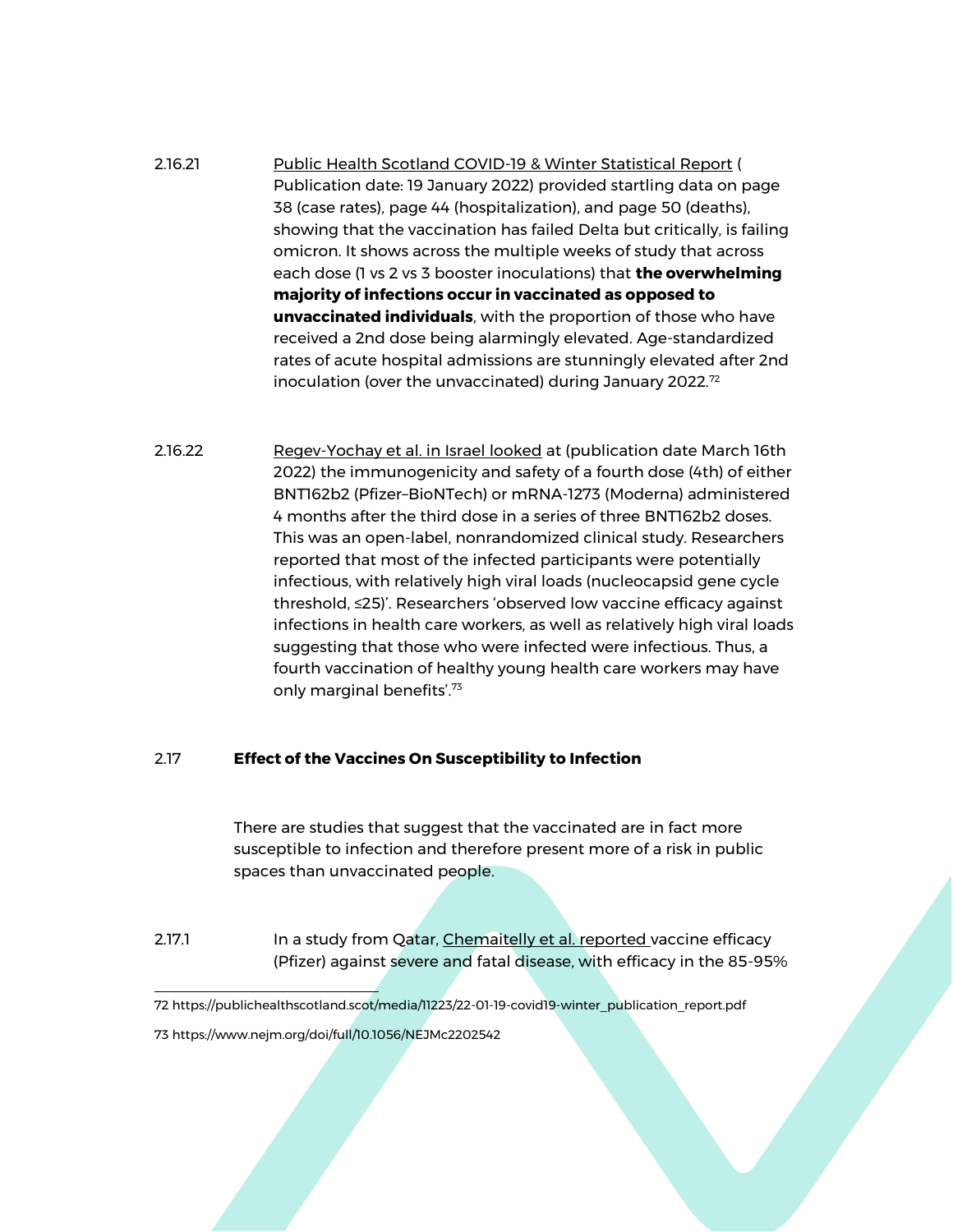range at least until 24 weeks after the second dose. As a contrast, the efficacy against infection waned down to around 30% at 15-19 weeks after the second dose.<sup>74</sup>

2.17.2 In the [UK COVID-19 vaccine Surveillance Report for week #42,](https://assets.publishing.service.gov.uk/government/uploads/system/uploads/attachment_data/file/1027511/Vaccine-surveillance-report-week-42.pdf) it was noted that there is "waning of the N antibody response over time" and "that N antibody levels appear to be lower in individuals who acquire infection following 2 doses of vaccination." The same report (Table 2, page 13), shows that in the older age groups above 30, the double vaccinated persons have greater infection risk than the unvaccinated.<sup>75</sup>

2.17.3 The UK's COVID[-19 vaccine surveillance report Week 3, 20 January](https://assets.publishing.service.gov.uk/government/uploads/system/uploads/attachment_data/file/1049160/Vaccine-surveillance-report-week-3-2022.pdf)  [2022,](https://assets.publishing.service.gov.uk/government/uploads/system/uploads/attachment_data/file/1049160/Vaccine-surveillance-report-week-3-2022.pdf) raises very serious concern as to the failure of the vaccines against Delta (which is now being replaced by Omicron as the dominant variant) and Omicron. Greater case numbers are observed for those who have received the 2nd and 3rd doses, with persons who have had the 3rd dose (booster) at far greater risk of infection (positive PCR result) than the unvaccinated (30 years of age and above).<sup>76</sup>

2.17.4 In the recent UK Public Health surveillance reports [Week 9,](https://assets.publishing.service.gov.uk/government/uploads/system/uploads/attachment_data/file/1058464/Vaccine-surveillance-report-week-9.pdf) Week 8, as well as [week 7](https://assets.publishing.service.gov.uk/government/uploads/system/uploads/attachment_data/file/1055620/Vaccine_surveillance_report_-_week_7.pdf) (UK COVID-19 vaccine surveillance report Week 7 17 February 2022), [week 6 \(](https://assets.publishing.service.gov.uk/government/uploads/system/uploads/attachment_data/file/1054071/vaccine-surveillance-report-week-6.pdf)COVID-19 vaccine surveillance report Week 6 10 February 2022) and [week 5](https://assets.publishing.service.gov.uk/government/uploads/system/uploads/attachment_data/file/1052353/Vaccine_surveillance_report_-_week_5.pdf) for 2022 (COVID-19 vaccine surveillance report Week 5 3 February 2022) as well as the reports accumulated for 2021 since vaccine roll-out, we see that the vaccinated are at higher risk of infection and especially for age groups above 18 years old, as well as hospitalization and even death. This is particularly marked for those who have received two

74 https://www.medrxiv.org/content/10.1101/2021.08.25.21262584v1.full.pdf

75

https://assets.publishing.service.gov.uk/government/uploads/system/uploads/attachment\_data/file/10275 11/Vaccine-surveillance-report-week-42.pdf

#### 76

https://assets.publishing.service.gov.uk/government/uploads/system/uploads/attachment\_data/file/10491 60/Vaccine-surveillance-report-week-3-2022.pdf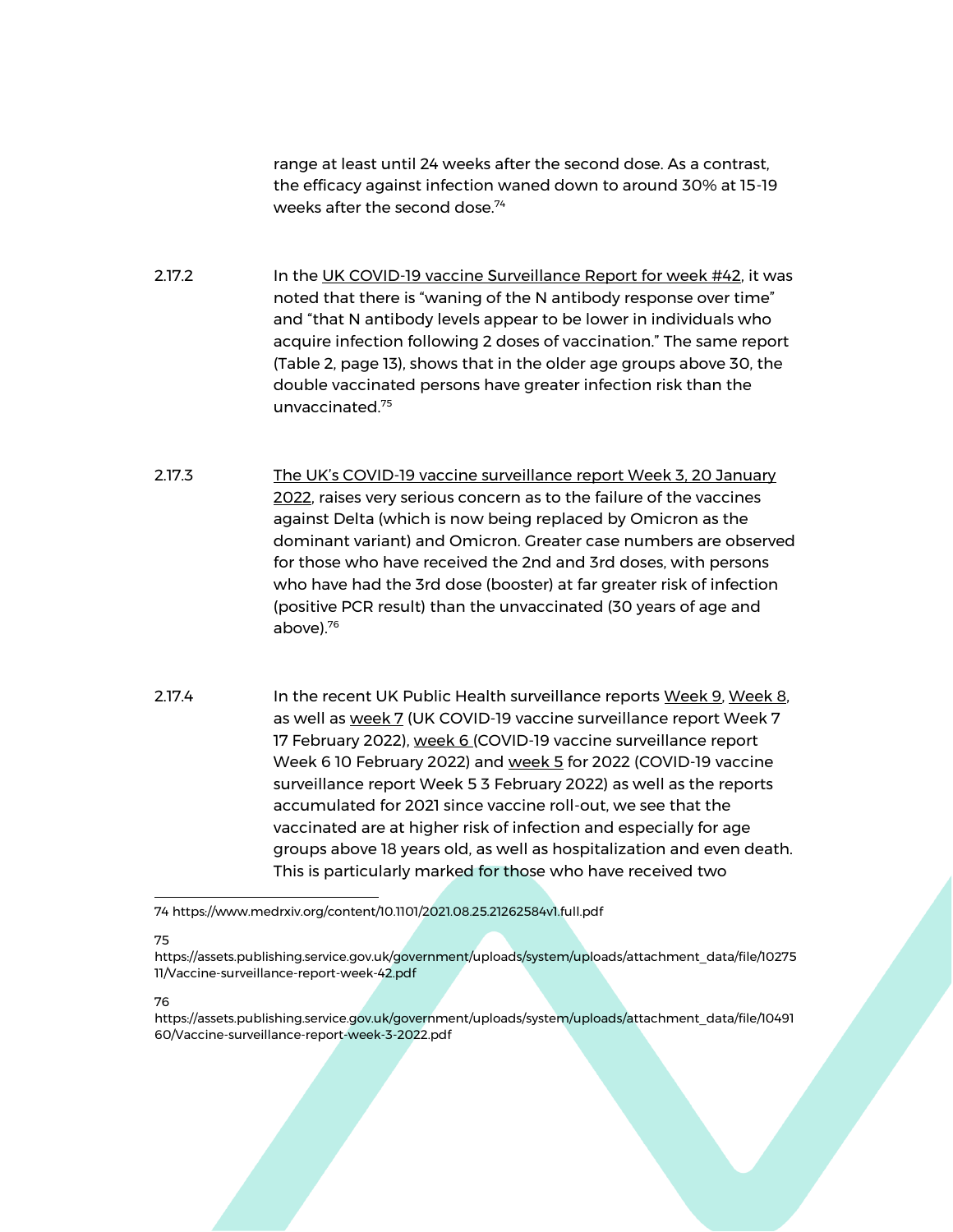vaccinations. There is increased risk of death for those who are triple vaccinated, especially as age increases. The same pattern emerges in the Scottish data.<sup>77</sup>

#### 2.18 **Waning of the Vaccine Effect**

The efficacy of the vaccines may have been exaggerated by the manufacturers. Several studies show that efficacy wanes quickly, turning into negative effectiveness in the face of a new variant after as little as a few weeks. It is impractical in the extreme to expect to be able to vaccinate all South Africans every 3 months. The vast majority of South Africans remain unvaccinated months after the vaccines were made available and the appetite for "boosters" is small. Regulations that rely on the efficacy of vaccines (unproven as that is) are quite simply irrational and impractical.

2.18.1 In a paper titled, "Covid-19 vaccines and treatments: we must have [raw data, now](https://www.bmj.com/content/376/bmj.o102)", Doshi et al noted that: "In the pages of The BMJ a decade ago, in the middle of a different pandemic, it came to light that governments around the world had spent billions stockpiling antivirals for influenza that had not been shown to reduce the risk of complications, hospital admissions, or death. The majority of trials that underpinned regulatory approval and government stockpiling of oseltamivir (Tamiflu) were sponsored by the manufacturer; most were unpublished, those that were published were ghost written by writers paid by the manufacturer, the people listed as principal authors lacked access to the raw data, and academics who requested access to the data for independent analysis were denied.

#### 77

https://assets.publishing.service.gov.uk/government/uploads/system/uploads/attachment\_data/file/10584 64/Vaccine-surveillance-report-week-9.pdf,

[https://assets.publishing.service.gov.uk/government/uploads/system/uploads/attachment\\_data/file/10575](https://assets.publishing.service.gov.uk/government/uploads/system/uploads/attachment_data/file/1057599/Vaccine_surveillance_report_-_week-8.pdf) 99/Vaccine\_surveillance\_report - week-8.pdf,

[https://assets.publishing.service.gov.uk/government/uploads/system/uploads/attachment\\_data/file/10556](https://assets.publishing.service.gov.uk/government/uploads/system/uploads/attachment_data/file/1055620/Vaccine_surveillance_report_-_week_7.pdf) 20/Vaccine\_surveillance\_report - week\_7.pdf,

https://assets.publishing.service.gov.uk/government/uploads/system/uploads/attachment\_data/file/1054 071/vaccine-surveillance-report-week-6.pdf,

https://assets.publishing.service.gov.uk/government/uploads/system/uploads/attachment\_data/file/10523 53/Vaccine\_surveillance\_report\_-\_week\_5.pdf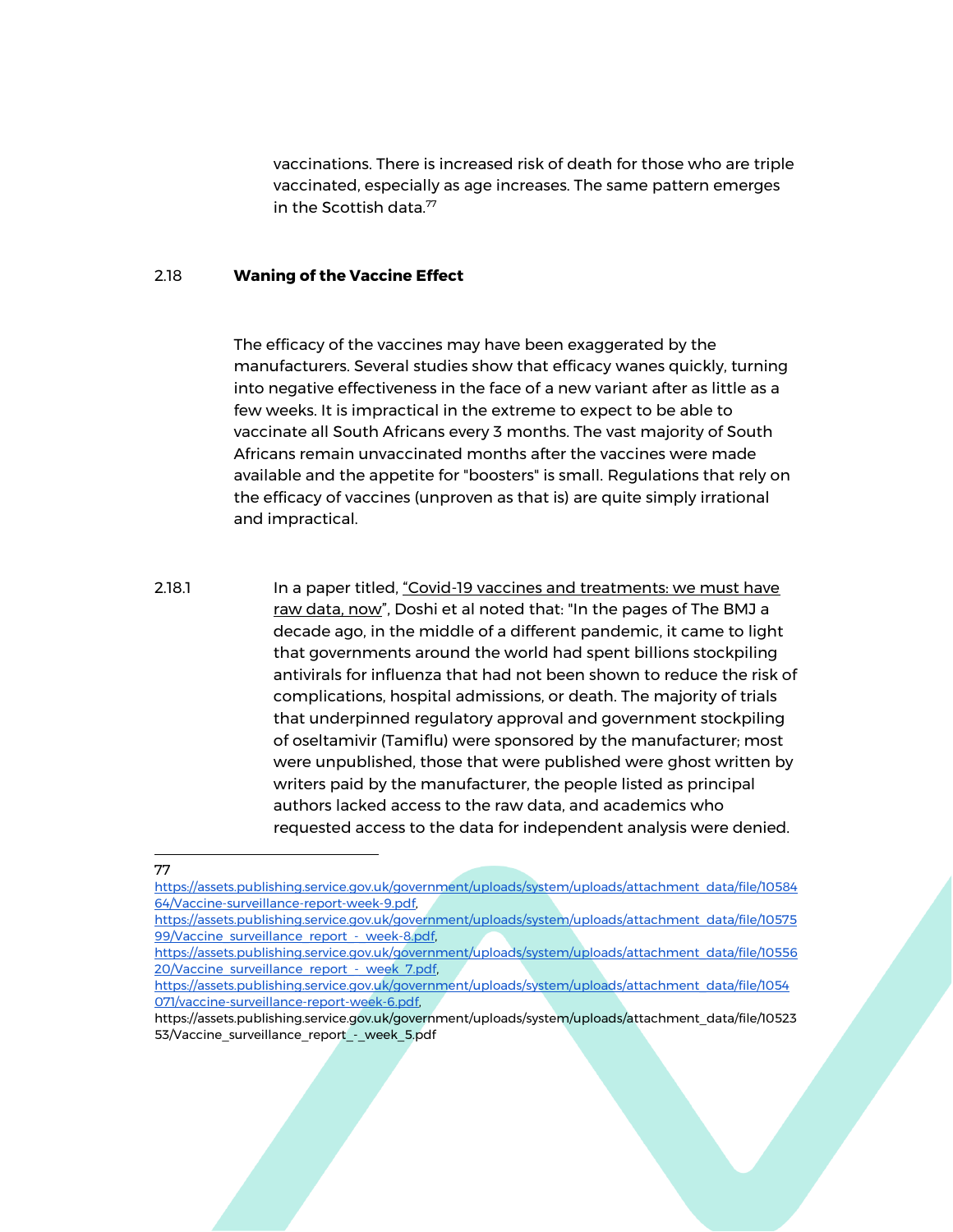The Tamiflu saga heralded a decade of unprecedented attention to the importance of sharing clinical trial data. Public battles for drug company data, transparency campaigns with thousands of signatures, strengthened journal data sharing requirements, explicit commitments from companies to share data, new data access website portals, and landmark transparency policies from medicines regulators all promised a new era in data transparency. Progress was made, but clearly not enough. **The errors of the last pandemic are being repeated**. Memories are short. Today, despite the global rollout of covid-19 vaccines and treatments, the anonymised participant level data underlying the trials for these new products remain inaccessible to doctors, researchers, and the public—and are likely to remain that way for years to come. This is morally indefensible for all trials, but especially for those involving major public health interventions."<sup>78</sup>

- 2.18.2 In a paper titled, "The ONS data provide no reliable evidence that [the vaccine reduces all-cause mortality"](https://www.researchgate.net/publication/356756711_Latest_statistics_on_England_mortality_data_suggest_systematic_mis-categorisation_of_vaccine_status_and_uncertain_effectiveness_of_Covid-19_vaccination) Neil et al note that, "By Occam's razor we believe the most likely explanations are systemic miscategorisation of deaths between the different categories of unvaccinated and vaccinated; delayed or non-reporting of vaccinations; systemic underestimation of the proportion of unvaccinated; and/or incorrect population selection for Covid deaths."<sup>79</sup>
- 2.18.3 In an article titled "Waning Immunity after the BNT162b2 Vaccine in Israel", published in the New England Journal of Medicine, [Goldberg](https://www.nejm.org/doi/full/10.1056/NEJMoa2114228)  [et al.](https://www.nejm.org/doi/full/10.1056/NEJMoa2114228) reported that "immunity against the delta variant of SARS-CoV-2 waned in all age groups a few months after receipt of the second dose of vaccine."<sup>80</sup>

79

<sup>78</sup> https://www.bmj.com/content/376/bmj.o102

https://www.researchgate.net/publication/356756711 Latest statistics on England mortality data sugg est\_systematic\_mis-categorisation\_of\_vaccine\_status\_and\_uncertain\_effectiveness\_of\_Covid-19\_vaccination

<sup>80</sup> https://www.nejm.org/doi/full/10.1056/NEJMoa2114228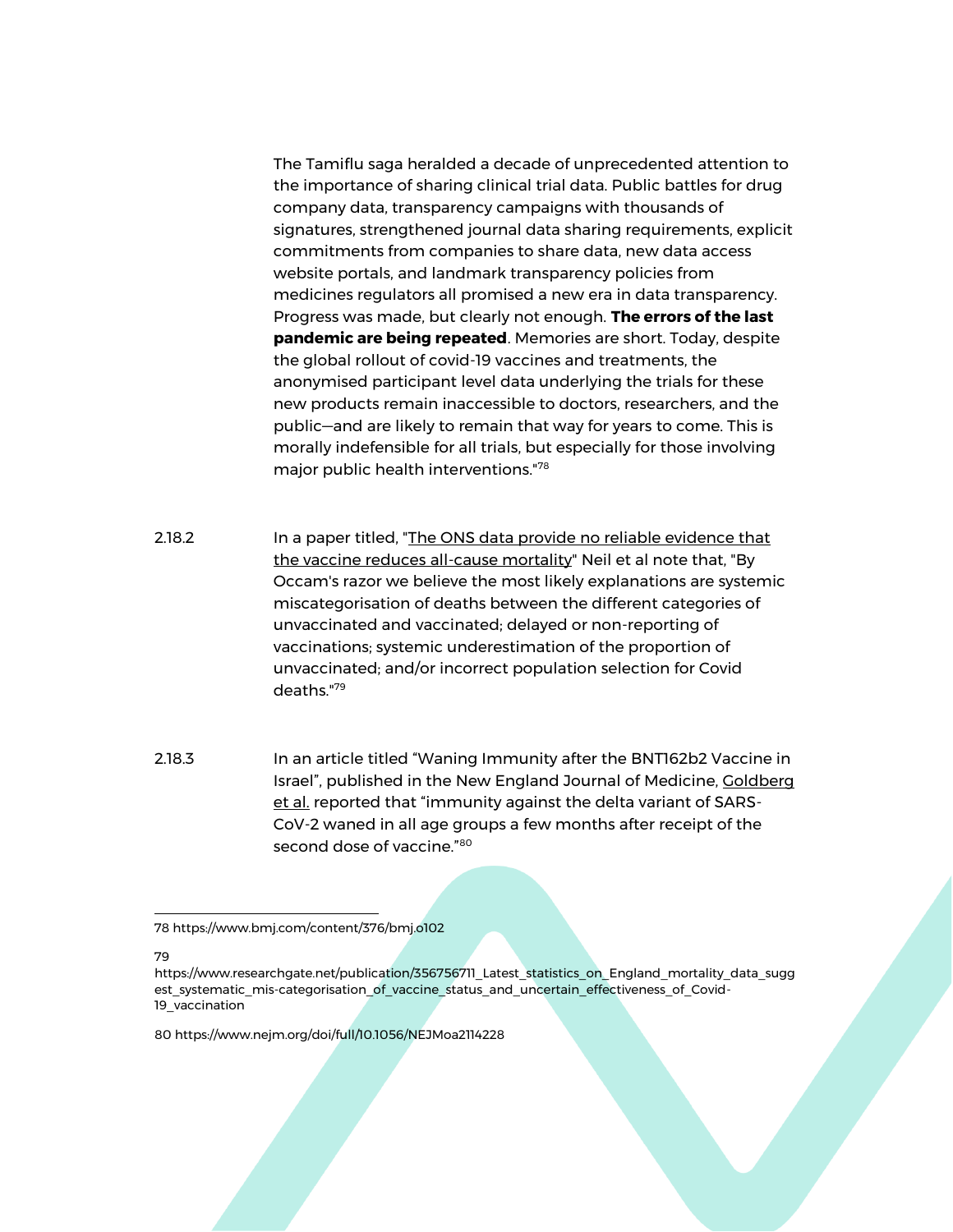- 2.18.4 In an article titled, "The impact of SARS-CoV-2 vaccination on Alpha & Delta variant transmission, [Eyre et al.](https://www.medrxiv.org/content/10.1101/2021.09.28.21264260v1) reported that "while vaccination still lowers the risk of infection, similar viral loads in vaccinated and unvaccinated individuals infected with Delta question how much vaccination prevents onward transmission… transmission reductions declined over time since second vaccination, for Delta reaching similar levels to unvaccinated individuals by 12 weeks for ChAdOx1 and attenuating substantially for BNT162b2. Protection from vaccination in contacts also declined in the 3 months after second vaccination…vaccination reduces transmission of Delta, but by less than the Alpha variant."<sup>81</sup>
- 2.18.5 In a paper published in Nature titled, "Viral loads of Delta-variant SARS-CoV-2 infections after vaccination and booster with BN 162b2", [Levine-Tiefenbrun](https://www.nature.com/articles/s41591-021-01575-4#auth-Matan-Levine_Tiefenbrun) reported the viral load reduction effectiveness declines with time after vaccination, "significantly decreasing at 3 months after vaccination and effectively vanishing after about 6 months."<sup>82</sup>
- 2.18.6 In their paper titled, "Vaccine effectiveness against SARS-CoV-2 infection with the Omicron or Delta variants following a two-dose or booster BNT162b2 or mRNA-1273 vaccination series: A Danish cohort study", [Hansen et al](https://www.medrxiv.org/content/10.1101/2021.12.20.21267966v3.full.pdf) demonstrated negative vaccine effectiveness in vaccinated individuals when exposed to Omicron after just 3 months from the injection. This means that **vaccinated individuals are more likely to catch the virus and spread it**. 83

81 https://www.medrxiv.org/content/10.1101/2021.09.28.21264260v1

82 https://www.nature.com/articles/s41591-021-01575-4#auth-Matan-Levine\_Tiefenbrun

83 https://www.medrxiv.org/content/10.1101/2021.12.20.21267966v3.full.pdf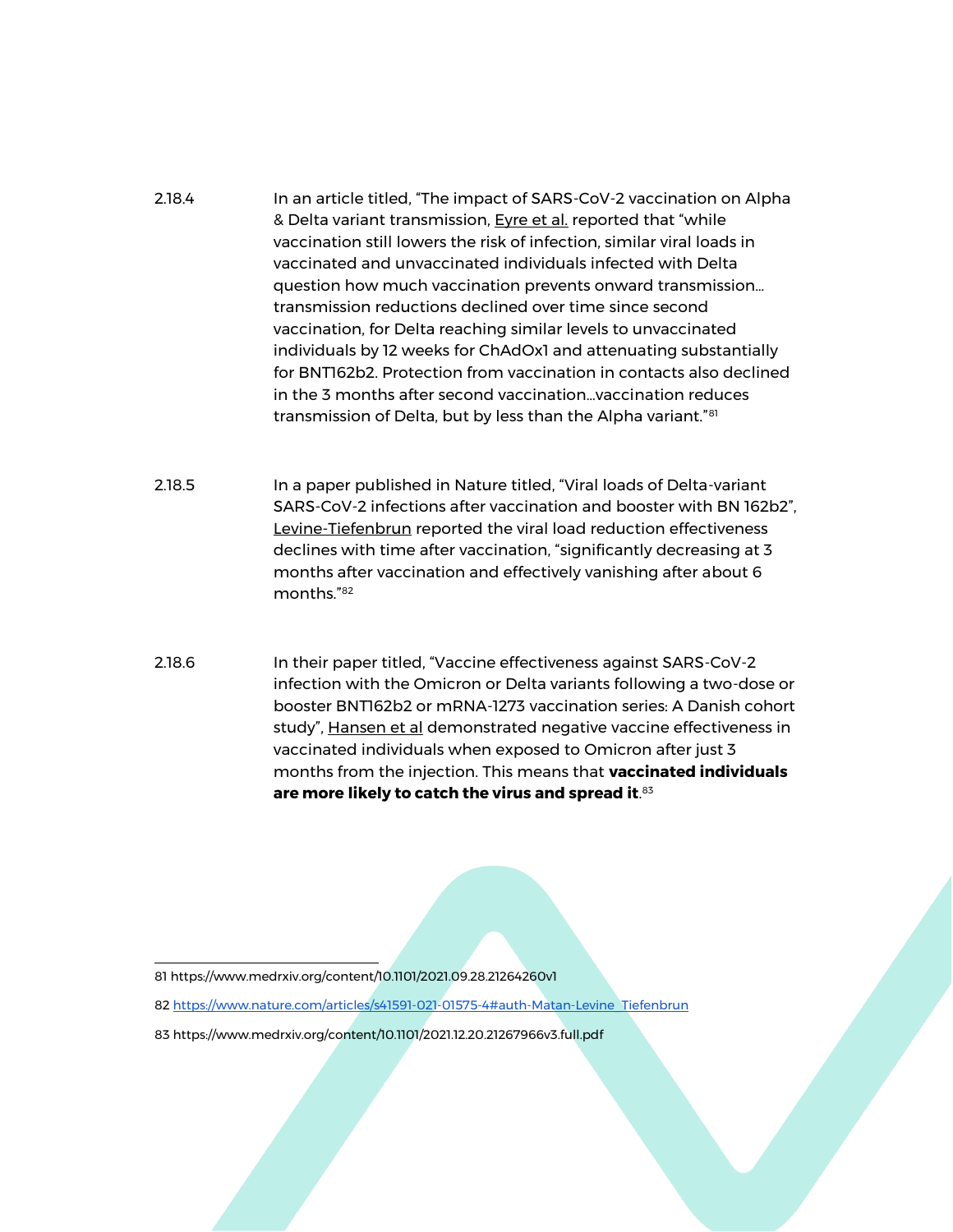Table Estimated vaccine effectiveness for BNT162b2 and mRNA-1273 against infection with the SARS-CoV-2 Omicron and Delta variants during November 20 - December 12, 2021, Denmark.

|                                     | Pfizer - BNT162b2 |                               |        |                   | Moderna - mRNA-1273      |                          |       |                   |
|-------------------------------------|-------------------|-------------------------------|--------|-------------------|--------------------------|--------------------------|-------|-------------------|
| Time since<br>vaccine               | Omicron           |                               | Delta  |                   | Omicron                  |                          | Delta |                   |
| protection                          | Cases             | VE, % (95% CI)                | Cases  | VE, % (95% CI)    | Cases                    | VE. % (95% CI)           | Cases | VE, % (95% CI)    |
| $1-30$ days                         | 14                | 55.2 (23.5; 73.7)             | 171    | 86.7 (84.6; 88.6) | 4                        | 36.7 (-69.9; 76.4)       | 29    | 88.2 (83.1; 91.8) |
| 31-60 days                          | 32                | $16.1 (-20.8: 41.7)$          | 454    | 80.9 (79.0; 82.6) | 8                        | $30.0 (-41.3; 65.4)$     | 116   | 81.5 (77.7; 84.6) |
| 61-90 days                          | 145               | $9.8(-10.0; 26.1)$            | 3,177  | 72.8 (71.7; 73.8) | 48                       | 4.2 (-30.8; 29.8)        | 1,037 | 72.2 (70.4; 74.0) |
| 91-150 days                         | 2,851             | $-76.5$ ( $-95.3$ ; $-59.5$ ) | 34,947 | 53.8 (52.9; 54.6) | 393                      | $-39.3$ $(-61.6,-20.0)$  | 3,459 | 65.0 (63.6; 66.3) |
| 1-30 days after booster vaccination |                   |                               |        |                   |                          |                          |       |                   |
| protection                          | 29                | 54.6 (30.4; 70.4)             | 453    | 81.2 (79.2; 82.9) | $\overline{\phantom{a}}$ | $\overline{\phantom{a}}$ | 5     | 82.8 (58.8; 92.9) |

CI = confidence intervals; VE = vaccine effectiveness. VE estimates adjusted for 10-year age groups, sex and region (five geographical regions). Vaccine protection was assumed 14 days post 2<sup>nd</sup> dose. Insufficient data to estimate mRNA-1273 booster VE against Omicron.

#### **Myth 6 - The Vaccines are Perfectly Safe**

There is overwhelming evidence for both short and long-term harmful effects of the Vaccines. There is a lack of transparency and accountability from both the pharmaceutical industry, Government and medical committees who have authorised rollouts.

2.18.7 A paper<sup>84</sup> by Schauer et al titled "Persistent Cardiac MRI Findings in [a Cohort of Adolescents with post COVID-19 mRNA Vaccine](https://www.jpeds.com/article/S0022-3476(22)00282-7/fulltext)  [Myopericarditis"](https://www.jpeds.com/article/S0022-3476(22)00282-7/fulltext) found that, "In a cohort of adolescents with COVID-19 mRNA vaccine-related myopericarditis, a large portion have persistent LGE abnormalities, raising concerns for potential longerterm effects. Despite these persistent abnormalities, all patients had rapid clinical improvement and normalization of echocardiographic measures of systolic function. For patients with short acute illness, no dysfunction demonstrated by echocardiogram at presentation and resolution of symptoms at follow-up, return to sports was guided by normalization of CMR alone. In patients with persistent CMR abnormalities we performed exercise stress testing prior to sports clearance per myocarditis recommendations. We plan to repeat CMR at 1 year post-vaccine for our cohort to assess for resolution or continued CMR changes. The CDC notes that even though the absolute risk for myopericarditis following mRNA COVID-19 vaccine is small, the **relative risk is higher for particular** 

84 https://www.jpeds.com/article/S0022-3476(22)00282-7/fulltext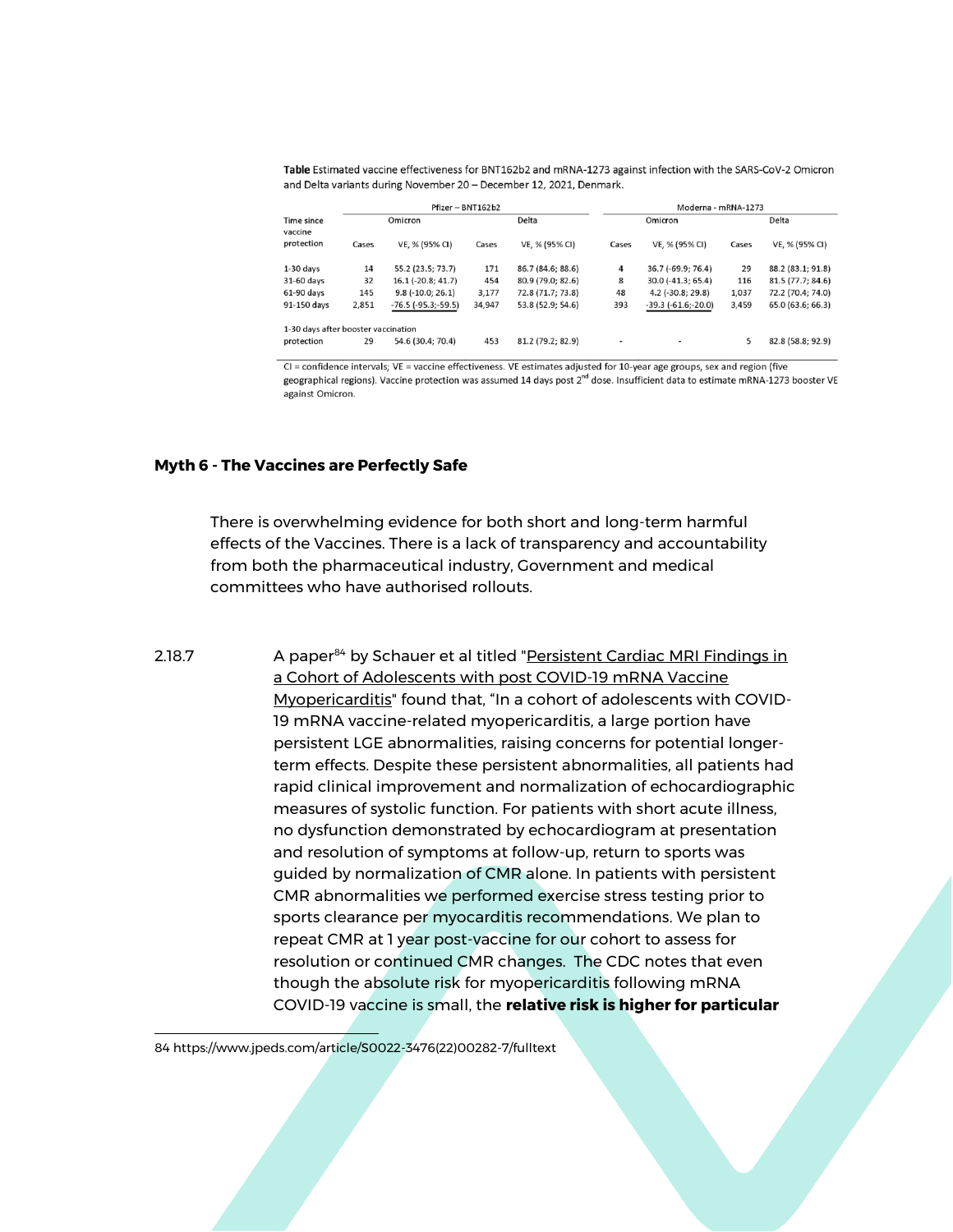**groups, including males 12-39 years of age**. **Further follow up assessment and larger multicenter studies are needed to determine the ultimate clinical significance of persistent CMR abnormalities in patients with post COVID-19 vaccine myopericarditis.**"

2.18.8 Vaccine adverse events reporting systems are early warning systems designed to identify potential problems with the safety of vaccines. These systems, the world over, have been indicating problems with the Vaccines. As at 5 April 2022, the vaccine adverse events reporting system maintained by the US Government had received over 1.2 million reports of adverse events following vaccination, including more than 26,000 deaths. Such reports are made under strict guidelines issued by the US government and as such, the argument that they are manipulated is easily refutable. The graph below shows all reports in relation to all vaccines over the history of the US reporting system and the increase in reports with the introduction of the Vaccines is evident. As noted, the purpose of these systems is to function as an early warning system. Clearly a signal has been generated by this system and there can be no argument that these Vaccines are generating signals consistent with other vaccines.<sup>85</sup>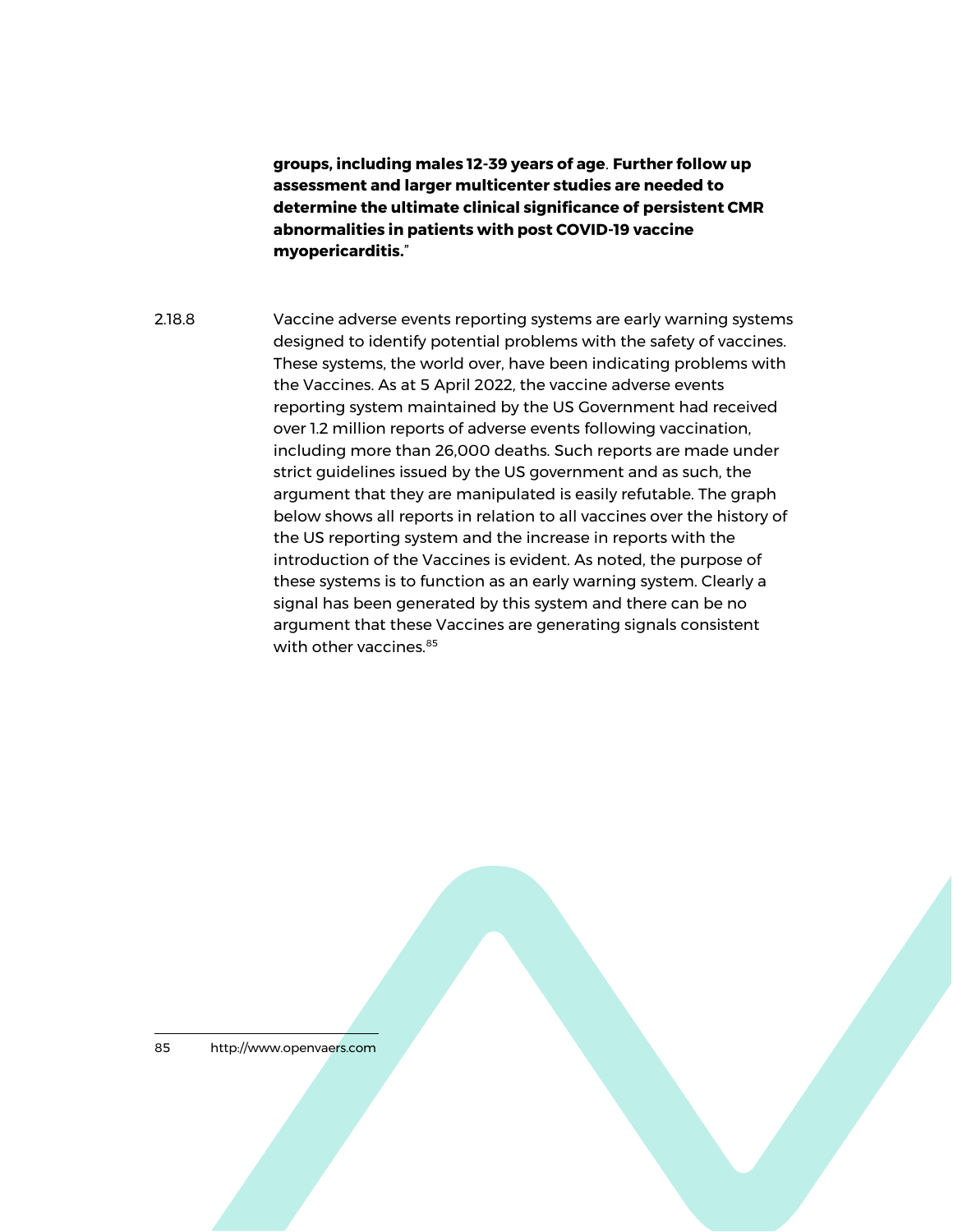

All Deaths Reported to VAERS by Year

2.18.9 It is also noteworthy that most of the deaths reported to the US system occur within 48 hours of vaccination.

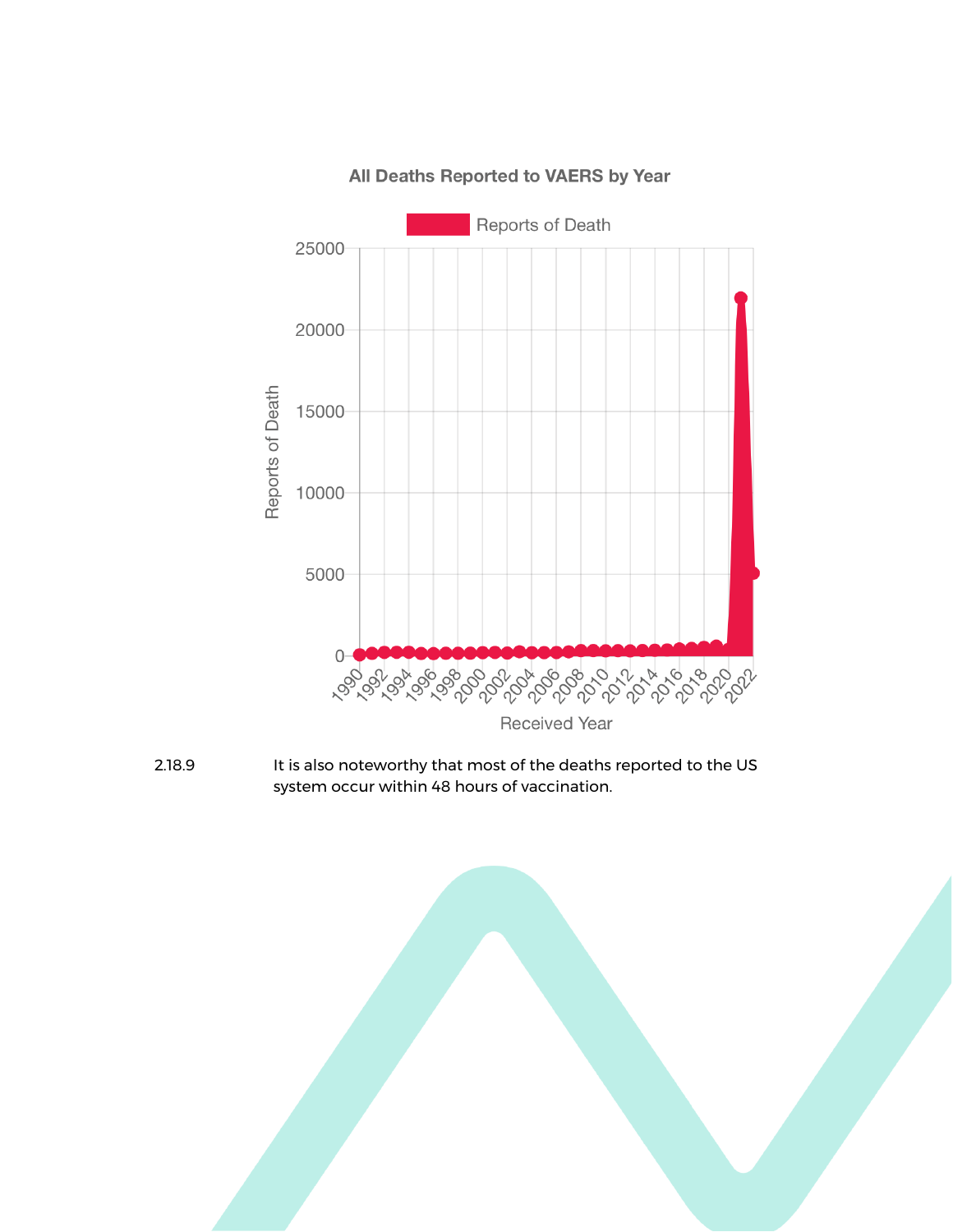

VAERS COVID Vaccine Reports of Deaths by Days to Onset-All Ages

- 2.18.10 A volunteer group in South Africa has established an adverse event reporting system which, as at 9 March 2022, had recorded 738 cases with 72 deaths, which is 9% of total post vaccination adverse events reports.<sup>86</sup>
- 2.18.11 Multiple studies have recommended further investigation into the adverse effects of the Vaccines and the novel technological approach they implement. These include:
- 2.18.11.1 A paper by Molina-Rios et al, titled "Systemic lupus [erythematosus & antiphospholipid syndrome after Covid](https://academic.oup.com/mrcr/advance-article/doi/10.1093/mrcr/rxac018/6542744?login=false) [Vaccination"](https://academic.oup.com/mrcr/advance-article/doi/10.1093/mrcr/rxac018/6542744?login=false), in which it was noted that: "After a few days, she

86 https://savaers.co.za/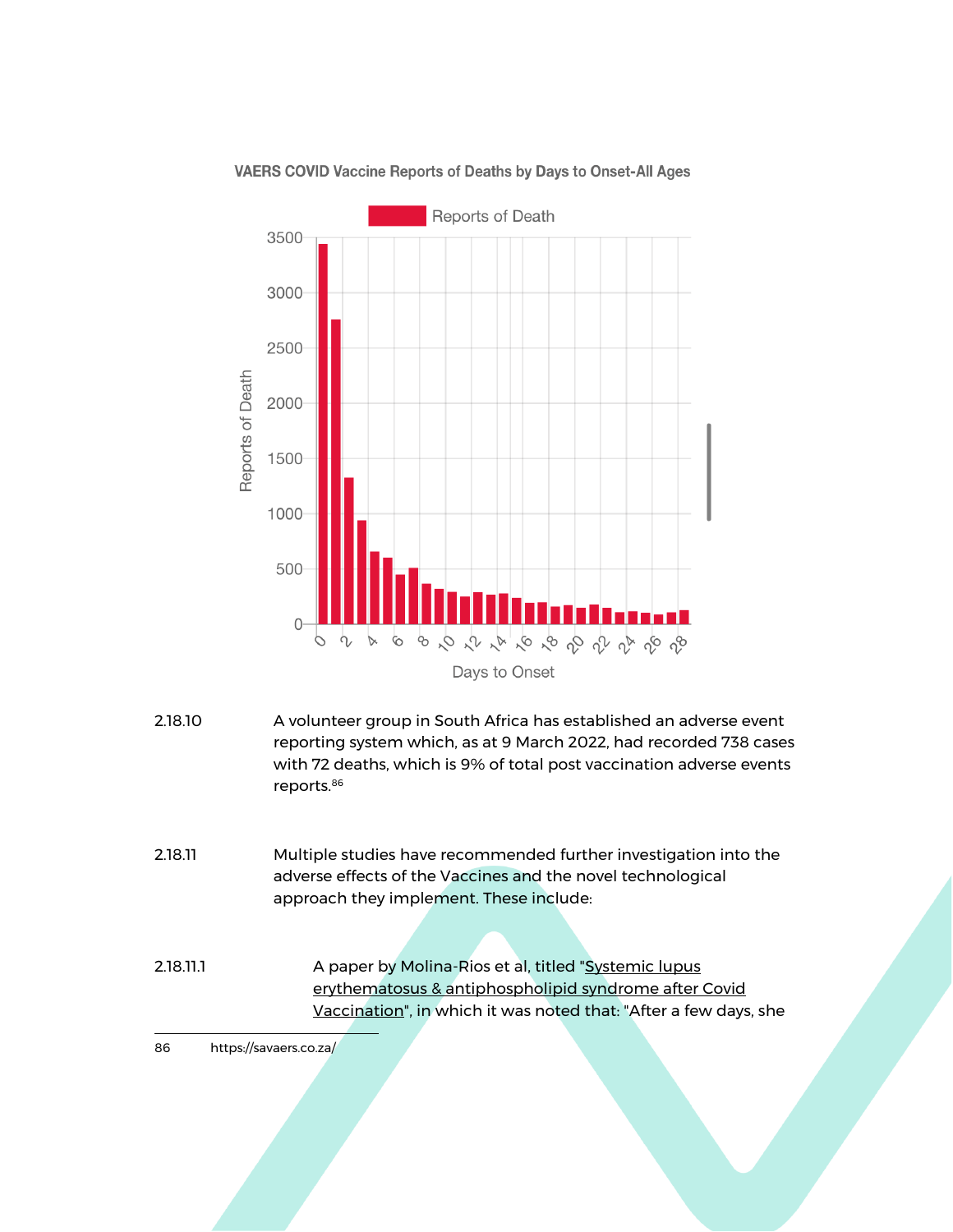|           | presented a massive pericardial effusion with cardiac<br>tamponade that required surgical management."87                                                                                                                                                                                                           |
|-----------|--------------------------------------------------------------------------------------------------------------------------------------------------------------------------------------------------------------------------------------------------------------------------------------------------------------------|
| 2.18.11.2 | A paper by Saraiva et al titled, "Varicella zoster virus<br>reactivation following Covid Vaccination" which found that "<br>our work calls for more effective vigilance of COVID-19 vaccines<br>side effects."88                                                                                                   |
| 2.18.11.3 | A paper by Moslemi et al titled, "Herpes simplex encephalitis<br>(inflammation of the brain) following Covid Vaccination",<br>which found that this side effect "requires immediate medical<br>attention and can lead to devastating consequences if left<br>undiagnosed and untreated."89                         |
| 2.18.11.4 | A paper by Maroufi et al titled, "Longitudinally extensive<br>transverse myelitis (inflammation of the spinal cord) after<br>Covid Vaccination" which found that " it may be reasonable to<br>consider anti-NMDAR encephalitis upon encountering<br>progressive neurological symptoms following vaccination."      |
| 2.18.11.5 | A case report on 4 cases of myocarditis (3 men, 1 woman, 16 to<br>47 years old) after Covid Vaccination by Nunn et al that<br>concluded, " we recommend further investigation into the<br>adverse effects of the new mRNA vaccine technology, which<br>may be used for most vaccines in the future." <sup>90</sup> |
| 2.18.11.6 | A paper by Munasinghe et al titled, "Reactivation of varicella-<br>zoster virus after Covid Vaccination" which found that, "The<br>incidence of different cutaneous manifestations following<br>vaccination, including the reactivation of herpes is on the rise<br>"91                                            |

<sup>87</sup> https://academic.oup.com/mrcr/advance-article/doi/10.1093/mrcr/rxac018/6542744?login=false 88 https://academic.oup.com/fampra/advance-article/doi/10.1093/fampra/cmac014/6542257?login=false 89 https://bmcinfectdis.biomedcentral.com/articles/10.1186/s12879-022-07186-9#additional-information 90 https://www.frontiersin.org/articles/10.3389/fmed.2022.836620/full 91 <https://journals.sagepub.com/doi/10.1177/2050313X221077737>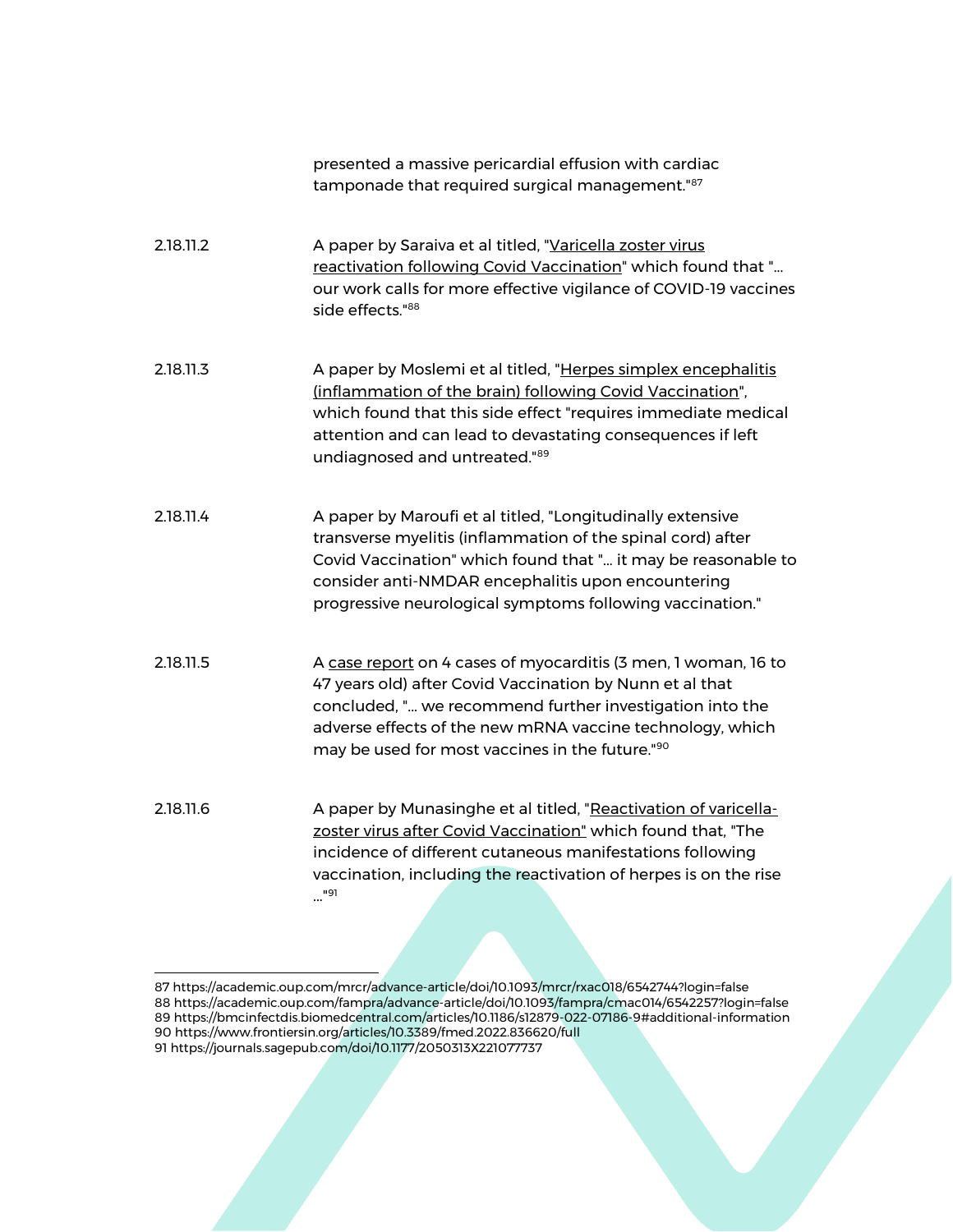| 2.18.11.7 | An article titled, "Acute kidney rejection after Covid<br>Vaccination" which found, in relation to a 25-year-old woman<br>with a kidney transplant, " it is worth considering monitoring<br>graft function after vaccination against COVID-19 "92    |
|-----------|------------------------------------------------------------------------------------------------------------------------------------------------------------------------------------------------------------------------------------------------------|
| 2.18.11.8 | A case report titled, "Effusive-constrictive pericarditis after<br>Covid Vaccination <sup>93</sup> by Conte et al, that found, "a strong<br>temporal relation between the second dose of BNT162b2<br>vaccine and symptoms occurrence". <sup>94</sup> |

#### **Myth 7 – There is no Natural Immunity**

The Proposed Regulations take no account of natural immunity which is at high levels in South Africa, with estimates consistently pointing to around 80% of the population having been infected. Studies show that natural immunity against coronavirus is robust, long-lasting, and effective, even in the case of viral mutations. Natural immunity protects against severe illness, which vaccines do not and is therefore more relevant to controlling the spread of the virus than vaccination. It is therefore irrational not to take it into account.

- 2.18.12 [Eyran, 2020 examined](https://www.medrxiv.org/content/10.1101/2021.09.16.21263693v1) "The longitudinal kinetics of antibodies in COVID-19 recovered patients over 14 months", and found "a significantly faster decay in naïve vaccinees compared to recovered patients suggesting that the serological memory following natural infection is more robust compared to vaccination. Our data highlights the differences between serological memory induced by natural infection vs. vaccination."<sup>95</sup>
- 2.18.13 A paper titled, "One-year sustained cellular and humoral immunities [of COVID-19 convalescents](https://academic.oup.com/cid/advance-article/doi/10.1093/cid/ciab884/6381561#.YWGhCytQ_Hc.twitter)", by Jie Zhang et al showed that in

95 https://www.medrxiv.org/content/10.1101/2021.09.16.21263693v1

<sup>92</sup> https://www.nature.com/articles/s41541-022-00445-5

<sup>93</sup> https://www.ncbi.nlm.nih.gov/pmc/articles/PMC8874812/

<sup>94</sup> a strong temporal relation between the second dose of BNT162b2 vaccine and symptoms occurrence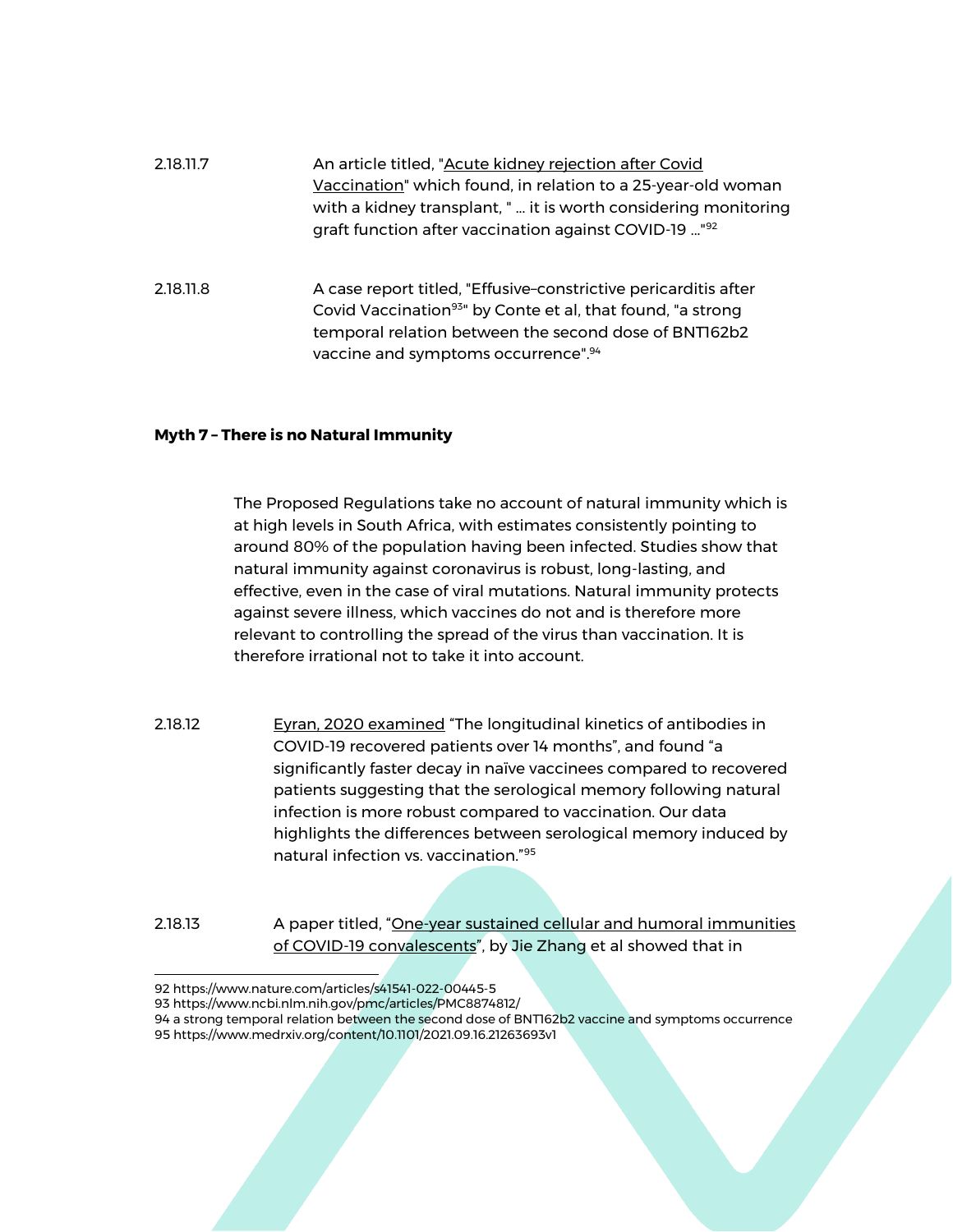COVID-19 convalescents from 6 months to 12 months after disease onset the percentages of convalescents with positive SARS-CoV-2 specific T-cell responses (at least one of the SARS-CoV-2 antigen S1, S2, M and N protein) were 71/76 (93%) and 67/73 (92%) at 6m and 12m, respectively. Furthermore, both antibody and T-cell memory levels of the convalescents were positively associated with their disease severity."<sup>96</sup>

- 2.18.14 In a paper titled, "Comparing SARS-CoV-2 natural immunity to [vaccine-induced immunity: reinfections versus breakthrough](https://www.medrxiv.org/content/10.1101/2021.08.24.21262415v1.full)  [infections](https://www.medrxiv.org/content/10.1101/2021.08.24.21262415v1.full)", Sivan Gazit et al concluded that, "Our analysis demonstrates that SARS-CoV-2-naïve **vaccinees had a 13.06-fold increased risk for breakthrough infection with the Delta variant compared to those previously infected**, when the first event (infection or vaccination) occurred during January and February of 2021. The increased risk was significant for a symptomatic disease as well…. This analysis demonstrated that natural immunity affords longer lasting and stronger protection against infection, symptomatic disease and hospitalization due to the Delta variant of SARS-CoV-2, compared to the BNT162b2 two-dose vaccine-induced immunity."<sup>97</sup>
- 2.18.15 In "[Necessity of COVID-19 vaccination in previously infected](https://www.medrxiv.org/content/10.1101/2021.06.01.21258176v2)  [individuals",](https://www.medrxiv.org/content/10.1101/2021.06.01.21258176v2) Nabin K. Shrestha et al found that "Individuals who have had SARS-CoV-2 infection are unlikely to benefit from COVID-19 vaccination, and vaccines can be safely prioritized to those who have not been infected before."<sup>98</sup>
- 2.18.16 [Discrete Immune Response Signature to SARS-CoV-2 mRNA](https://papers.ssrn.com/sol3/papers.cfm?abstract_id=3838993)  [Vaccination Versus Infection,](https://papers.ssrn.com/sol3/papers.cfm?abstract_id=3838993) by Ellie Ivanova, Joseph Devlin, et al. found that, "While both infection and vaccination induced robust innate and adaptive immune responses, our analysis revealed

96 https://academic.oup.com/cid/advancearticle/doi/10.1093/cid/ciab884/6381561#.YWGhCytQ\_Hc.twitter

97 https://www.medrxiv.org/content/10.1101/2021.08.24.21262415v1.full

98 https://www.medrxiv.org/content/10.1101/2021.06.01.21258176v2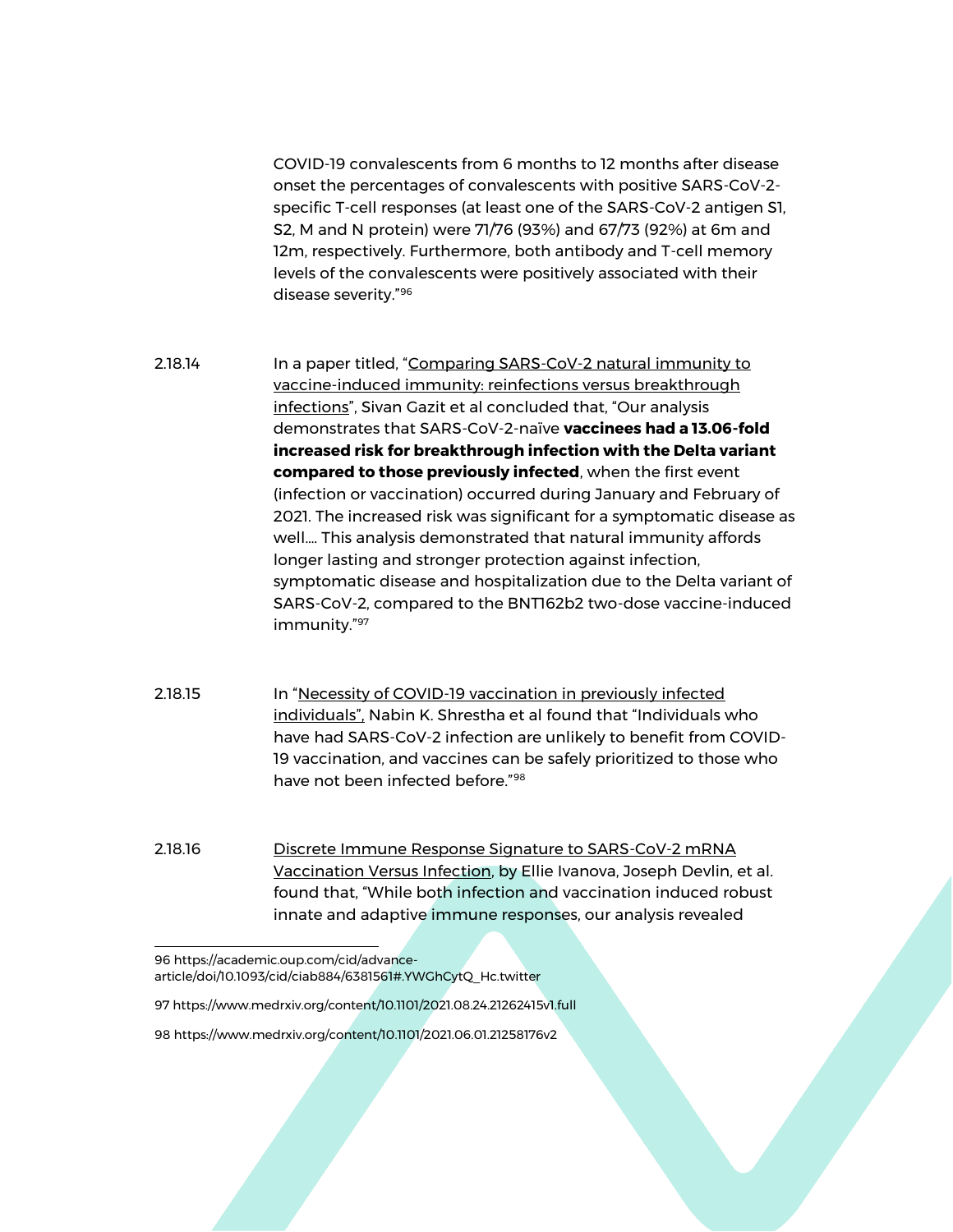significant qualitative differences between the two types of immune challenges. In COVID-19 patients, immune responses were characterized by a highly augmented interferon response which was largely absent in vaccine recipients."

2.18.17 In "Longitudinal analysis shows durable and broad immune memory [after SARS-CoV-2 infection with persisting antibody responses and](https://www.medrxiv.org/content/10.1101/2021.04.19.21255739v1)  [memory B and T cells](https://www.medrxiv.org/content/10.1101/2021.04.19.21255739v1)", Kristen W. Cohen et al noted that, "Ending the COVID-19 pandemic will require long-lived immunity to SARS-CoV-2. We evaluated 254 COVID-19 patients longitudinally from early infection and for eight months thereafter and found a predominant broad-based immune memory response. SARS-CoV-2 spike binding and neutralizing antibodies exhibited a bi-phasic decay with an extended half-life of >200 days suggesting the generation of longer-lived plasma cells. In addition, there was a sustained IgG+ memory B cell response, which bodes well for a rapid antibody response upon virus re-exposure."<sup>99</sup>

2.18.18 In "Incidence of Severe Acute Respiratory Syndrome Coronavirus-2 [infection among previously infected or vaccinated employees](https://www.medrxiv.org/content/10.1101/2021.07.03.21259976v2)", Kojima et al found, "no difference in the infection incidence between vaccinated individuals and individuals with previous infection."<sup>100</sup>

2.18.19 In "[Immunological memory to SARS-CoV-2 assessed for up to 8](https://www.ncbi.nlm.nih.gov/pmc/articles/PMC7919858/)  [months after infection](https://www.ncbi.nlm.nih.gov/pmc/articles/PMC7919858/)", Jennifer M. Dan et al "analysed multiple compartments of circulating immune memory to SARS-CoV-2 in 254 samples from 188 COVID-19 cases, including 43 samples at ≥ 6 months post-infection. IgG to the Spike protein was relatively stable over 6+ months."<sup>101</sup>

99 https://www.medrxiv.org/content/10.1101/2021.04.19.21255739v1 100 https://www.medrxiv.org/content/10.1101/2021.07.03.21259976v2 101 https://www.ncbi.nlm.nih.gov/pmc/articles/PMC7919858/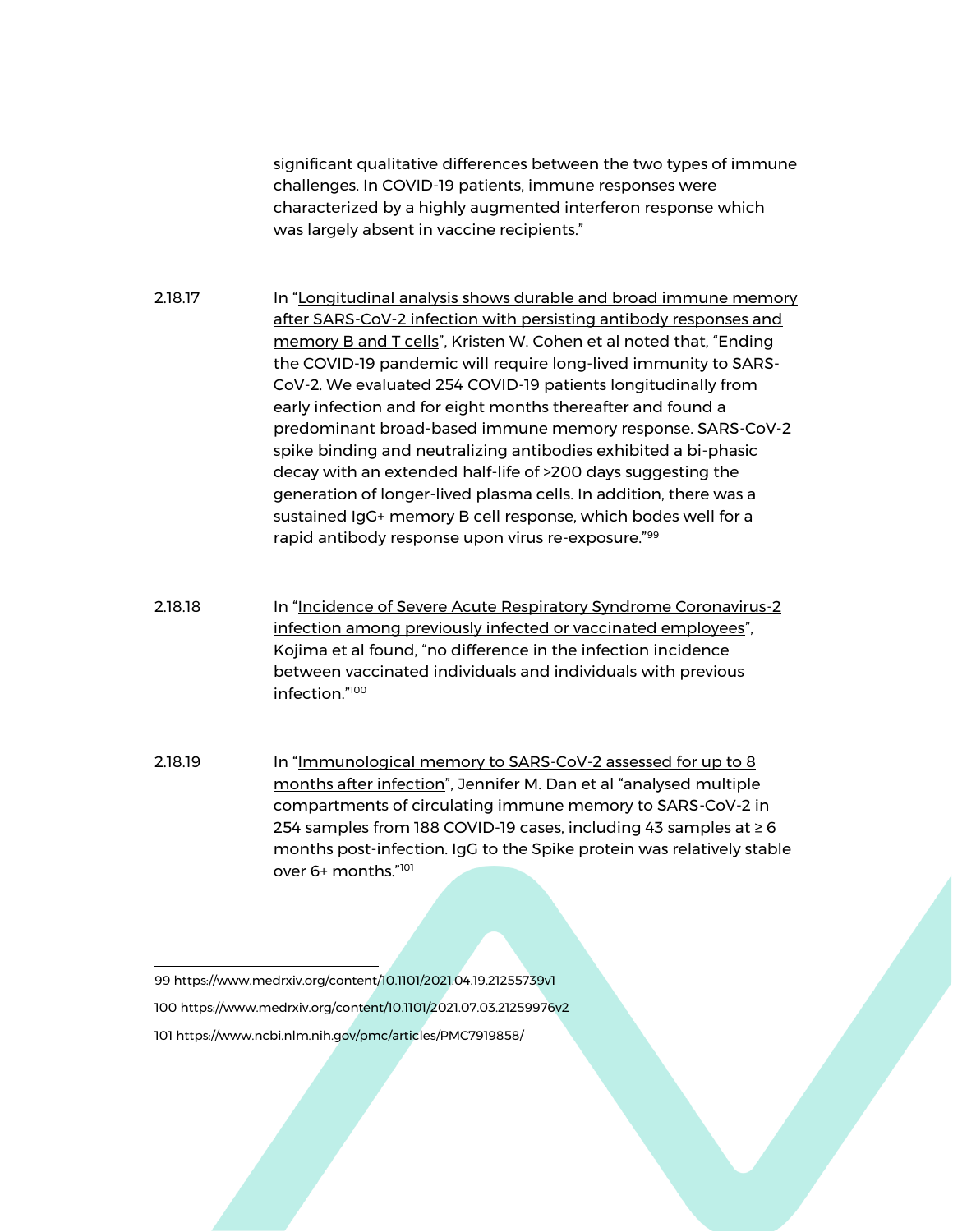| 2.18.20 | Persistence of neutralizing antibodies a year after SARS-CoV-2<br>infection, by Anu Haveri et al "assessed the persistence of serum<br>antibodies following wild-type SARS-CoV-2 infection six and twelve<br>months after diagnosis in 367 individuals of whom 13% had severe<br>disease requiring hospitalization. We determined the SARS-CoV-2<br>spike (S-IgG) and nucleoprotein IgG concentrations and the<br>proportion of subjects with neutralizing antibodies (NAb)."                                     |
|---------|-------------------------------------------------------------------------------------------------------------------------------------------------------------------------------------------------------------------------------------------------------------------------------------------------------------------------------------------------------------------------------------------------------------------------------------------------------------------------------------------------------------------|
| 2.18.21 | In "Quantifying the risk of SARS-CoV-2 reinfection over time", Eamon<br>O Murchu et al found that, "naturally acquired SARS-CoV-2<br>immunity does not wane for at least 10 months post-infection."102                                                                                                                                                                                                                                                                                                            |
| 2.18.22 | In "SARS-CoV-2 antibody-positivity protects against reinfection for at<br>least seven months with 95% efficacy", Abu-Raddad et al noted that<br>"Reinfection is rare in the young and international population of<br>Qatar. Natural infection appears to elicit strong protection against<br>reinfection with an efficacy ~95% for at least seven months."103                                                                                                                                                     |
| 2.18.23 | In "Protection of previous SARS-CoV-2 infection is similar to that of<br><b>BNT162b2 vaccine protection: A three-month nationwide</b><br>experience from Israel", Yair Goldberg et al found that "the overall<br>estimated level of protection from prior SARS-CoV-2 infection for<br>documented infection is 94.8% (CI:[94.4, 95.1]); hospitalization 94.1%<br>(CI:[91.9, 95.7]); and severe illness 96.4% (CI:[92.5, 98.3]). Our results<br>question the need to vaccinate previously-infected individuals."104 |
| 2.18.24 | Immune Memory in Mild COVID-19 Patients and Unexposed Donors<br>Reveals Persistent T Cell Responses After SARS-CoV-2 Infection, by                                                                                                                                                                                                                                                                                                                                                                                |

Asgar Ansari et al "found detectable immune memory in mild COVID-19 patients several months after recovery in the crucial arms of protective adaptive immunity." "This study provides the evidence

102 https://www.ncbi.nlm.nih.gov/pmc/articles/PMC8209951/pdf/RMV-9999-e2260.pdf 103 https://www.thelancet.com/journals/eclinm/article/PIIS2589-5370(21)00141-3/fulltext#%20 104 https://www.medrxiv.org/content/10.1101/2021.04.20.21255670v1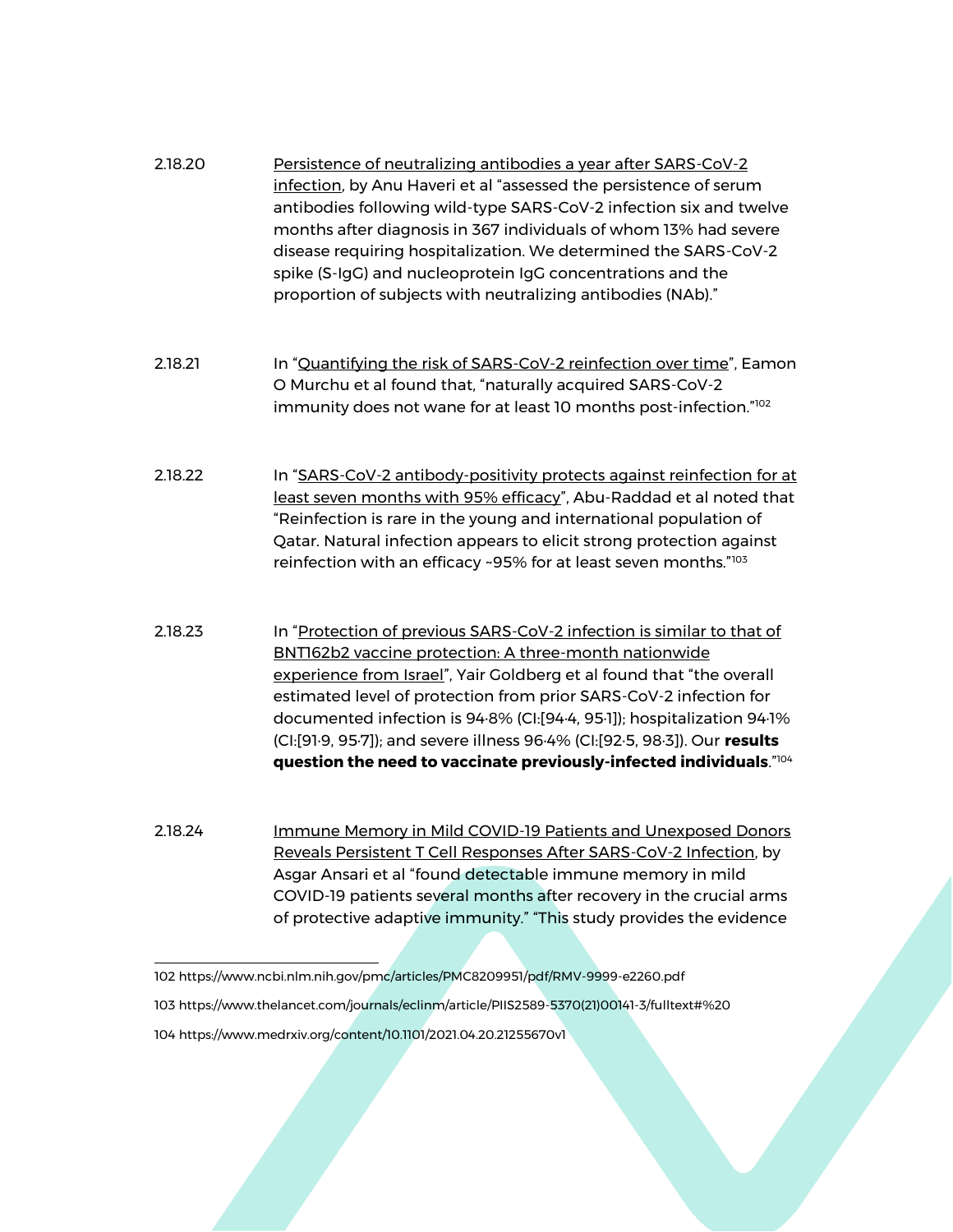of both high magnitude pre-existing and persistent immune memory in Indian population."

2.18.25 In "Highly functional virus-specific cellular immune response in [asymptomatic SARS-CoV-2 infection](https://rupress.org/jem/article/218/5/e20202617/211835/Highly-functional-virus-specific-cellular-immune)", Nina Le Bert et al found that "asymptomatic SARS-CoV-2–infected individuals are not characterized by weak antiviral immunity; on the contrary, they mount a highly functional virus-specific cellular immune response."<sup>105</sup>

2.18.26 In a paper titled, "[SARS-CoV-2 re-infection risk in Austria](https://pubmed.ncbi.nlm.nih.gov/33583018/)", Stefan Pilz et al confirmed that "**Protection against SARS-CoV-2 after natural infection is comparable with the highest available estimates on vaccine efficacies**."<sup>106</sup>

- 2.18.27 In "Anti-spike antibody response to natural SARS-CoV-2 infection in [the general population](https://www.medrxiv.org/content/10.1101/2021.07.02.21259897v1)", Jia Wei et al noted that, "We estimated antibody levels associated with protection against reinfection likely last 1.5-2 years on average, with levels associated with protection from severe infection present for several years. These estimates could inform planning for vaccination booster strategies."<sup>107</sup>
- 2.18.28 In "SARS-CoV-2 infection rates of antibody-positive compared with [antibody-negative health-care workers in England: a large,](https://www.thelancet.com/journals/lancet/article/PIIS0140-6736(21)00675-9/fulltext)  [multicentre, prospective cohort study \(SIREN](https://www.thelancet.com/journals/lancet/article/PIIS0140-6736(21)00675-9/fulltext))", Victoria Jane Hall et al found that, "A previous history of SARS-CoV-2 infection was associated with an 84% lower risk of infection, with median protective effect observed 7 months following primary infection. This time period is the minimum probable effect because seroconversions were not included. This study shows that previous

106 https://pubmed.ncbi.nlm.nih.gov/33583018/

107 https://www.medrxiv.org/content/10.1101/2021.07.02.21259897v1

<sup>105</sup> https://rupress.org/jem/article/218/5/e20202617/211835/Highly-functional-virus-specific-cellularimmune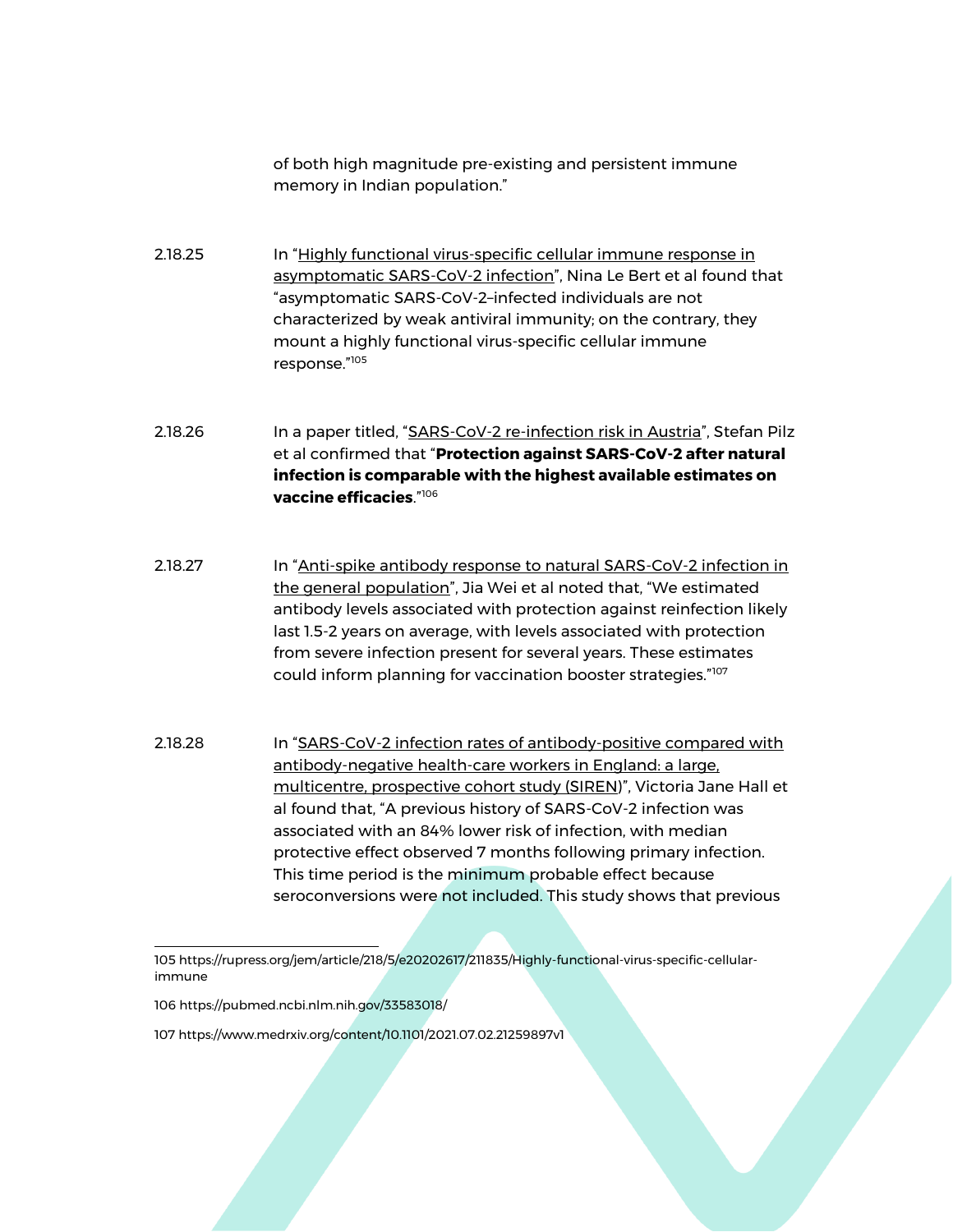infection with SARS-CoV-2 induces effective immunity to future infections in most individuals."<sup>108</sup>

2.18.29 In "SARS-CoV-2 Natural Antibody Response Persists for at Least 12 [Months in a Nationwide Study From the Faroe Islands](https://academic.oup.com/ofid/article/8/8/ofab378/6322055)", Maria Skaalum Petersen et al showed that, "Although the protective role of antibodies is currently unknown, our results show that SARS-CoV-2 antibodies persisted at least 12 months after symptom onset and maybe even longer, indicating that COVID-19-convalescent individuals may be protected from reinfection."<sup>109</sup>

- 2.18.30 In "Associations of Vaccination and of Prior Infection With Positive [PCR Test Results for SARS-CoV-2 in Airline Passengers Arriving in](https://jamanetwork.com/journals/jama/article-abstract/2781112)  [Qatar](https://jamanetwork.com/journals/jama/article-abstract/2781112)", Roberto Bertollini et al found that, "Of 9180 individuals with no record of vaccination but with a record of prior infection at least 90 days before the PCR test (group 3), 7,694 could be matched to individuals with no record of vaccination or prior infection (group 2), among whom PCR positivity was 1.01% (95% CI, 0.80%-1.26%) and 3.81% (95% CI, 3.39%-4.26%), respectively. The relative risk for PCR positivity was 0.22 (95% CI, 0.17-0.28) for vaccinated individuals and 0.26 (95% CI, 0.21-0.34) for individuals with prior infection compared with no record of vaccination or prior infection."<sup>110</sup>
- 2.18.31 In "Longitudinal observation of antibody responses for 14 months [after SARS-CoV-2 infection](https://www.sciencedirect.com/science/article/pii/S1521661621001510)", Puya Dehgani-Mobaraki et al noted, "In Conclusion**,** our study findings are consistent with recent studies reporting antibody persistency suggesting that induced SARS-CoV-2 immunity through natural infection, might be very efficacious against re-infection (>90%) and could persist for more than six months. Our study followed up patients up to 14 months

108 https://www.thelancet.com/journals/lancet/article/PIIS0140-6736(21)00675-9/fulltext

109 https://academic.oup.com/ofid/article/8/8/ofab378/6322055

110 https://jamanetwork.com/journals/jama/article-abstract/2781112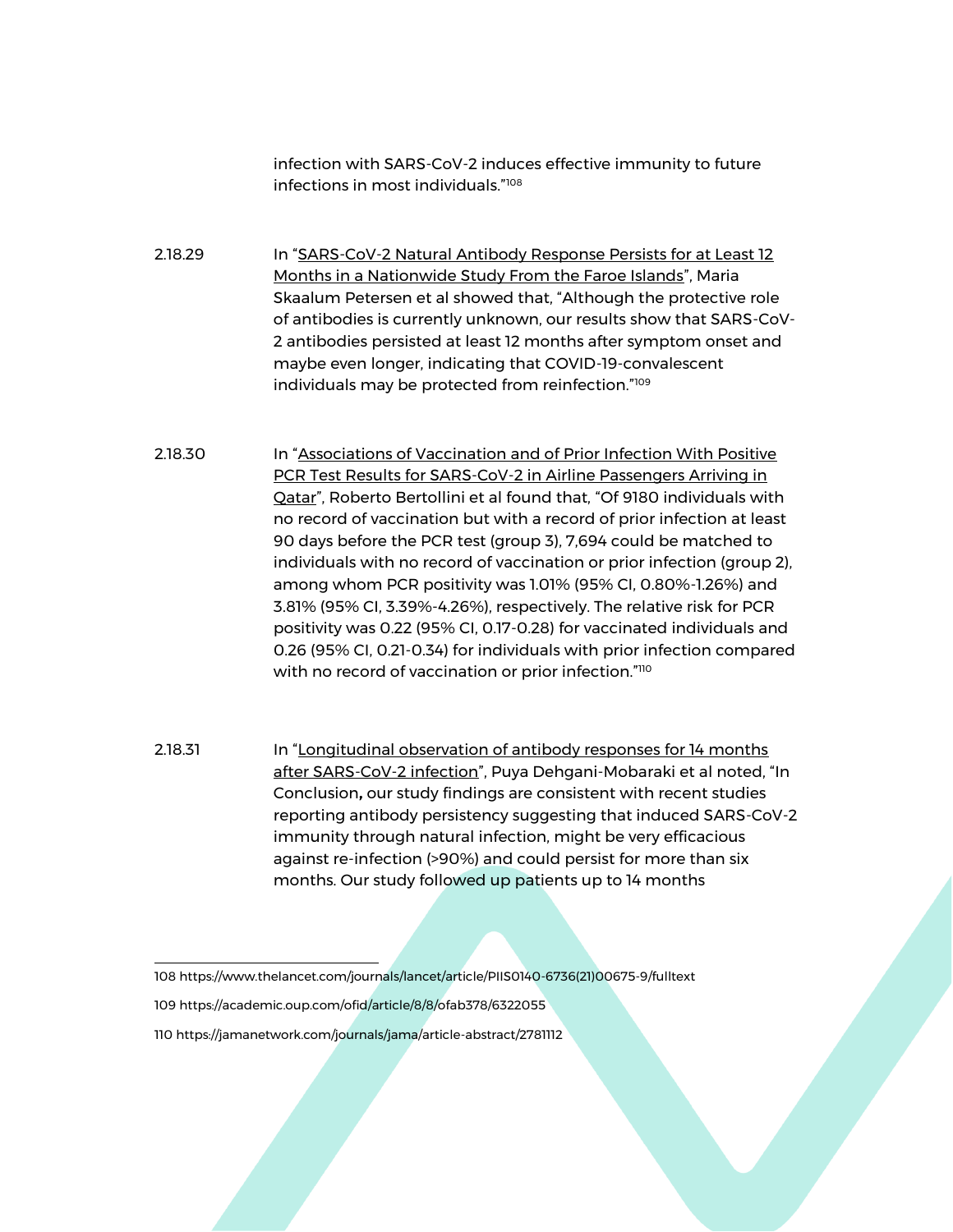demonstrating the presence of anti-S-RBD IgG in 96.8% of recovered COVID-19 subjects."<sup>111</sup>

The imposition of restrictions on individuals and on venues based on vaccination status is reliant on the myth that the vaccines make public spaces safer. The vaccines in fact offer no protection against transmission and therefore do not make spaces inhabited by vaccinated people any safer than those inhabited by unvaccinated individuals. The safest spaces are those inhabited by recovered individuals.

## **3 THE PROPOSED REGULATIONS ARE ULTRA VIRES**

- 3.1 Regulations like these, that fundamentally alter the fabric of society and affect virtually every aspect of human life, cannot be passed without proper input from all of those affected by the Proposed Regulations. As a minimum, Parliament should vote on key aspects of the Proposed Regulations and preferably there should be a referendum so that all affected individuals can express their views.
- 3.2 The Minister relies on his powers under Section 90(1)(j),(k) and (w) of the National Health Act (the "**Act**"). These Sections of the Act empower the Minister to make regulations regarding "communicable diseases", "notifiable medical conditions" and "any other matter which it is necessary or expedient to prescribe in order to implement or administer this Act". The seemingly infinite reach of these regulations is cause for alarm.
- 3.3 The Proposed Regulations evidently seek to give effect to one of the objects of the Act which is to respect, promote and fulfil the rights of the people of South Africa to an environment that is not harmful to their health or well-being. This cannot be an absolute right. The human environment can never be rendered entirely safe, nor can other human rights be obliterated in the pursuit of a perfectly safe world. The right to

<sup>111</sup> https://www.sciencedirect.com/science/article/pii/S1521661621001510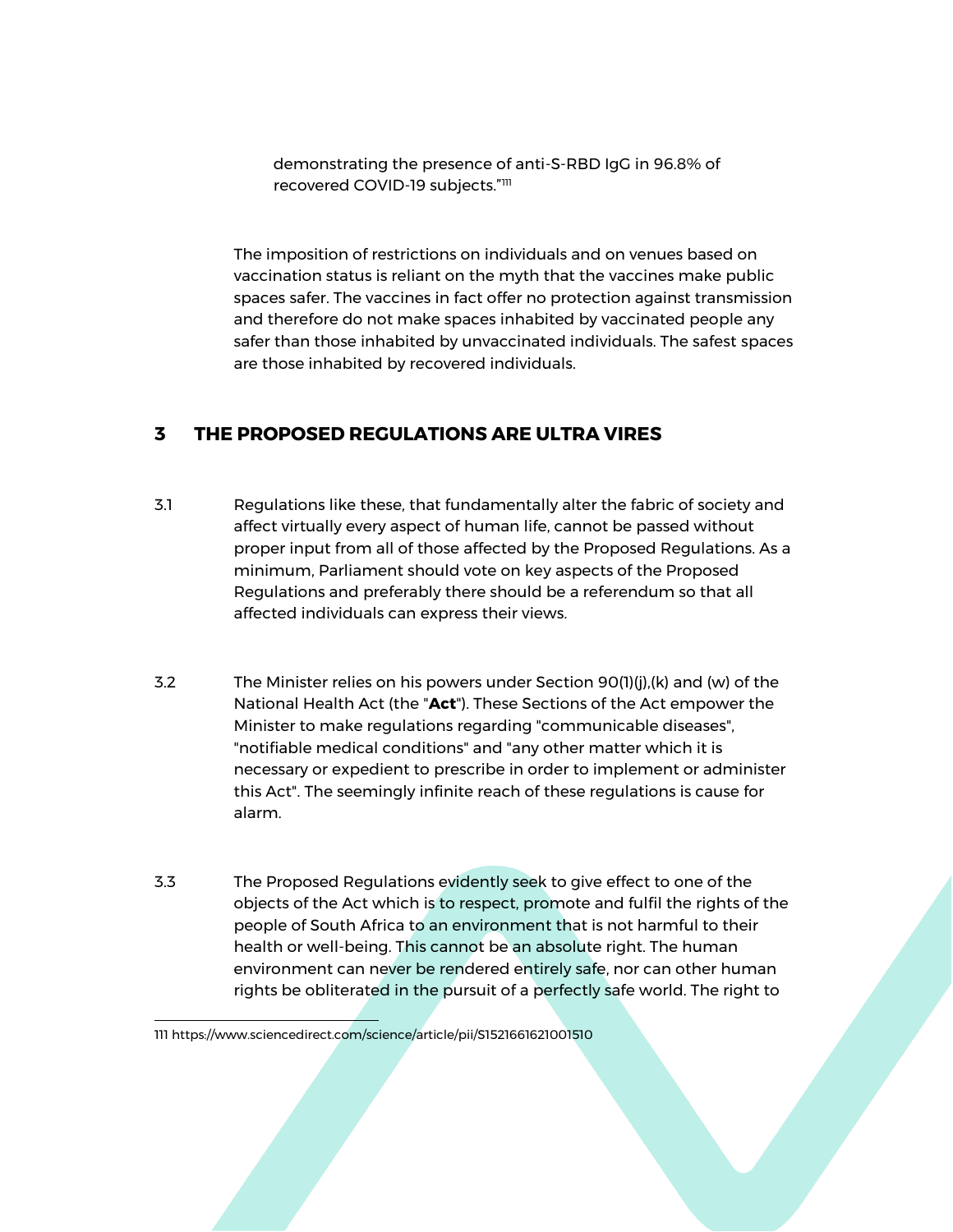an environment that is not harmful to health must be pursued alongside other rights, including more fundamental rights such as the rights to equality, dignity, life, association and bodily integrity.

- 3.4 The Universal Declaration on Bioethics and Human Rights (UNESCO 2005) states that the rights of the individual should be balanced against those of society in general. Article 3 thereof entitled "Human dignity and Human rights", in subsection (2), states that the "interests and welfare of the individual shall have priority over the sole interests of science or society". The Bioethics Declaration is also consistent with the Constitution, which provides for limitations on rights only to the extent that these are reasonable and justifiable in an open democratic society based on human dignity, equality and freedom.
- 3.5 When the minutiae of our lives are regulated under the auspices of creating a safe environment, it is no longer a matter of health, but a much broader matter that requires parliamentary approval in addition to consistency with the Constitution. The Proposed Regulations, like the regulations under the Disaster Management Act regulate virtually every aspect of life. The control of movement, gatherings, worship, work, access to public spaces and services – these are not matters that any single Minister has the power to regulate. As such, the Proposed Regulations are ultra vires.

## **4 THE PROPOSED REGULATIONS INFRINGE SECTION 90(4) OF THE ACT**

4.1 Section 90(4)(a) of the Act requires that any regulations proposed to be made under the National Health Act must be published for comment at least three months before the date contemplated for their commencement. The Minister, however, relies on Section 90(4)(c) which provides that the Minister may, if circumstances necessitate the immediate publication of a regulation, publish that regulation without such consultation.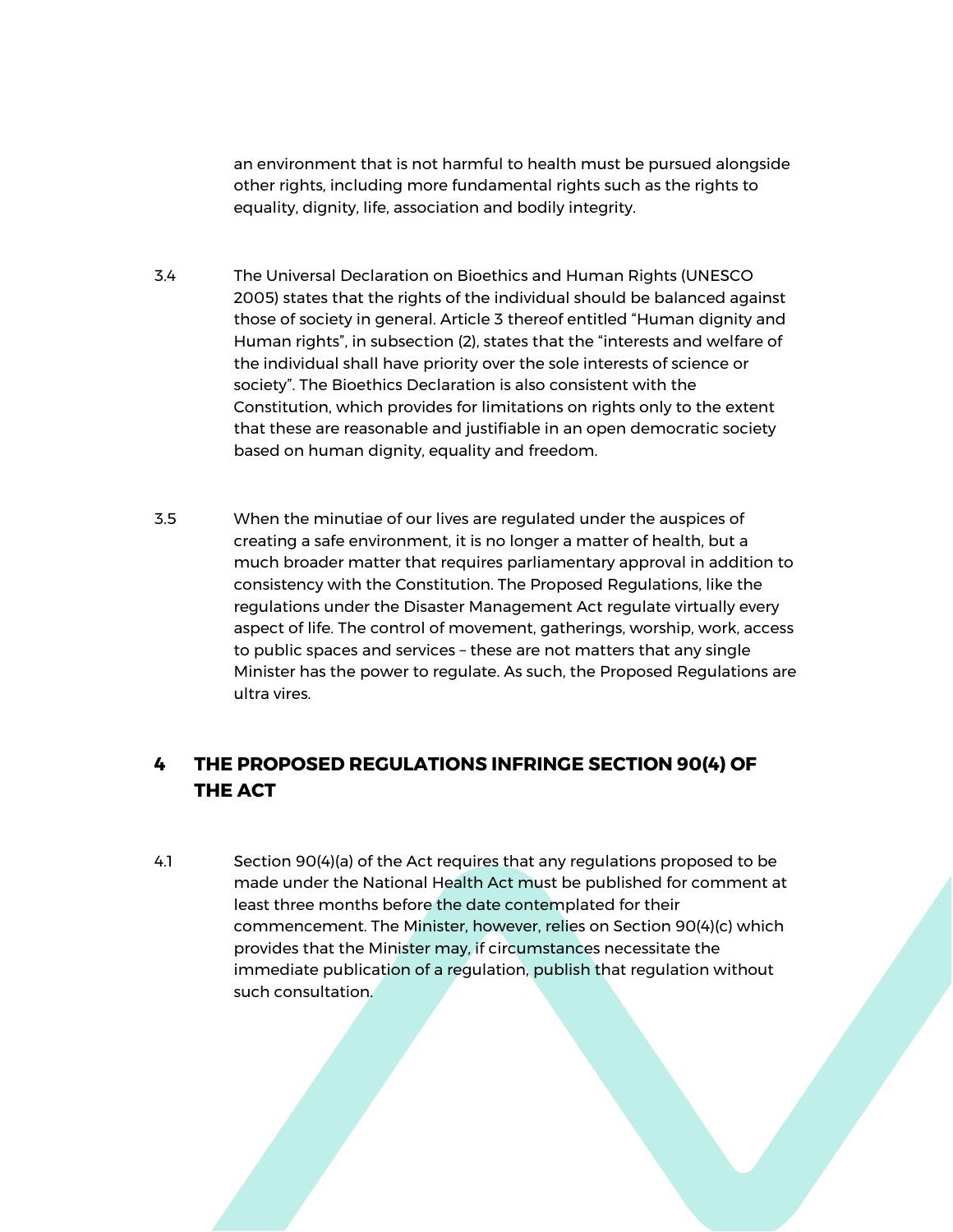- 4.1.1 The Minister has not provided any argument or evidence for the apparent contention that circumstances necessitate the shortened comment period. No such reason is evident.
- 4.1.2 The limited time which has been allowed for comment, clearly also breaches The Promotion of Administrative Justice Act 3 of 2000 ("PAJA"). In particular, no reasonable opportunity has been afforded to the public to make informed representations. S 3(3) of PAJA envisages that people will be able to obtain legal representation or to present and dispute information in person. There has been no provision made for this.
- 4.1.3 The Proposed Regulations do not relate exclusively to Covid-19. Many of the notifiable medical conditions ("**NMCs**") in respect of which the Proposed Regulations apply have been with us for decades and centuries. There is no obvious reason why the ordinary process for passing regulations designed to address these NMCs cannot be considered in accordance with the usual prescribed periods.
- 4.1.4 No new legislation is required. Between the existing health regulations and the Disaster Management Act, government is able to adequately respond to pandemics.
- 4.1.5 The Minister has had more than two years to publish draft regulations for comment since a national state of disaster was declared in relation to Covid-19, in March 2020. Indeed, a state of disaster can only be declared if existing legislation is inadequate to deal with the disaster such that the focus of the Ministry since the declaration of the disaster should have been on formulating lasting legislation and following the process for implementing it. The urgency implied the Minister's reliance on Section 90(4)(c) is therefore entirely of his own creation.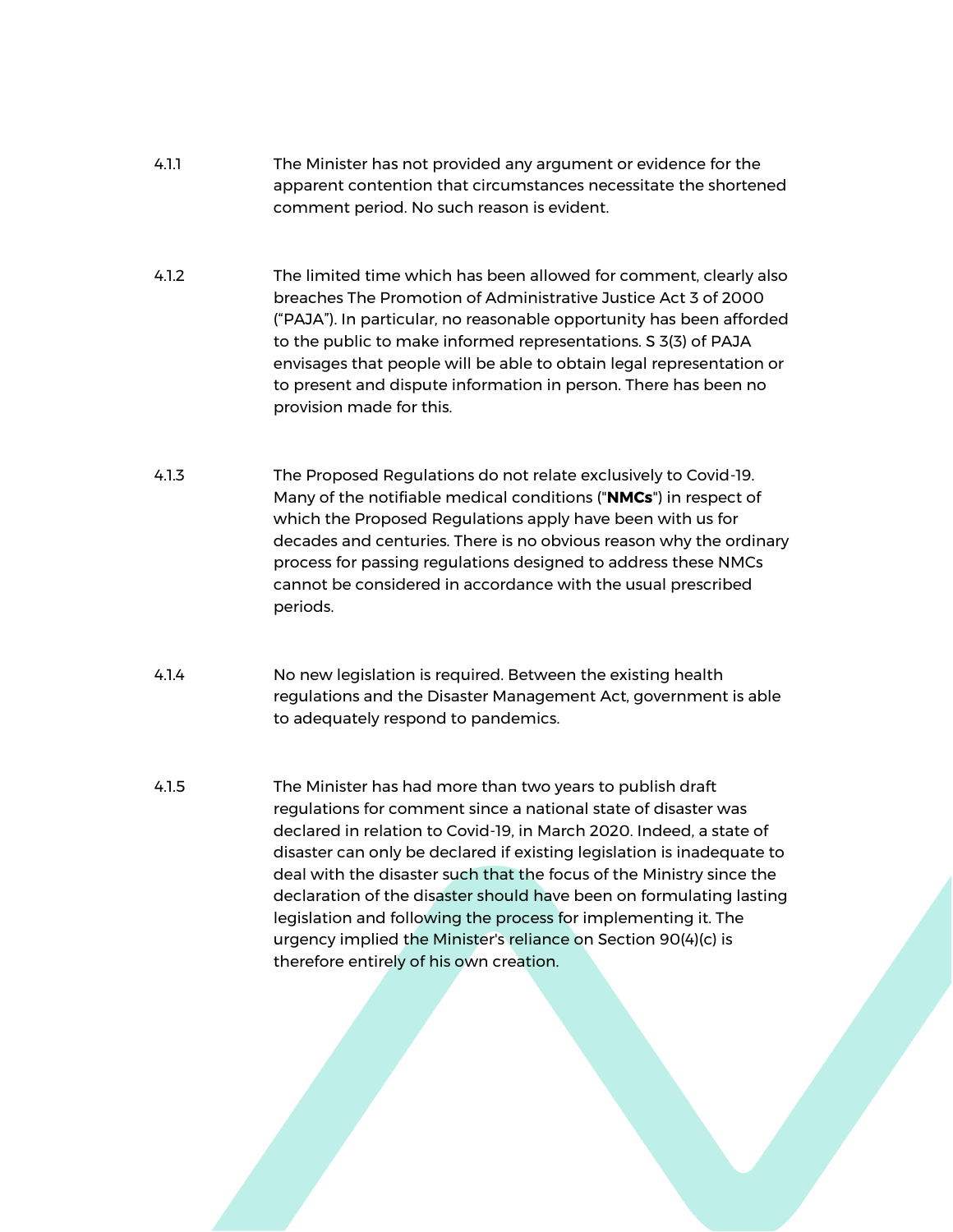- 4.1.6 The powers that the Minister has under the Disaster Management Act are unaffected by the Proposed Regulations. The Minister has relied upon the Disaster Management Act Regulations for more than 2 years to deal with Covid-19. If the threat posed by Covid-19 should once again reach disaster levels, the Minister of Cooperative Governance has the power at any time to declare a new disaster and has all of the regulations passed under the current state of disaster as a template for controlling Covid-19 outbreaks. As such, the fact that the state of disaster is ending is not a reason to shorten the comment period.
- 4.2 There is no valid argument for the application of Section 90(4)(c) in these circumstances and the failure to comply with Section 90(4) renders the Proposed Regulations invalid.

## **5 THE PROPOSED REGULATIONS ARE INCONSISTENT WITH EXISTING REGULATIONS**

5.1 Regulation 2 of the existing Regulations under the Act (the "**Regulations**") requires that in implementing the regulations, the provisions of the Constitution must be taken into account as well as full respect for the dignity, confidentiality, human rights and fundamental freedoms of persons. There is no evidence that the Minister has taken any of these rights into account. The Proposed Regulations contain draconian limitations on rights that are unprecedented in the history of our democracy. Limitations on Constitutional rights that were presented to the public and justified on the basis of a state of disaster are now being made permanent in a situation where the risk from the disease has attenuated such that it no longer represents a disaster (if it ever did). The effect of these Proposed Regulations is to normalise draconian limitations on rights. Rather than seeking to limit rights as little as possible, the Proposed Regulations emphasise the elimination of an endemic disease at any cost to rights. For decades under our constitution the NMCs listed in Annexure A (the "**Listed NMCs**") have not required such draconian limitations of rights. Open and democratic societies do not limit constitutional rights in order to control measles (for example). The limitations on rights implied by the Proposed Regulations are plainly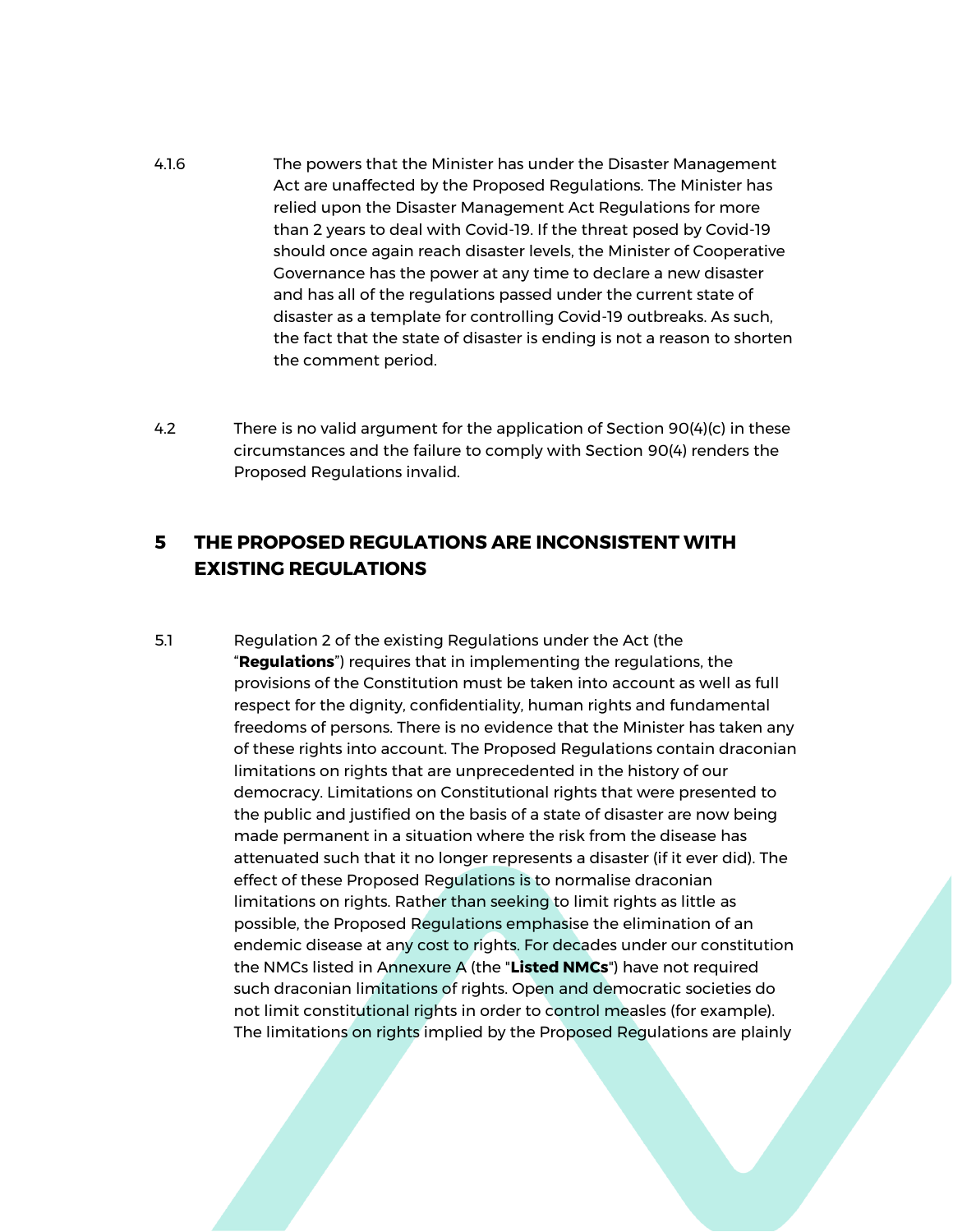not reasonable or justifiable in an open and democratic society and therefore unconstitutional. Covid-19 is no more dangerous than any number of endemic viruses that have never required such draconian limitations on rights as are contained in the Proposed Regulations. In addition, "The vast majority of South Africans now have immunity, meaning Covid-19 in 2022 is likely to have a similar death rate to seasonal influenza (10,000-11,000 deaths a year) in the pre-Covid-19 era, as opposed to the 290,000 Covid-19 related excess deaths over the past 22 months of the pandemic, and much lower than the projected 58,000 annual TB-related deaths", [according to health experts](https://www.dailymaverick.co.za/article/2022-03-17-weve-got-the-power-government-hangs-on-state-of-disaster-to-keep-control/) Francois Venter, Mare Mendelson, Jeremy Nel, Lucille Blumberg, Zameer Brey and Shabir A Madhi. As such, even in the context of Covid-19, the Proposed Regulations are unconstitutional.

- 5.2 Regulation 14(5) of the existing Regulations provides that in the context of implementing medical examination, prophylaxis, counselling, treatment, isolation or quarantine measures, the need, nature and extent of the intervention must be assessed, based on the nature of the public health risk and the particular circumstances of the individual. There is no evidence that the Minister has complied with Regulation 14(5) when introducing the Proposed Regulations. COVID-19 is endemic and recent experience with the latest variants show that the Virus has attenuated (as viruses do) such that it no longer presents more of a danger than any number of endemic viruses that society has lived with for centuries. As noted in paragraph 2.2, more than 99% of people who are infected with the Virus survive. Regulation 14(5) is an excessive measure given the risk it evidently seeks to address.
- 5.3 Regulation 15(1) provides that mandatory prophylaxis or treatment can only be determined on a case-by-case basis. "Case" is defined as a person diagnosed with a notifiable medical condition either as a clinical case (a patient who presents with clinical signs and symptoms) or a laboratory confirmed case (a patient with a notifiable medical condition diagnosed through an approved laboratory diagnostic method). Curiously, the Proposed Regulations are based on the pre-February 2022 regulations under the Disaster Management Act (the "**DMA**"). The regulations under the DMA (the "**DMA Regulations**") were amended to take into account centuries of epidemic management that had been ignored in the DMA Regulations to date. Over centuries of medical practice, a case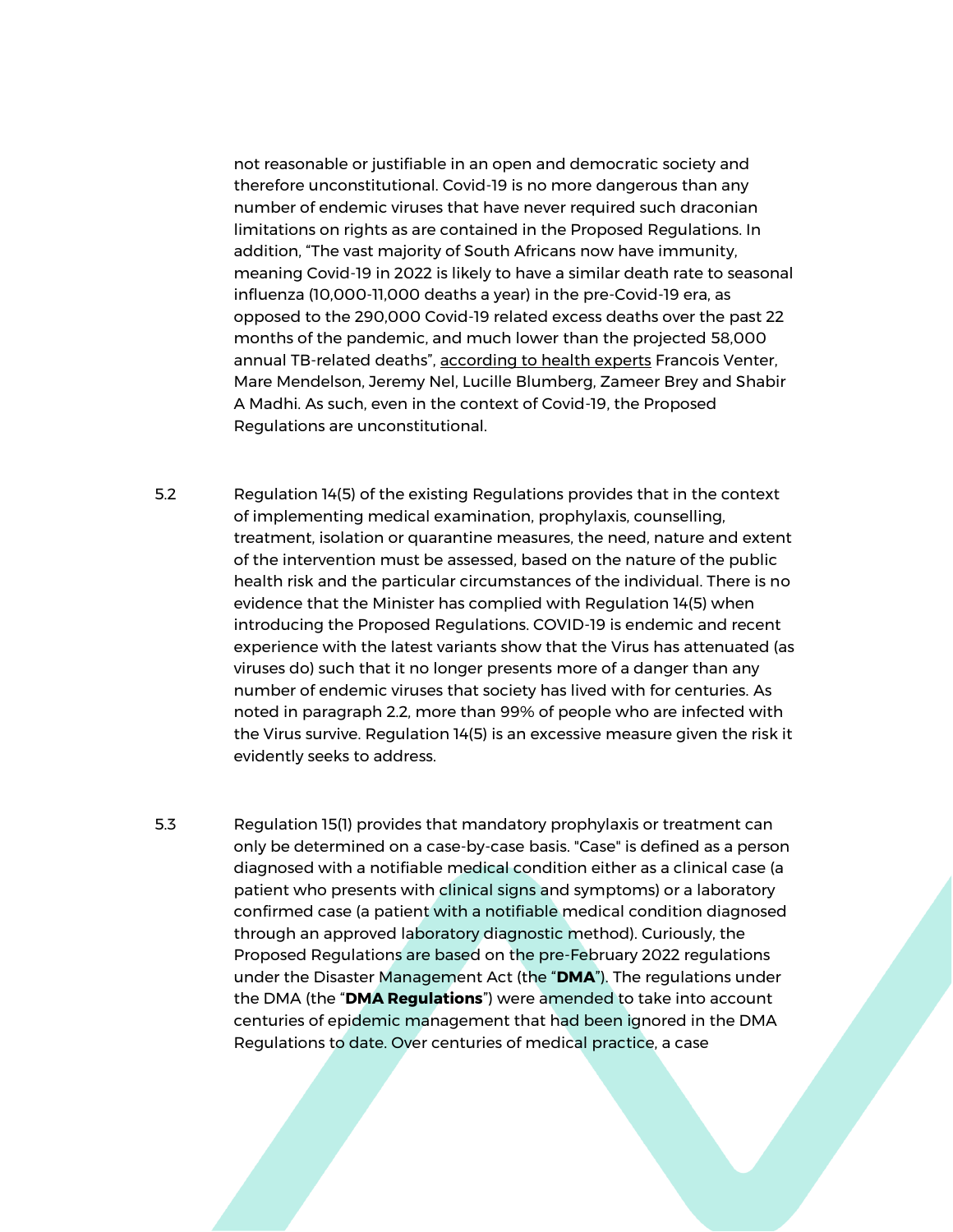constituted a sick individual who presented a series of established clinical criteria, confirmed – if deemed necessary – by a laboratory test (hence the term "laboratory **confirmed** case". As noted below, the PCR test that has traditionally been used to diagnose COVID-19 is not capable of diagnosing a person who has COVID-19. The February version of the DMA Regulations required that in addition to a positive test, a person also needed to be symptomatic for certain of the DMA Regulations to apply. Reverting to diagnosis purely by test result is unscientific.

5.4 Regulation 15(2) requires an order of the High Court to compel treatment and Regulation 15(5) requires specific requirements to be met before mandatory prophylaxis may be administered. This Regulation conflicts with Article 6(1) of The Universal Declaration on Bioethics and Human Rights (UNESCO 2005) Article 6(1), which provides that:

> "Any preventative, diagnostic and medical intervention is only to be carried out with the prior, free and informed consent of the person concerned, based on adequate information. The consent, where appropriate should be express and may be withdrawn by the person concerned at any time and for any reason without disadvantage or prejudice."

5.5 Regulation 18(1) provides that information concerning a case, contact or a carrier of an NMC is confidential and no person may disclose the information except for the purposes of public health surveillance, investigations and interventions or with a court order. The Proposed Regulations are inconsistent with Regulation 18(1) including in that they require disclosure of information regarding infections with NMCs that are prohibited by Regulation 18(1).

### **6 PROPOSED REGULATION 2**

6.1 Amongst other things, Proposed Regulation 2 permits an "Environmental Health Practitioner" to search premises without a warrant, demand the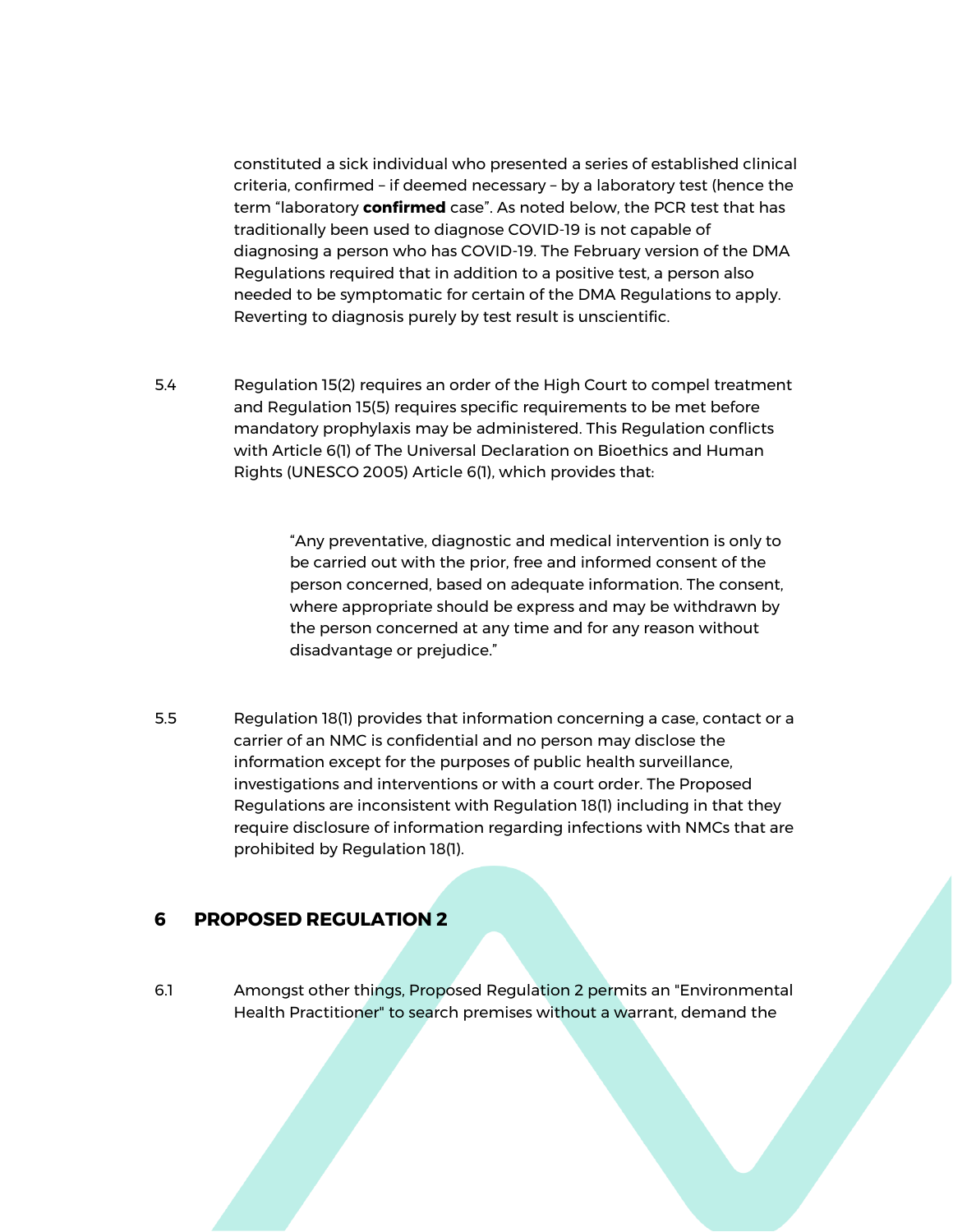production of documents, make copies of documents and question people.

- 6.2 This Regulation seeks to create a form of Police with vast powers that has not been vetted by Parliament.
- 6.3 There is no valid reason why an Environmental Health Practitioner should have wider powers than a Police officer and not be subject to the same restrictions on search as any other law enforcement officer.
- 6.4 The Proposed Regulation requires accommodation establishments to obtain details from guests, including their residential addresses and cellular phone numbers. This means that all accommodation establishments will be required to collect this information. This is a major invasion of privacy and it is not clear that the establishments have the right to collect or process this information under POPIA.
- 6.5 Proposed Regulation 2(11) references the national state of disaster and states that the information that the Department obtains will only be deidentified at the end of a state of disaster. The implication is either that the whole of Regulation 2 only applies during a state of disaster or that the de-identification of information under this Proposed Regulation only applies after a state of disaster and not during ordinary conditions.

### **7 PROPOSED REGULATION 15A**

Proposed Regulation 15A is effectively the old regulation 6 under the DMA Regulations prior to the February 2022 amendment. The February amendment inserted the requirement that the individual not only test positive, but also be symptomatic which, as noted above, aligns the regulations with centuries of medical practice. Without making this amendment to the Proposed Regulations, the latter are irrational and unscientific as well as incompatible with Regulation 15(1).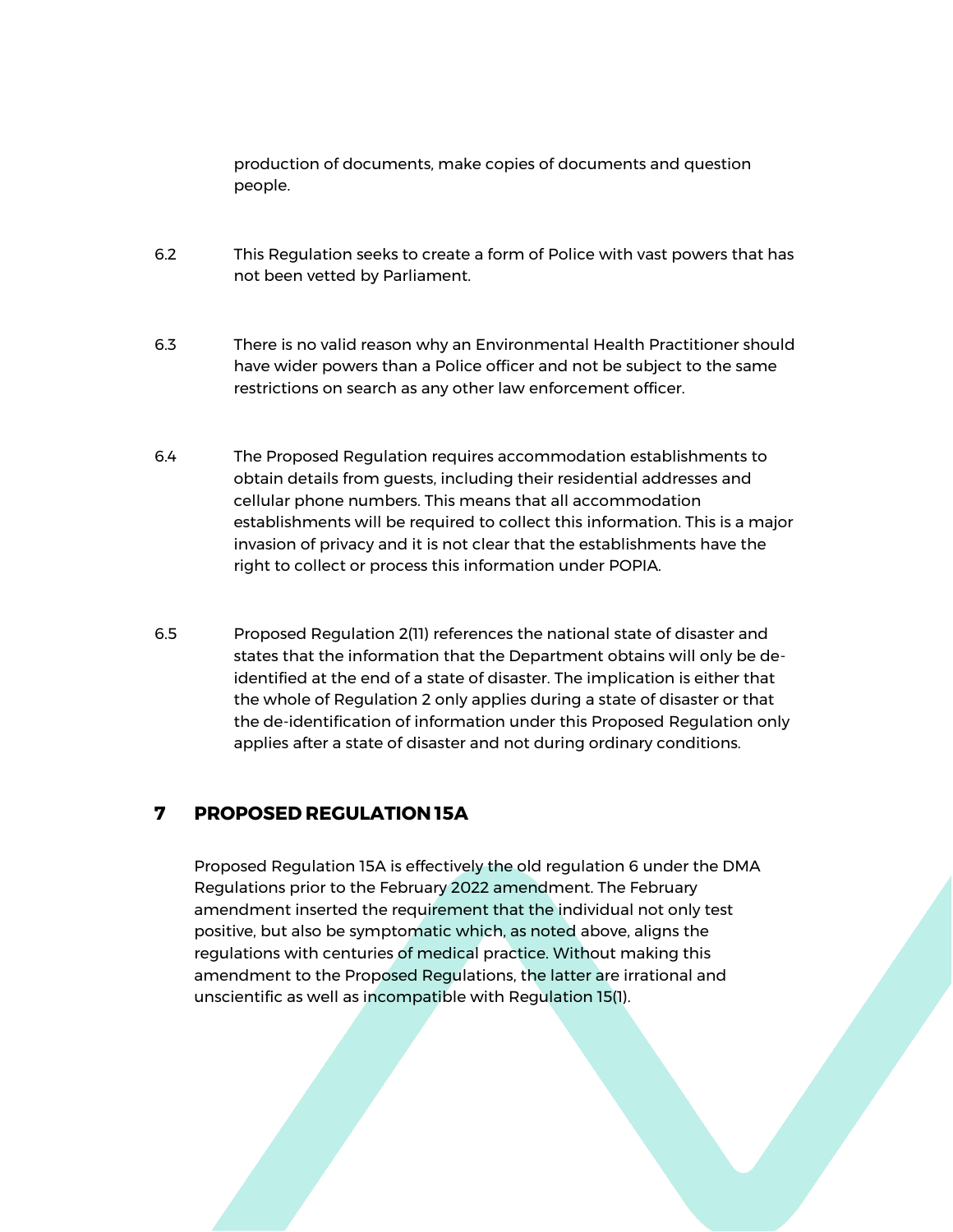## **8 PROPOSED REGULATION 16A**

- 8.1 Proposed Regulation 16A effectively results in masks being mandated forever in perpetuity in all indoor spaces, for all indoor religious services, on all forms of public transport. The Proposed Regulation provides that masking applies in respect of all NMCs listed in Annexure A that may be spread by droplet or aerosol. This list includes measles, any respiratory disease caused by a novel respiratory pathogen including flu, leprosy, tuberculosis, rubella and smallpox. These are endemic diseases that have been in circulation for centuries despite effective vaccines and for which there is no evidence that masks work.
- 8.2 The Proposed Regulations apply the same measures to combating NMCs that spread via droplets and aerosol. This is inappropriate. Droplets are much larger than aerosols. As noted in paragraph [2,](#page-1-0) aerosols are able to pass through much smaller spaces in mask fabrics, they travel much larger distances and hang in the air for much longer. There is no scientific basis for applying masks, especially homemade masks, to combat these diseases.
- 8.3 Proposed Regulation 16A is irrational and will not contribute in any way to achieving the objects of the Act.

## **9 REGULATION 16B**

9.1 Almost all of the NMC's listed in Annexure A are capable of spreading beyond South Africa's borders. It is not clear who must make the declaration of a public health emergency of international concern and this needs to be clarified to ensure that South Africa retains its sovereignty. We note a troubling trend towards deferring to the World Health Organisation ("**WHO**") on matters that go beyond public health. The WHO is not an elected body.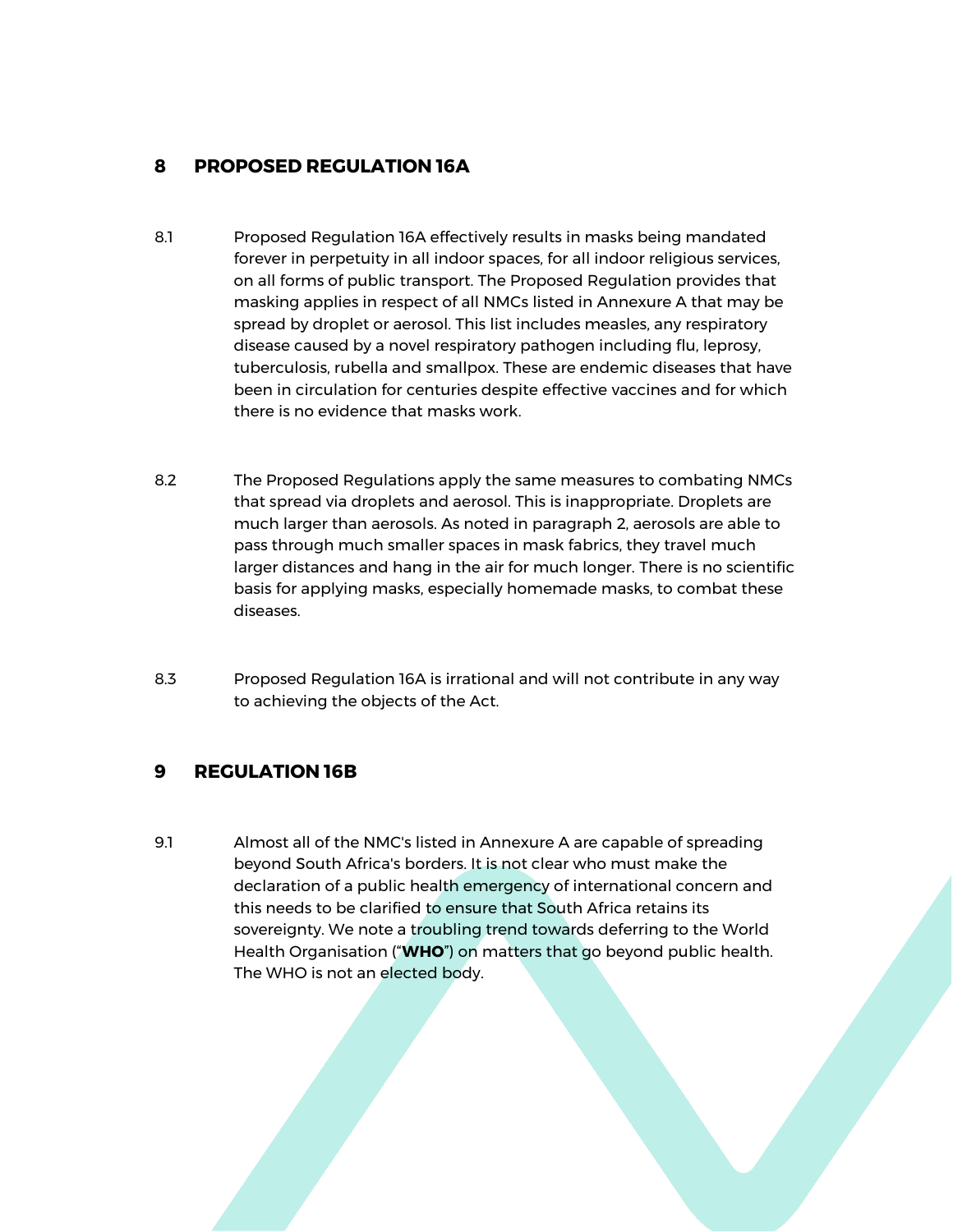- 9.2 The Regulation effectively imprisons any person who does not have a document described, vaguely, as "the full vaccination certificate" or "a negative PCR test results of not more than 72 hours". These people may not leave South Africa. This not only applies to South African citizens.
- 9.3 It is not clear that all of the NMCs can be tested for with PCR tests, but in principle the testing rules apply to all NMCs. Some of the NMCs cannot be vaccinated against but the vaccination rules appear to apply to them.
- 9.4 As noted in paragraph [2,](#page-1-0) PCR tests are not capable of diagnosing COVID-19, they are not particularly accurate and ethically are not a substitute for an actual diagnosis by a medical practitioner. As such, tests alone, notably PCR tests cannot rationally form the basis for any regulation or any limitation of Constitutional rights.
- 9.5 People who have symptoms for listed NMCs can be subjected to medical examination and testing and can be placed under mandatory isolation. The official symptoms for these NMCs are not listed and we know that even a runny nose can be considered a symptom of flu or COVID-19. If this Proposed Regulation is read as being confined to people exiting South Africa, it still means that individuals will be randomly subjected to testing and can be forced into isolation. In relation to isolation, the Proposed Regulations state that a person may be permitted to self-isolate at their residence, which makes it clear that isolation may be required in government isolation camps. This is a serious limitation of fundamental Constitutional rights that is unreasonable and unjustifiable given the inaccuracy of the testing regime and the fact that COVID-19 and many of the other NMCs do not pose a risk that is commensurate with these measures. Self-isolation also presumes that the individual will have access to a separate well-ventilated bedroom with a bathroom and toilet, which is unrealistic.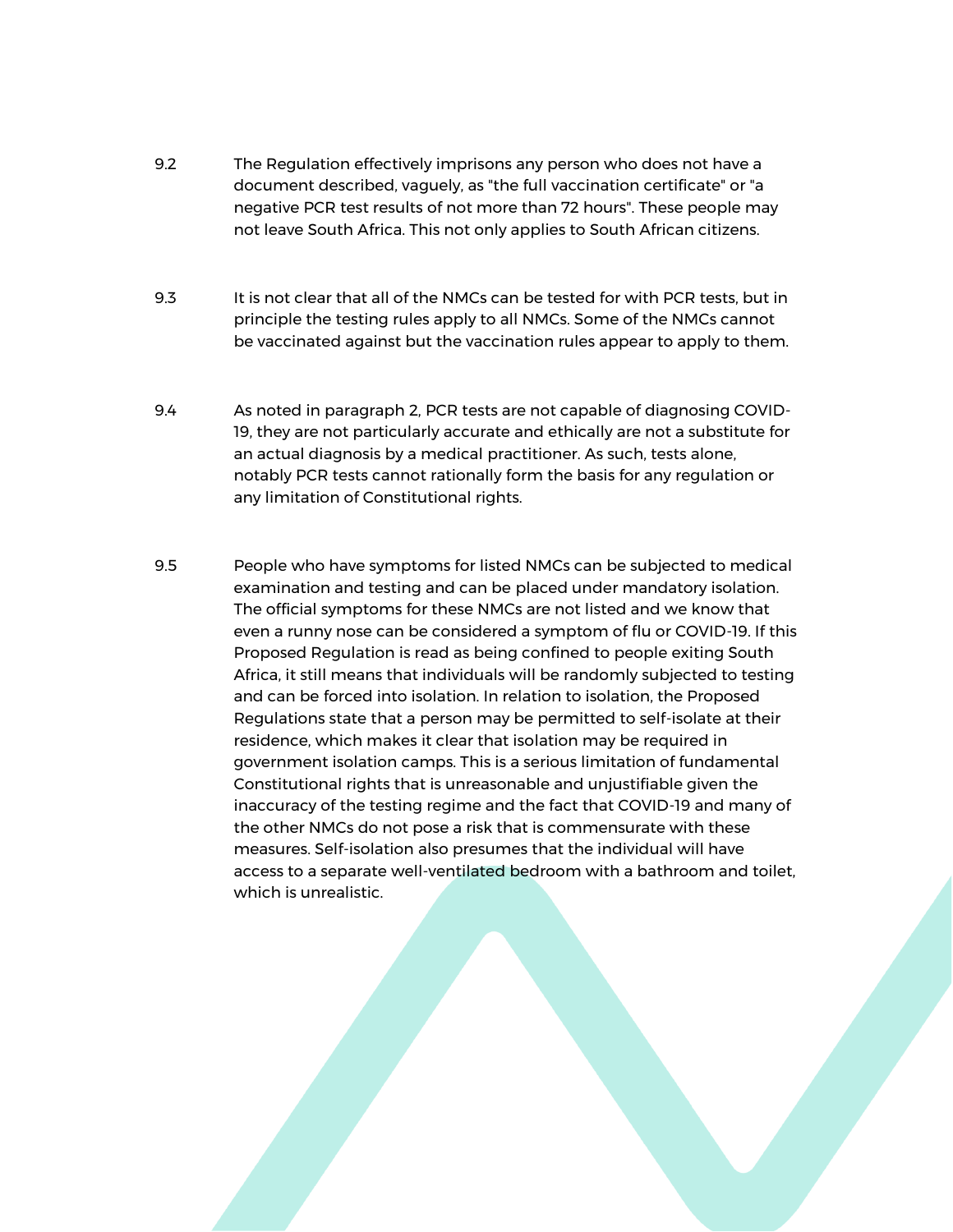#### **10 REGULATION 16C**

- 10.1 This regulation only applies during the "Covid-19 pandemic", but it does not only apply to infection with SARS-CoV2 or Covid-19. It applies to any NMC. Consequently, a person who arrives in South Africa with measles or flu can be forced into isolation.
- 10.2 No one may enter South Africa unless they have "the full vaccination certificate" or "a negative test result of not more than 72 hours." PCR tests are not sensitive enough to ensure that someone who tests negative 72 hours before travelling won't be carrying the virus and able to transmit it on arrival. The vaccinated are not required to submit a test but they can still transmit the virus. PCR tests often remain positive for weeks and even months after testing and could therefore result in travellers being trapped in the country, incurring extra costs and hurting our own economy and tourism. Additionally, the status of PCR tests and RT\_PCR testing kits has been withdrawn by both the FDA and the CDC. Research [has shown](https://www.cdc.gov/csels/dls/locs/2021/07-21-2021-lab-alert-Changes_CDC_RT-PCR_SARS-CoV-2_Testing_1.html) them to be unreliable indicators of infection.<sup>112</sup>
- 10.3 The restrictions on entering South Africa apply to everyone, including South African citizens. Every person entering South Africa must be screened – apparently for all of the NMCs. They may be placed under mandatory quarantine in a government camp although they may be permitted to self-quarantine at a place currently unspecified. This is plainly unconstitutional, particularly since the PCR Tests are inconclusive in respect of determining whether the person in question poses a risk to society.
- 10.4 If, during mandatory screening, a person is found to have been exposed to any person with a listed NMC, whether or not they have symptoms, they must be subjected to a medical exam which may include testing.

112 [https://www.cdc.gov/csels/dls/locs/2021/07-21-2021-lab-alert-Changes\\_CDC\\_RT-PCR\\_SARS-CoV-](https://www.cdc.gov/csels/dls/locs/2021/07-21-2021-lab-alert-Changes_CDC_RT-PCR_SARS-CoV-2_Testing_1.html)[2\\_Testing\\_1.html](https://www.cdc.gov/csels/dls/locs/2021/07-21-2021-lab-alert-Changes_CDC_RT-PCR_SARS-CoV-2_Testing_1.html)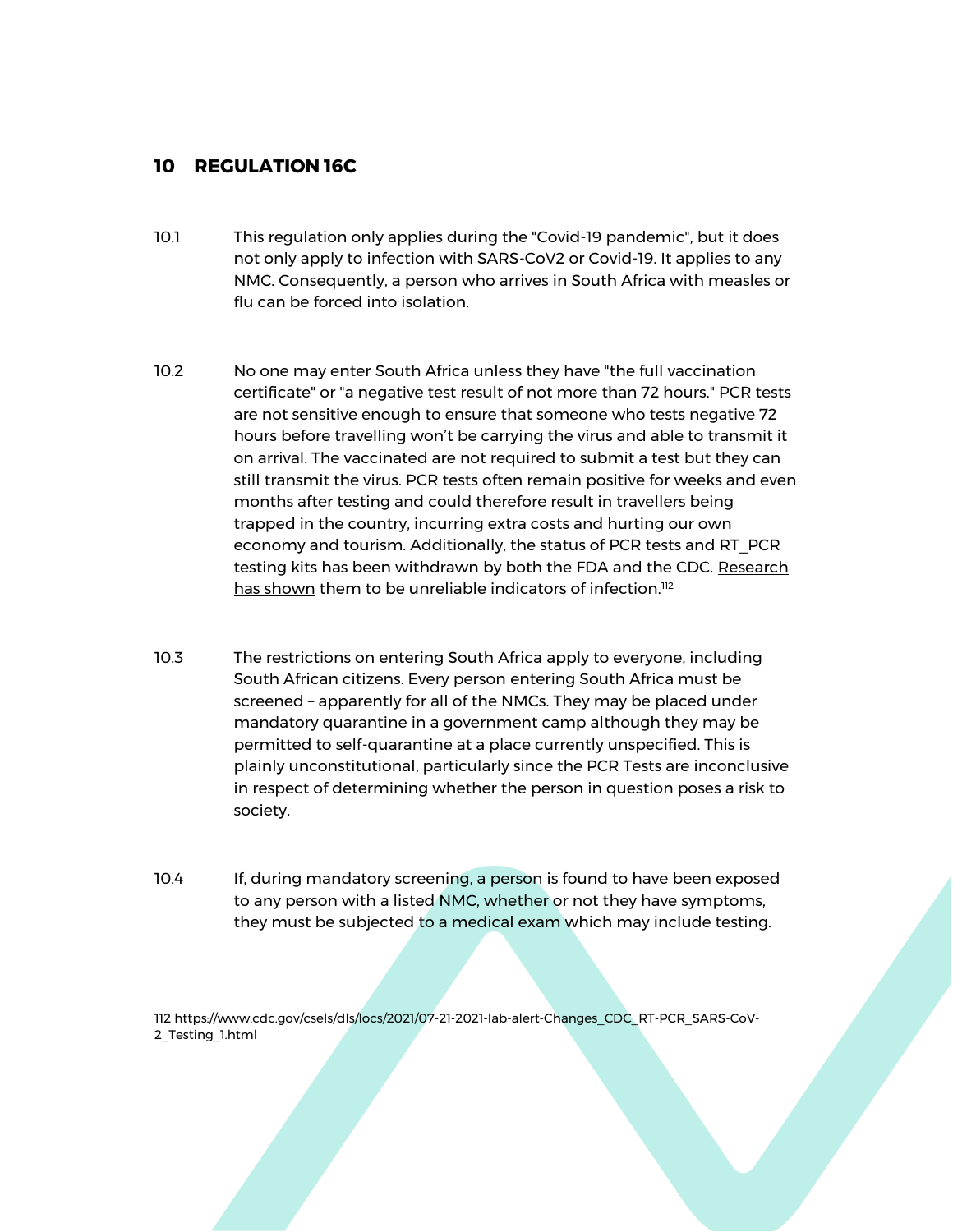- 10.5 Because screening takes place on arrival and mandatory quarantine is only ordered thereafter, the effect of Proposed Regulation 16(4) is that everyone coming to South Africa should apply in advance for selfquarantine in case they are required to quarantine on arrival. This will place a massive burden on the Director-General: Health. It would also be recommended for every person to submit the sworn statement referenced in Regulation 16(7) in case they are subjected to quarantining. This is also not realistic.
- 10.6 Regulation 16(9) provides that all unvaccinated travellers will be offered vaccinations. In principle, this covers all NMCs and will result in border posts becoming major medical facilities, which is impractical and irrational, particularly in relation to COVID-19 given that the vaccine does not render the vaccinated person or any space they occupy, safer.

### **11 REGULATION 16F**

Local air travellers must also be subjected to screening and may be subjected to medical examination. This is irrational and disproportionate to the risk that the bulk of the NMCs pose.

### **12 REGULATION 16I**

- 12.1 Masks will be required at all funerals whether indoors or outdoors for so long as there is an epidemic or pandemic in relation to any of the listed NMCs. In practice, this means that masks will forever be required at funerals.
- 12.2 Masks will be required for the duration of the Covid-19 epidemic (illdefined as that is) and irrespective of how mild the disease becomes.
- 12.3 As noted in paragraph [2,](#page-1-0) there is no scientific basis for masking to control NMC spread.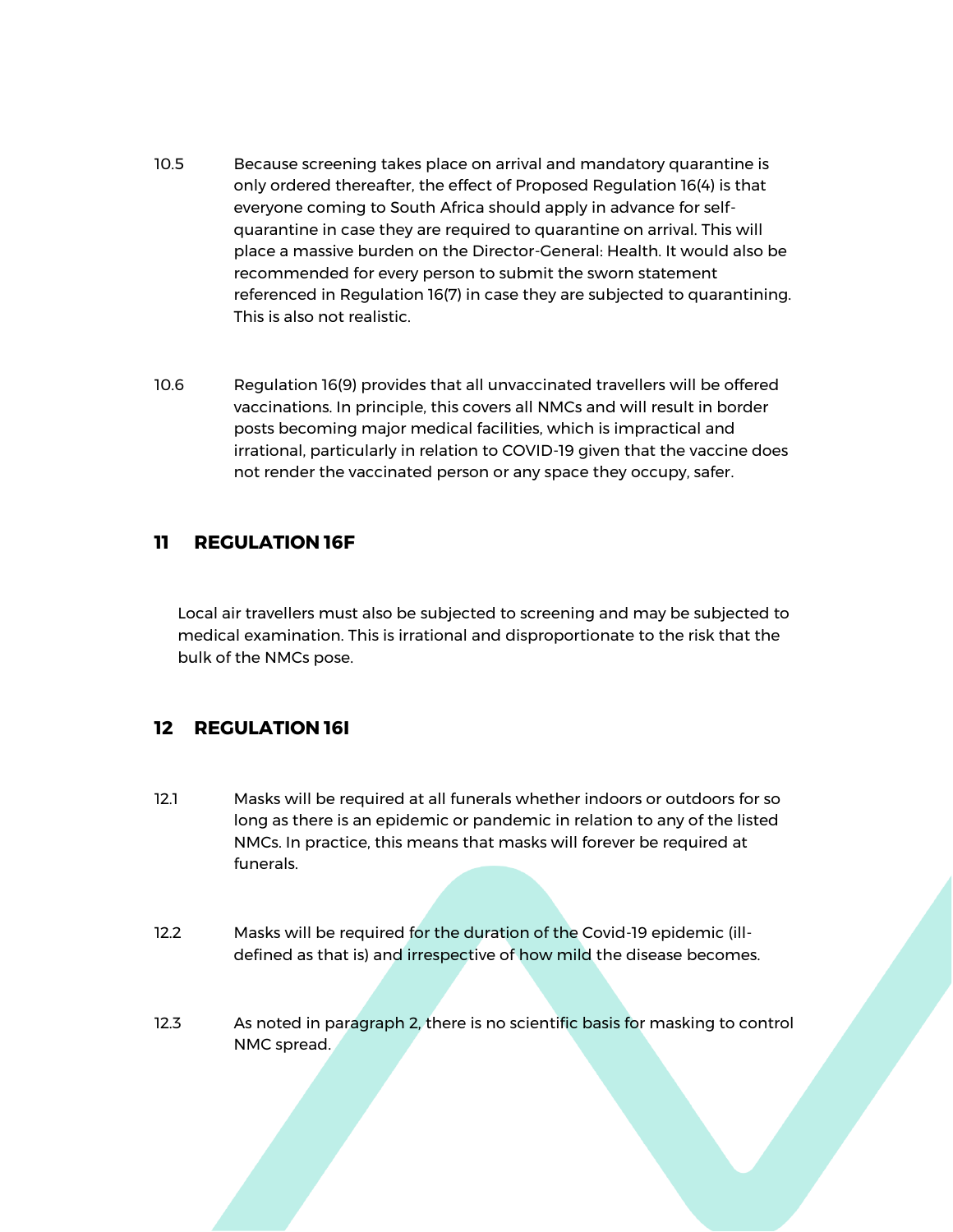## **13 REGULATION 16J**

- 13.1 As noted in paragraph [2,](#page-1-0) there is no basis in science for the requirement to maintain a distance of 1m from other people.
- 13.2 There are many references to scientific evidence in this Proposed Regulation, but no clarity on what "scientific evidence" means. During the Covid-19 outbreak, many statements have been made (notably by the Ministry of Health) as to what the scientific evidence suggests that were unreferenced and that subsequently proved to be untrue. This wording is unworkable.
- 13.3 The drafting of Regulation 16J(4) is particularly bad, but it seems to provide that during the Covid-19 pandemic, indoor and outdoor gatherings are restricted to 50% of the venue capacity and:
- 13.3.1 attendees produce a vaccine certificate;
- 13.3.2 there is social distancing of at least 1m (no dancing); and
- 13.3.3 masks must be worn at outdoor events.
- 13.4 This amounts to state-sponsored discrimination, which discrimination is unfair given that it is based on the myths that vaccines render the vaccinated person less of a risk at a gathering and that masks and social distancing work.
- 13.5 Proposed Regulation 16J(5) then provides that the attendance at gatherings without proof of vaccination is limited to 1,000 indoors and 2,000 outdoors. There is no scientific basis for these numbers.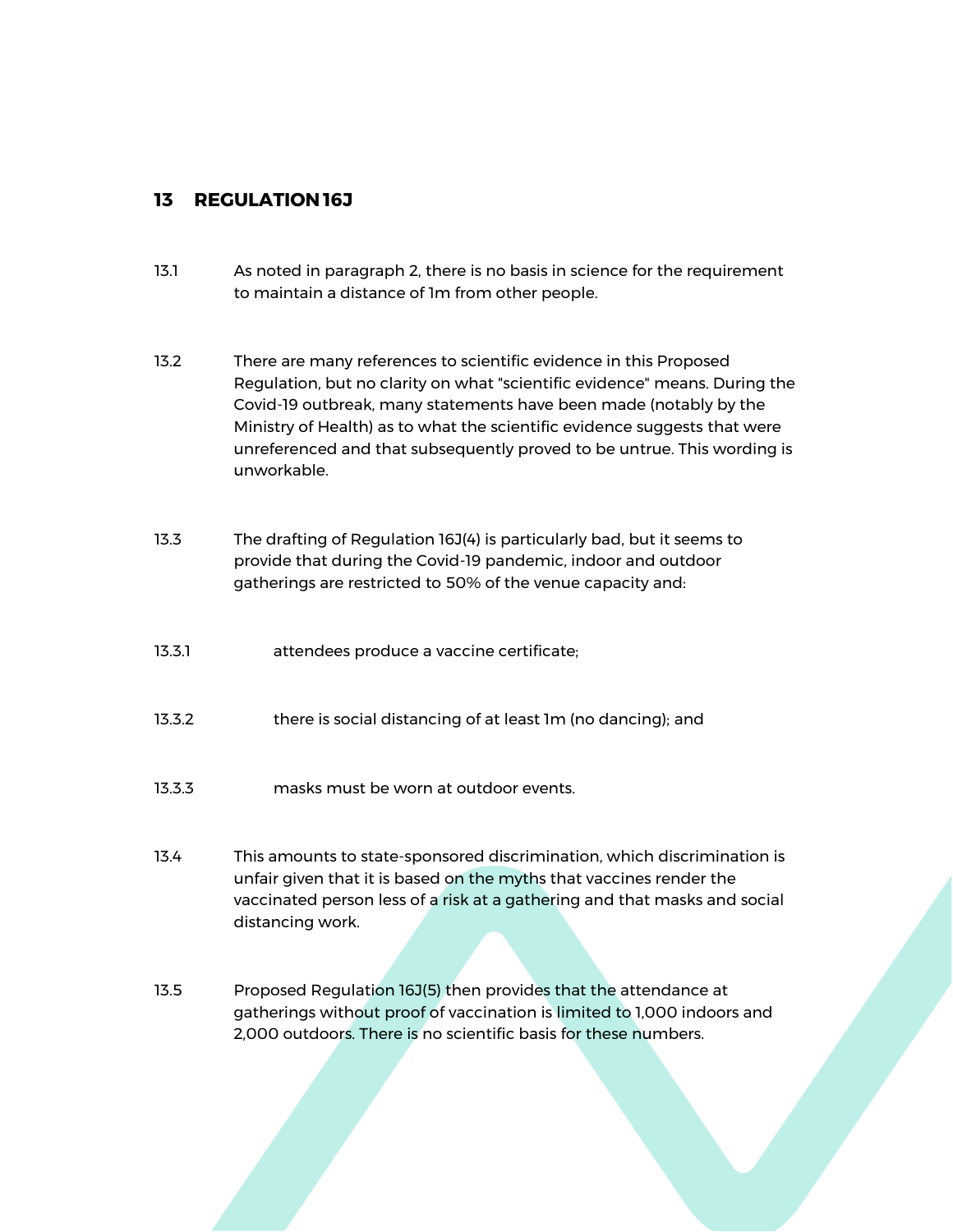- 13.6 It would appear though that this Proposed Regulation does not apply during the Covid-19 pandemic but only after the pandemic has ended. It is not clear what proof of vaccination applies for the other NMCs and it appears that in perpetuity organisers will need to check for a variety of vaccines or limit gatherings to 1,000 indoors or 2,000 outdoors.
- 13.7 This regulation infringes freedom of association. It effectively prevents any public protest by unvaccinated individuals (however that is defined). It also allows the Minister to arbitrarily limit any gatherings since certain of the listed NMCs cannot be vaccinated against. It is therefore plainly unconstitutional.

## **14 PROPOSED REGULATION 75 - VACCINATION**

- 14.1 As noted in paragraph [2,](#page-1-0) the Vaccines do not prevent infection or transmission and do not therefore make public spaces safer. The requirement that persons entering South Africa be vaccinated is therefore irrational and since it applies to South African citizens, it is also plainly unconstitutional.
- 14.2 As noted in paragraph [2,](#page-1-0) PCR tests are unfit for purpose and Regulation 75 is so vague in relation to testing that it is unworkable. Moreover, the cession of sovereignty to the WHO is inappropriate and unconstitutional.

## **15 REGULATION 17**

15.1 Proposed Regulation 17(4)(3) permits a person to be compelled to take treatment or be vaccinated, to be examined, to have biological samples taken, to be admitted to a health establishment or to be forced into isolation or quarantine.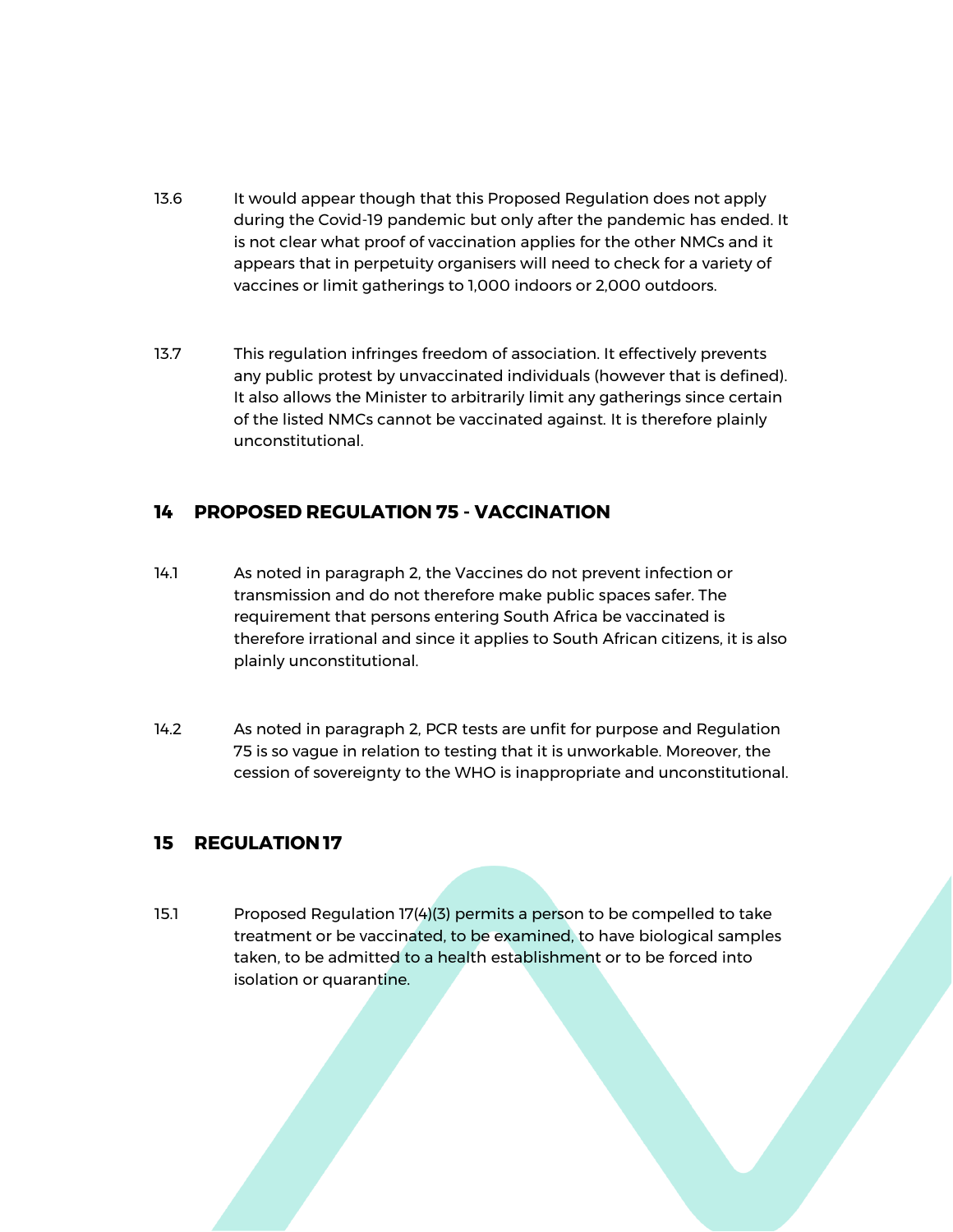- 15.2 This Proposed Regulation clearly infringes the Constitutionally entrenched rights to equality (section 9), human dignity (section 10), life (section 11), freedom and security of the person (section 12 and particularly subsection 2 (b) the right to security in and control over their body, privacy (section 14) and freedom of religion, belief and opinion (section 15). There is no basis for the limitation of these rights given that the risk posed by COVID-19 is not proportionate to the response and the limitations are therefore unreasonable and unjustifiable in an open and democratic society.
- 15.3 The Proposed Regulation makes no reference to the use of traditional cultural medicines as prophylactic treatment and so therefore denies the use of medicines used by a large proportion of South African citizens. Not only allopathic medicines are effective, so are traditional and complementary medicines. It is hubris to believe that only allopathic medicines are effective and to prescribe only those.

### **16 ADDITIONAL COMMENTS**

- 16.1 The Proposed Regulations purport to list the Virus as a Hazardous Biological Agent ("**HBA**"). By doing so, employers are being given wide powers to force their employees to be vaccinated against an expiring virus and one which does not originate at the place of employment.
- 16.2 Section 43 of the OHSA was intended to protect workers in businesses where hazardous biological agents are produced, processed, handled, used, stored and transported. Instead, the Proposed Regulations now have applied this provision to coronavirus and to all employees everywhere, which makes no sense.
- 16.3 The proposed listing is therefore patently irrational, inconsistent with the law and unenforceable. Mandatory vaccination should not be legislated without, as a minimum, a national referendum.